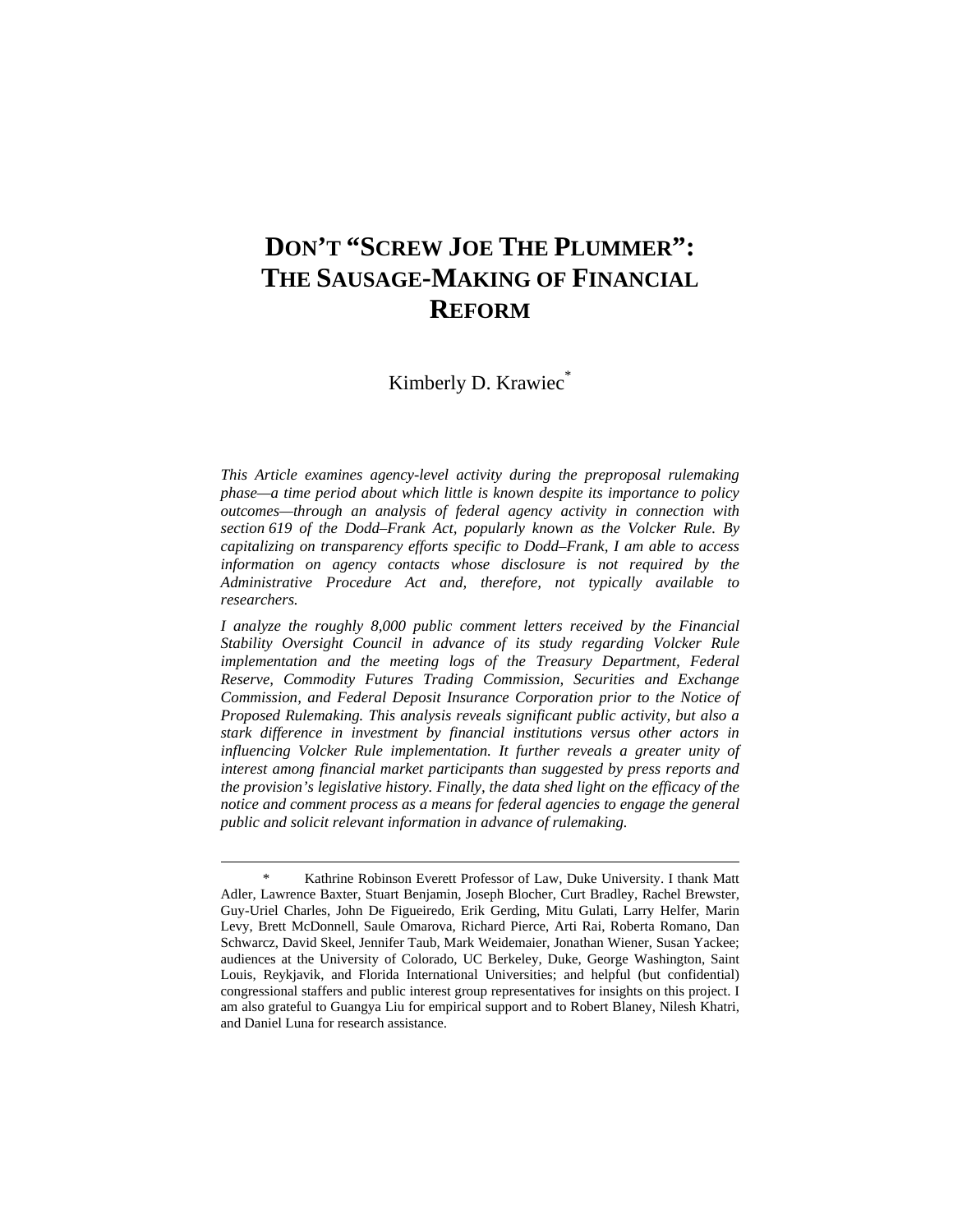### **TABLE OF CONTENTS**

*in regards to the Volker Rule, just how stupid do you think the working class is? we just passed the two bills of financial reform and here, not even 3 months later, you big banks are at it again to screw joe the plummer.* 

> – Comment from Ronnie Endre to the Financial Stability Oversight Council, November 6,  $2010<sup>1</sup>$

#### **INTRODUCTION**

On July 21, 2010, President Obama signed into law the Dodd–Frank Wall Street Reform and Consumer Protection Act ("Dodd–Frank"),<sup>2</sup> to fanfare and criticism. At 848 pages, the mammoth statute amends dozens of existing laws and creates major new federal agencies, including the Financial Stability Oversight Council ("FSOC") and the Consumer Financial Protection Bureau, with potentially broad powers over systemically important firms and consumer protection, respectively. It also eliminates the Office of Thrift Supervision, by merging it into the Office of the Comptroller of the Currency ("OCC"), and significantly reshapes the derivatives markets, by requiring many over-the-counter derivatives to be

 <sup>1.</sup> *Comment from Ronnie Endre*, REGULATIONS.GOV (Nov. 6, 2010), http:// www.regulations.gov/#!documentDetail;D=FSOC-2010-0002-1096 (spelling, grammar, capitalization, and punctuation are all retained from the original source).

 <sup>2.</sup> Pub. L. No. 111-203, 124 Stat. 1376 (2010) (to be codified in scattered sections of the U.S. Code).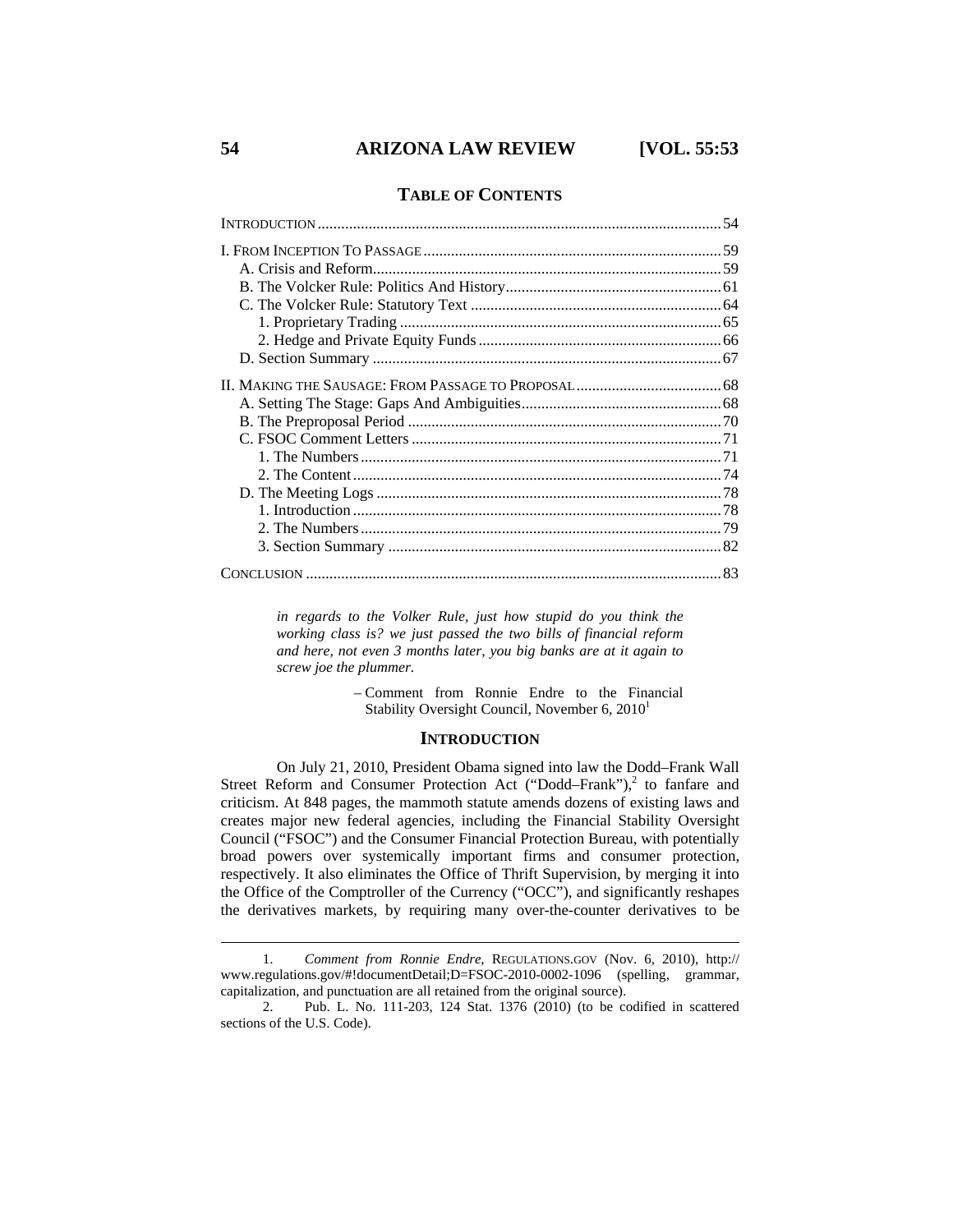cleared and traded through exchanges.<sup>3</sup> Dodd–Frank will have major regulatory and legal consequences for banks and many other financial institutions for years to come. It is thus little wonder that both congressional Democrats and the Obama administration claimed credit for passing historic legislation that is the toughest financial reform since the Great Depression.4

Many commentators and press members agreed, labeling the legislation "sweeping" and the "most ambitious overhaul of financial regulation in generations."5 The reactions of Wall Street interest groups, which promptly and vociferously criticized the legislation, confirm this interpretation.6

Of particular note is section 619 of the Dodd–Frank Act, popularly known as the "Volcker Rule," which restricts certain risky activities by banking entities and systemically important firms, including proprietary trading and fund investment.<sup>7</sup> Hailed by President Obama as a "simple and common sense reform" in the face of "an army of industry lobbyists from Wall Street,"<sup>8</sup> the Volcker Rule had the potential to seriously undermine profits at many of America's largest and most profitable financial institutions. Had the big banks finally been brought to heel? Not yet.

One of the most persistent criticisms of Dodd–Frank, and of the Volcker Rule in particular, is its many gaps and ambiguities, which leave a host of meaningful issues to subsequent interpretation and implementation by federal agencies. Many worry that, largely freed from public scrutiny, special interests can capture the Dodd–Frank rulemaking process and generate favorable interpretations of the statute's numerous incomplete and contested provisions.<sup>9</sup> Others, in contrast, point to impediments to special interest capture at the agency level,

 <sup>3.</sup> *Id.* § 723, 124 Stat. at 1675–82 (codified at 7 U.S.C. § 2 (2012)).

 <sup>4.</sup> *See, e.g.*, Senator Jeff Merkley & Senator Carl Levin, *The Dodd–Frank Act Restrictions on Proprietary Trading and Conflicts of Interest: New Tools to Address Evolving Threats*, 48 HARV. J. ON LEGIS. 515, 515 (2011) (labeling Dodd–Frank "the broadest financial reforms since the 1930s"); Press Release, White House, Remarks by the President at Signing of Dodd–Frank Wall Street Reform and Consumer Protection Act (July 21, 2010), *available at* http://www.whitehouse.gov/the-press-office/remarks-presidentsigning-Dodd–Frank-wall-street-reform-and-consumer-protection-act (referring to Dodd– Frank as "the strongest consumer financial protections in history").

 <sup>5.</sup> Brady Dennis, *Financial Regulation Moves into New Era*, WASH. POST, July 16, 2010, at A1; *see also* Helene Cooper, *Obama Signs Overhaul of Financial System*, N.Y. TIMES, July 22, 2010, at B3 (calling Dodd–Frank "a sweeping expansion of federal financial regulation" and a "major" Democratic legislative victory).

 <sup>6.</sup> Cooper, *supra* note 5 (reporting that "within minutes" of the presidential signing, Wall Street representatives, including the Business Roundtable and U.S. Chamber of Commerce, "were leveling criticism at the new legislation").

 <sup>7. 12</sup> U.S.C. § 1854 (2012).

 <sup>8.</sup> Press Release, White House, Remarks by the President on Financial Reform (Jan. 21, 2010), *available at* http://www.whitehouse.gov/the-press-office/remarks-presidentfinancial-reform.

 <sup>9.</sup> *See infra* notes 80–84 and accompanying text (discussing these concerns).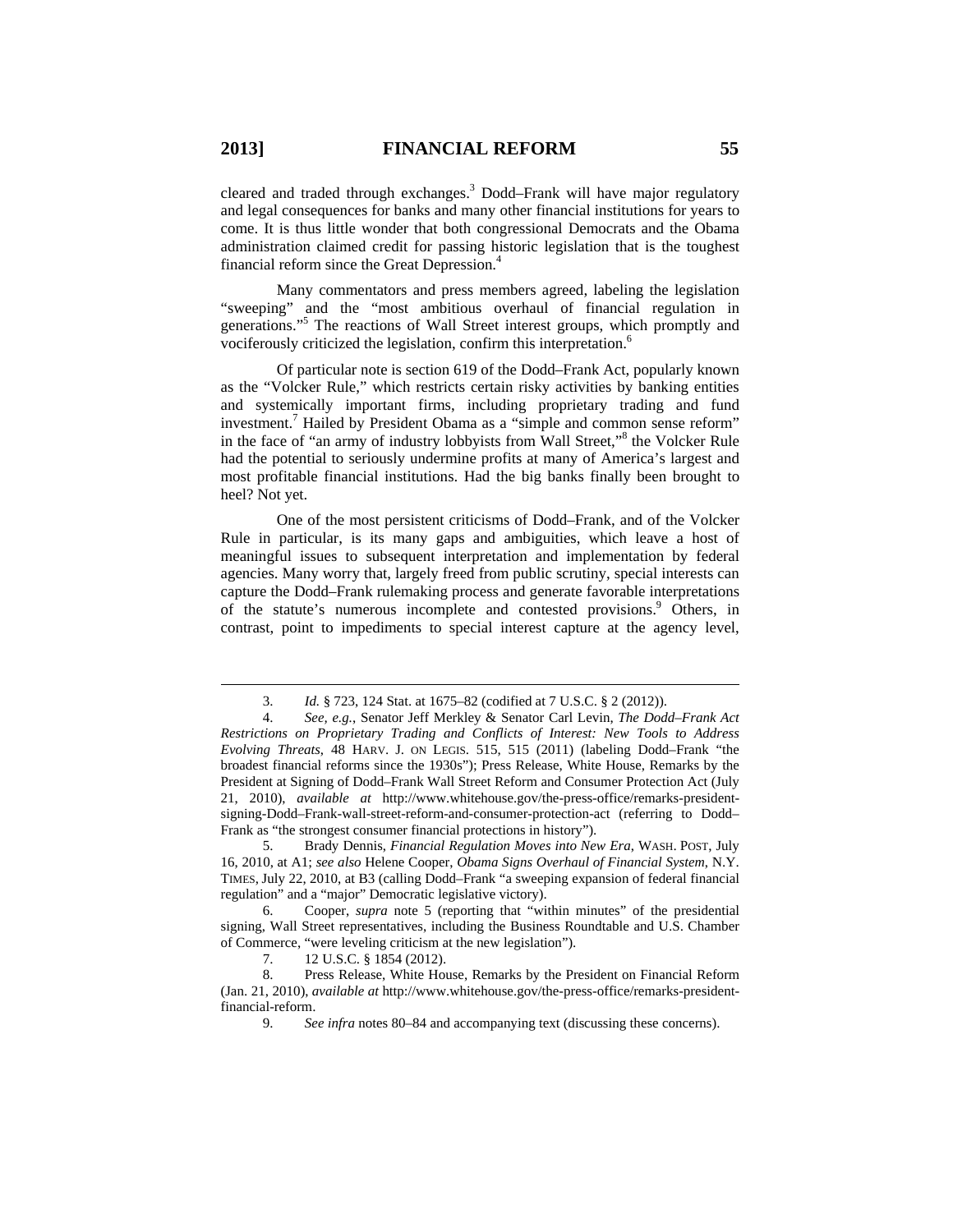including the policy preferences of regulators, judicial review, and procedural checks designed to enhance transparency and accountability.<sup>10</sup>

This debate raises the question: What happened to major Dodd–Frank provisions once lawmaking power shifted from Congress to federal agencies? More specifically, are industry groups attempting to influence outcomes? Is there a meaningful counterbalance to influential industry voices? What is the public salience of the reform? Are relevant public interest groups engaged in the issue? And finally, what mode of analysis might yield insight into these questions?

One mode of analysis is substantive: examine the sausage. This sausage approach examines *output*, usually by measuring Dodd–Frank against an idealized version of financial reform—the reform that would have emerged under a perfect political system. This comparison might then yield inferences about the lawmaking process. For example, a provision that appears overly favorable to particular industry segments might lend itself to an inference that the policy outcome is the result of special interest influence. In contrast, one that appears to impose costs in excess of its benefits might be attributed to pandering by elected officials. Dodd– Frank analyses have, to date, been of the sausage variety.

The substantive method has a serious drawback, however: There is little agreement on what the ideal response to the financial crisis should have been. Moreover, the Dodd–Frank sausage is not yet finished and will not be for many years to come. Given that so much of the substantive effect of Dodd–Frank depends on still-pending administrative rulemaking, the sausage method is especially unsatisfying at this early stage of Dodd–Frank's existence.

Alternatively, the procedural, or sausage-making, approach analyzes *inputs* by examining the financial reform sausage as it is being made to see what goes into it. What is the level and type of interest group activity? Do lawmakers appear receptive to interest group overtures? Is there a counterbalance to influential industry voices? What is the public salience of the reform? Are relevant public interest groups ("PIGs") engaged in the issue?

While the sausage-making approach, alone, inevitably leaves unanswered the important question of *actual* (as opposed to *attempted*) interest group influence, its focus on process provides advantages that the substance-oriented sausage approach does not. First, the informal notice and comment process seeks a pluralist goal of facilitating engagement opportunities for broad segments of society, including individuals and firms, as well as public and private interest groups.<sup>11</sup> Though technically open to all, administrative law scholars forcefully debate the extent to which this ideal is met in practice.<sup>12</sup> Second, this spirit of openness is in some tension with administrative efficiency, causing many to question whether attempts to expand transparency and access in administrative

 <sup>10.</sup> *See generally* STEVEN P. CROLEY, REGULATION AND PUBLIC INTERESTS: THE POSSIBILITY OF GOOD REGULATORY GOVERNMENT (2008).

 <sup>11.</sup> *Id.* at 123–25.

 <sup>12.</sup> *Id.* at 125–33.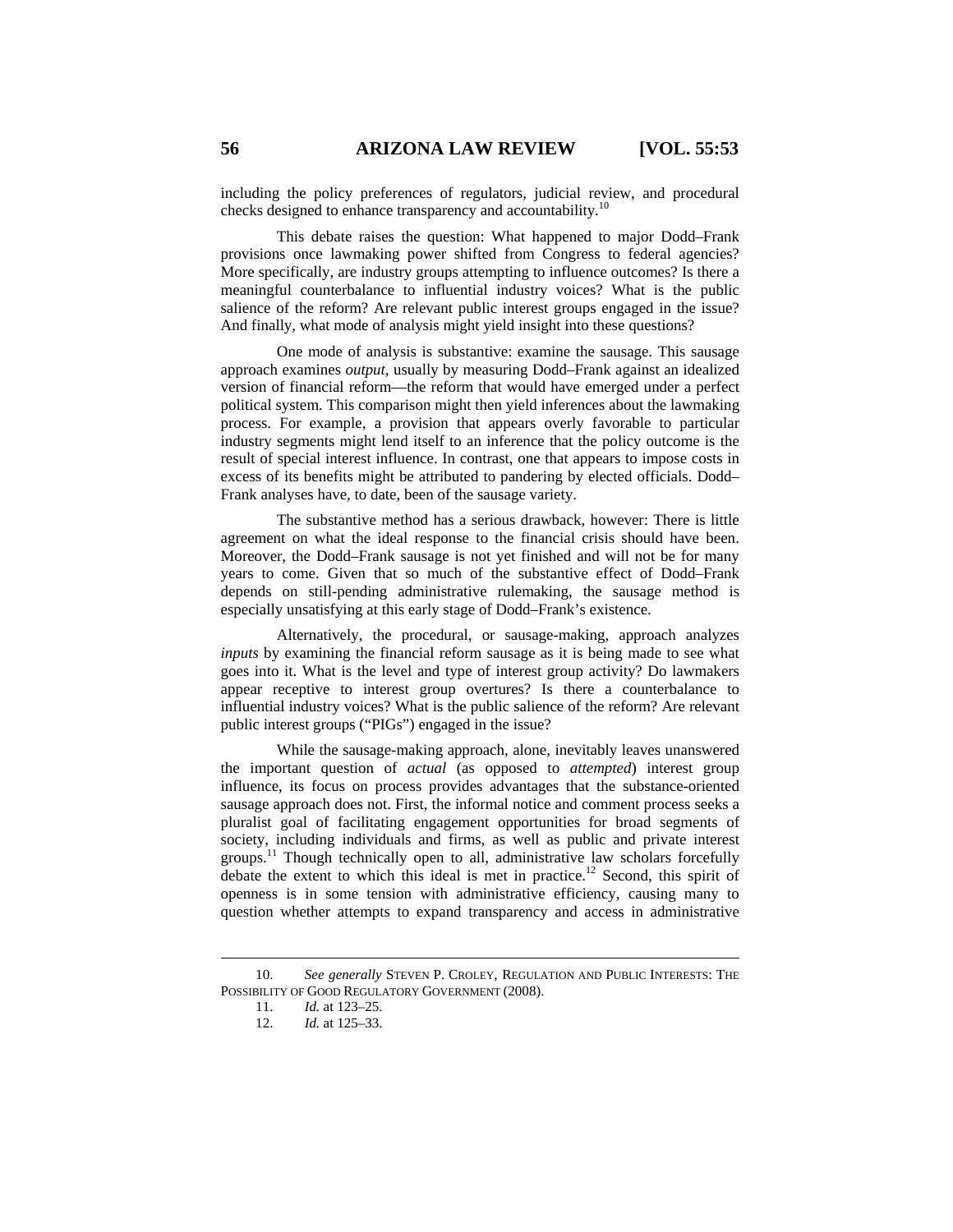rulemaking, particularly to the general public, lead to inefficiency.<sup>13</sup> Finally, the sausage-making procedural approach, when applied after the enactment of final rules or rule re-proposals, could capture some of the benefits of the sausage approach by systematically examining inputs (for example, in the form of comment letters and agency contacts) against changes in output (that is, changes from the proposed rule to the final or re-proposed rule).

This Article, because of the time period studied, adopts the pure sausagemaking approach, using the Volcker Rule as a case study to examine the process of Dodd–Frank financial reform from inception through rule proposal, with a particular focus on agency-level activity prior to the Notice of Proposed Rulemaking ("NPRM"). This Article thus systematically examines a less-studied time period about which little is known, despite its acknowledged importance to final policy outcomes.<sup>14</sup> Later articles will address subsequent stages of Volcker Rule activity using a mixed approach that systematically examines both inputs and outputs.

To be clear, this is not a comment on the merits of the Volcker Rule. Numerous objections have been raised to the Volcker Rule, some of which I recount.<sup>15</sup> The Volcker Rule makes for an interesting financial reform case study, not because it is wise—that may or may not be the case. Rather, the congressional maneuvering that accompanied the Volcker Rule's passage and the importance of proprietary and fund activities to banks' bottom line signaled that the provision had the potential to illuminate questions about which voices get heard on a major issue of financial reform as the sausage is really being made.

Part I of this Article reviews the political and economic events leading to Dodd–Frank's passage, setting the stage for the agency-level activity that followed. That review reveals substantial Wall Street lobbying, but also substantial public interest in the legislative process surrounding the Volcker Rule, including the various accommodations and concessions necessary to gain the votes for Dodd–Frank passage. Both the public and the press followed these developments closely and expressed frequent concern, even outrage, at signs that the financial industry might escape the consequences of its role in precipitating the financial crisis.

 <sup>13.</sup> *See, e.g.*, Mark Seidenfeld, *Demystifying Deossification: Rethinking Recent Proposals to Modify Judicial Review of Notice and Comment Rulemaking*, 75 TEX. L. REV. 483, 483–84 (1997) (arguing that attempts by courts to ensure public participation and influence in the administrative process have led to inefficiencies and potential ossification).

 <sup>14.</sup> David J. Barron & Elena Kagan, *Chevron's Nondelegation Doctrine*, 2001 SUP. CT. REV. 201, 231–32 (arguing that agencies complete the bulk of their work prior to the rule proposal stage and are less responsive to the concerns of affected parties during the notice and comment period); Wendy Wagner, Katherine Barnes & Lisa Peters, *Rulemaking in the Shade: An Empirical Study of EPA's Air Toxic Emission Standards*, 63 ADMIN. L. REV. 99, 110–13 (2011) (discussing the dearth of research on the preproposal stage, despite its importance).

 <sup>15.</sup> *See infra* notes 36–46 and accompanying text (discussing alternatives to the Volcker Rule, including capital requirements, other systemic risk regulations, bank downsizing, and a return to Glass–Steagall).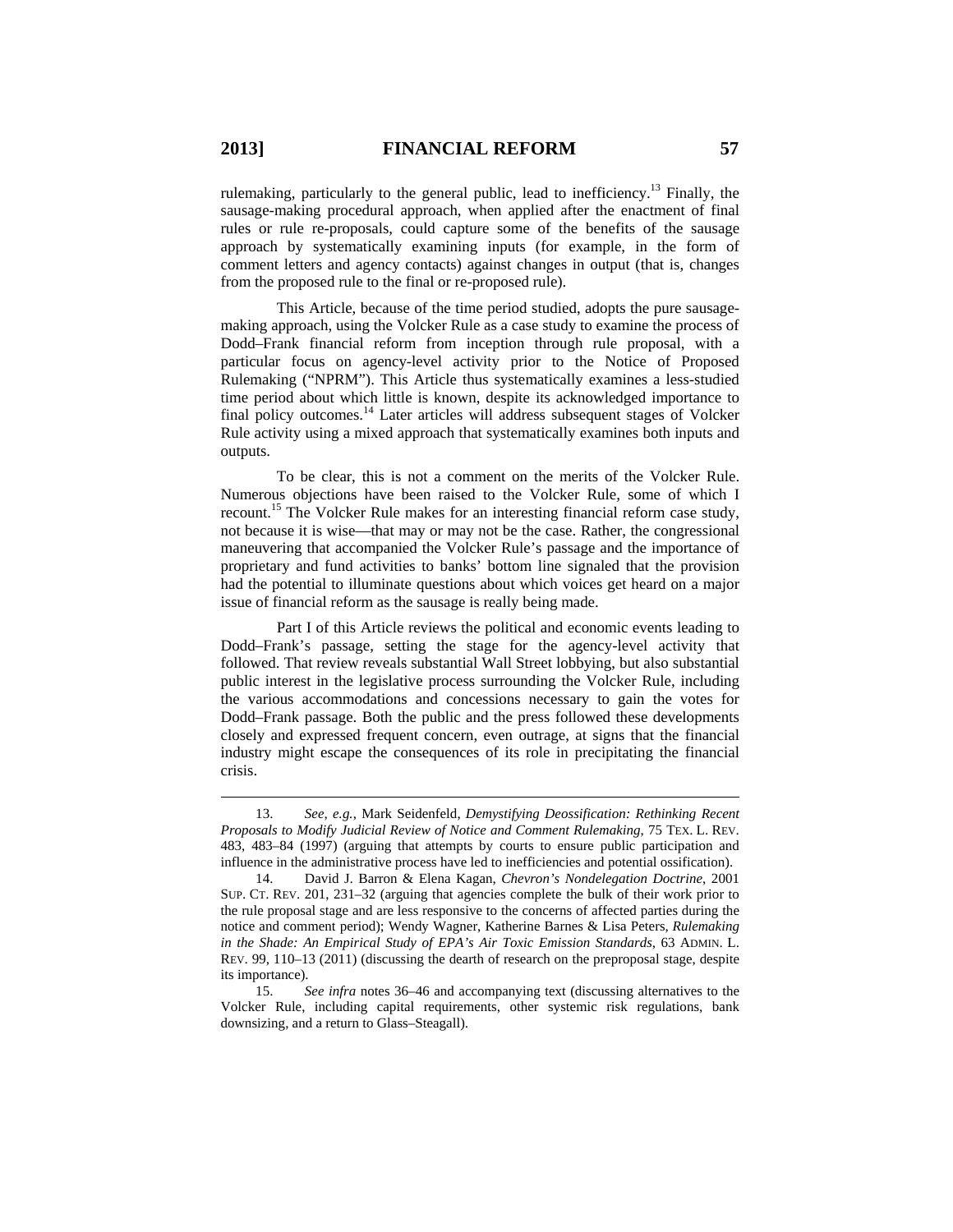Part II digs into Volcker Rule activity from Dodd–Frank passage to rule proposal. Sections A and B set the stage by discussing reactions to the Volcker Rule's gaps and ambiguities, and the resulting importance of the preproposal rulemaking phase. Section C analyzes the roughly 8,000 public comment letters received by FSOC during the 30-day public comment period in advance of its statutorily required Volcker Rule study, placing these data within the context of prior comment letter research. Though scholars may debate the extent to which comment letters can—and should—reveal information to agencies,<sup>16</sup> comments can reveal a great deal of information to the interested researcher, in this case exposing both public sentiment and the involvement of relevant PIGs on this issue.

This analysis shows that a consortium of PIGs—Americans for Financial Reform, Public Citizen, and U.S. PIRG—managed to generate a surprising level of Volcker Rule interest among private citizens, who sent in letters by the thousands. But, 7,316 (or 91%) of those comments are a virtually identical form letter. The comment letters from private citizens that were not a form letter (515 comments) confirm that people are angry about the economy; about the plight of working Americans; and about the politicians who allowed the financial crisis to develop. The banks are "fools," "hogs," and "criminals" out to "screw joe the plummer" and should be "put in jail," receiving no more "bailouts with citizens' money."<sup>17</sup> Political officials and regulators fare little better.

But at the same time, the contrast with the meticulously drafted, argued, and researched—though far less numerous—letters from the financial industry and its representatives is stark. In comparison, the citizen letters are short and provide little evidence that citizen commenters even understand, or care, what proprietary or fund investment is, much less the ways in which agency interpretation of the Volcker Rule's complex and ambiguous provisions might govern such activities.

Part II.D analyzes meeting logs of the Federal Reserve, United States Treasury Department ("Treasury Department"), Commodity Futures Trading Commission ("CFTC"), Securities and Exchange Commission ("SEC"), and Federal Deposit Insurance Corporation ("FDIC"), which, as part of the new transparency efforts associated with Dodd–Frank implementation, were made publicly available for the first time shortly after Dodd–Frank was signed into law on July 21, 2010.<sup>18</sup> It is here that the differential investment by financial

17. *See infra* Part II.C.2 (discussing these and other comment letters in detail).<br>18. CURTIS W. COPELAND, CONG. RESEARCH SERV., R41472, RULEMAKI

 18. CURTIS W. COPELAND, CONG. RESEARCH SERV., R41472, RULEMAKING REQUIREMENTS AND AUTHORITIES IN THE DODD–FRANK WALL STREET REFORM AND CONSUMER PROTECTION ACT 11 (2010), *available at* http://www.llsdc.org/attachments/

 <sup>16.</sup> *Compare* Stuart Minor Benjamin, *Evaluating E-Rulemaking: Public Participation and Political Institutions*, 55 DUKE L.J. 893, 912 (2006) (arguing that comment letters—particularly those from the general public—are unlikely to provide meaningful information to agencies), *and* E. Donald Elliott, *Re-Inventing Rulemaking*, 41 DUKE L.J. 1490, 1492 (1992) (referring to notice-and-comment rulemaking as Kabuki theater), *with* Susan Webb Yackee, *Sweet-Talking the Fourth Branch: The Influence of Interest Group Comments on Federal Agency Rulemaking*, 16 J. PUB. ADMIN. RES. & THEORY 103, 103–19 (2005) (finding that interest group comments can, and often do, affect the content of final government regulations).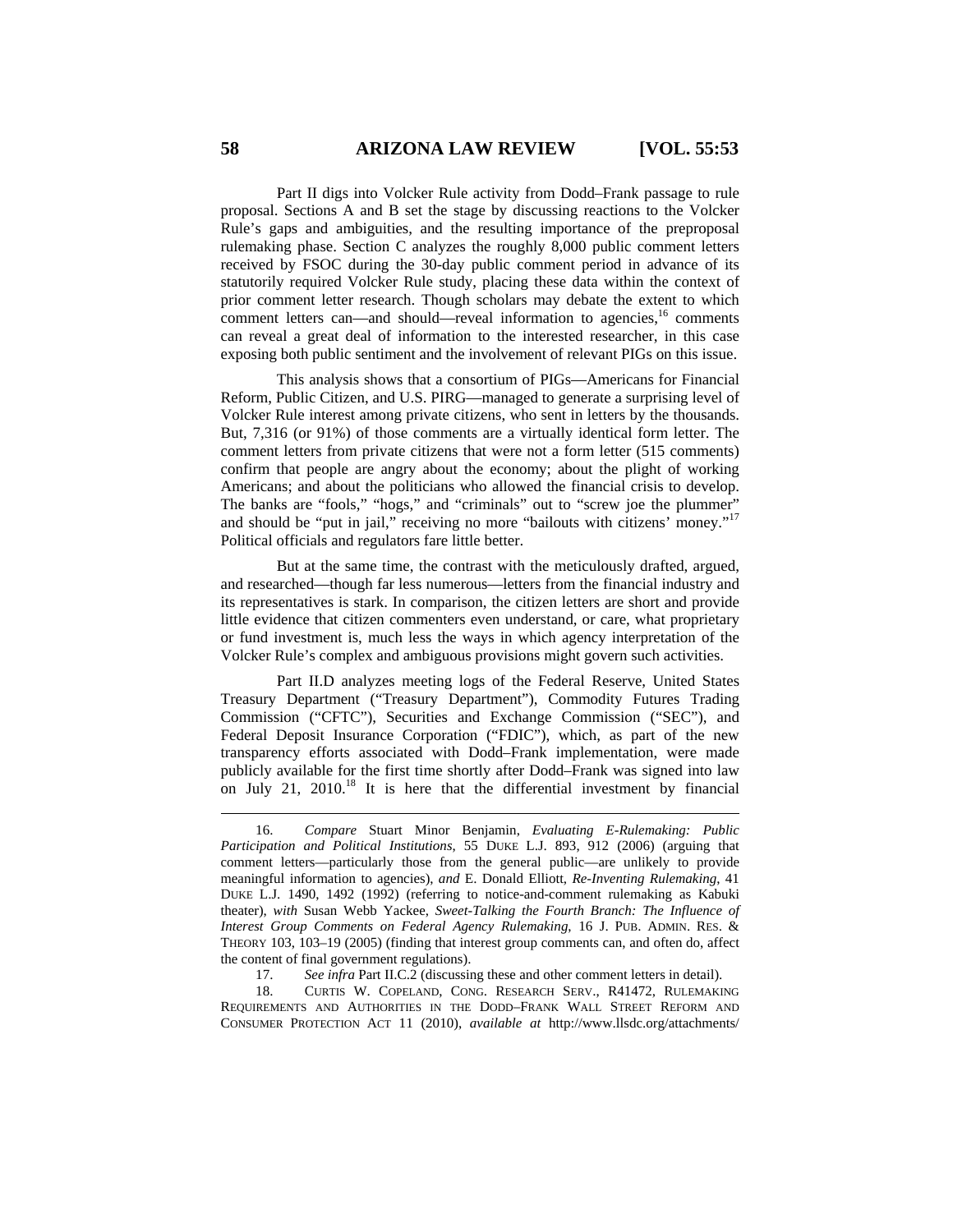institutions in influencing this early stage of Volcker Rule implementation is most evident. Financial institutions, financial industry trade groups, and law firms representing such institutions and trade groups collectively accounted for roughly 93% of all federal agency contacts on the Volcker Rule during the time period studied. In contrast, public interest, labor, advocacy, and research groups, and other persons and organizations accounted for only about 7%. Moreover, the quality of federal agency contacts with financial industry representatives exceeds that of other contacts on several measures. Finally, the meeting logs, particularly when combined with the comment letters, reveal a level of industry cohesion that would not be predicted based on either press reports or the legislative history.

This Article concludes that, as feared by many Dodd–Frank critics, the powerful interest groups most affected by Dodd–Frank did not waste the opportunities provided by the Volcker Rule's gaps and ambiguities. Instead, as evidenced by both public comment letters and meeting logs, they actively lobbied agencies to adopt favorable definitions, interpretations, and exemptions prior to the NPRM. Countervailing voices were not wholly absent during this early stage of Volcker Rule implementation. Angry citizens sent in letters by the thousands, potentially shading FSOC's view of the public salience of the Volcker Rule and of the relative power of active PIGs. Conclusions regarding the ultimate impact of this activity are left for another day. Nonetheless, these results challenge the efficiency of current administrative processes and suggest that the pluralist ideal of administrative law has not been fully realized, at least in the case of the Volcker Rule.

#### **I. FROM INCEPTION TO PASSAGE**

#### *A. Crisis and Reform*

 $\overline{a}$ 

Dodd–Frank emerged in the wake of the worst U.S. financial crisis since the Great Depression.19 U.S. financial firms suffered heavy losses in 2007 and 2008, largely from sharp declines in the value of mortgage-related assets. Several firms failed. Others were saved only through taxpayer bailouts. Fannie Mae and Freddie Mac were placed in government conservatorship; Merrill Lynch was sold to Bank of America in a deal backed by the Federal Reserve and the Treasury Department; Lehman Brothers filed for bankruptcy; and AIG, facing catastrophic losses on credit default swaps, averted default only through an \$85 billion loan

files/255/CRS-R41472.pdf (discussing voluntary transparency efforts by the federal agencies charged with implementing Dodd–Frank, including logging interest group meetings and making such logs publicly available through agency websites).

 <sup>19.</sup> The general facts of the financial crisis have by now been retold many times in numerous sources. The details in this paragraph are drawn from FINANCIAL CRISIS INQUIRY COMMISSION, THE FINANCIAL CRISIS INQUIRY REPORT: FINAL REPORT OF THE NATIONAL COMMISSION ON THE CAUSES OF THE FINANCIAL AND ECONOMIC CRISIS IN THE UNITED STATES (2011), *available at* http://www.gpo.gov/fdsys/pkg/GPO-FCIC/pdf/GPO-FCIC.pdf; *The Financial Crisis: A Timeline of Events and Policy Actions*, FED. RES. BANK ST. LOUIS, http://timeline.stlouisfed.org/index.cfm?p=timeline (last visited Feb. 11, 2013) (providing detailed timeline of these events).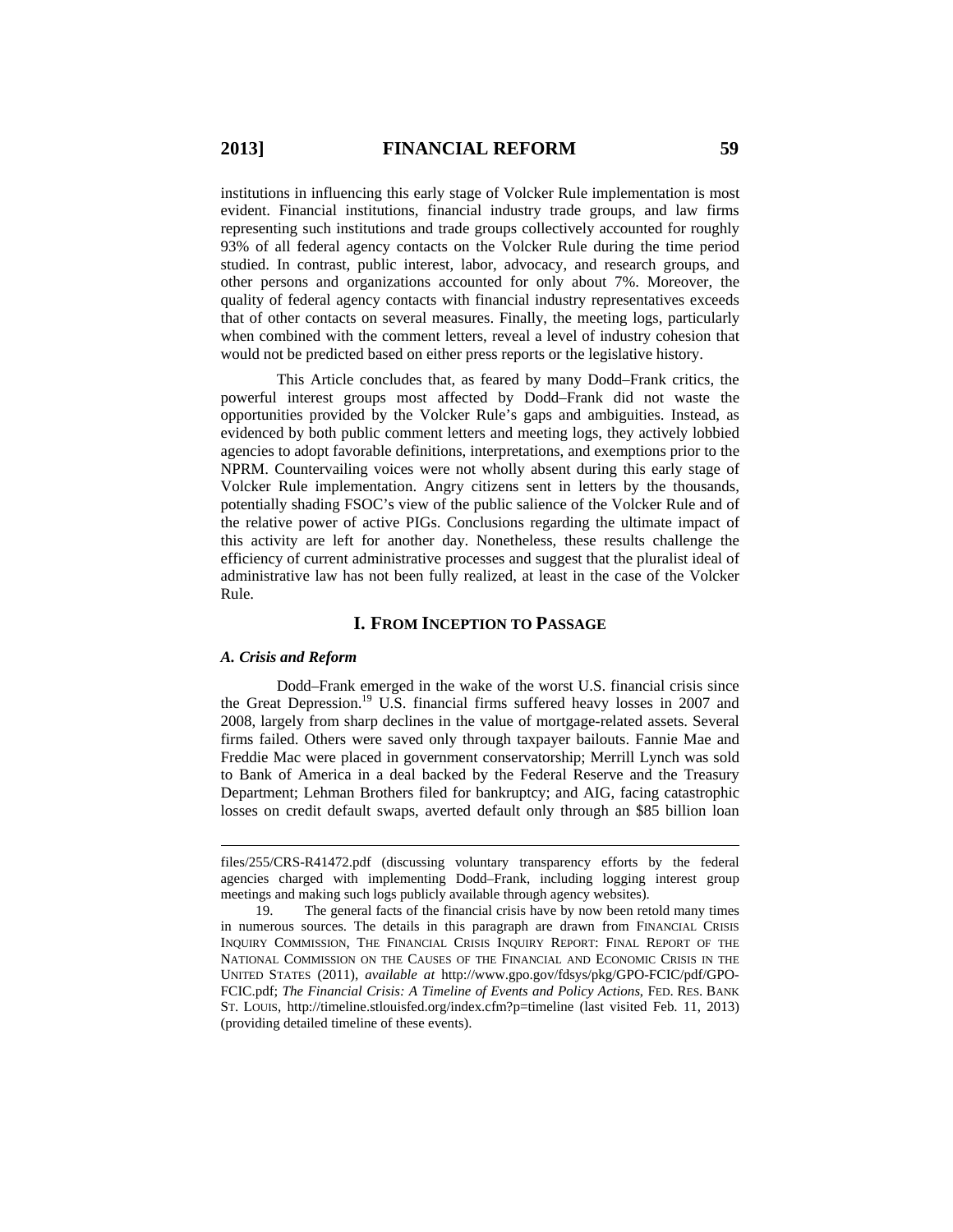from the Federal Reserve. In the wake of general financial panic, Congress intervened with the \$700 billion Troubled Asset Relief Program ("TARP"), and the Federal Reserve stepped in to provide liquidity through several lending facilities. Despite these interventions, the crisis exacerbated already weakening economic conditions: asset prices fell; unemployment rose; business investment stalled; and consumers suffered losses in housing values, retirement, and investment funds. Against this background, Congress and the Obama administration launched a financial reform effort.

The legislation that became Dodd–Frank got its start when the Obama administration announced on June 17, 2009, an "extraordinary response to a historic economic crisis," and outlined the basic framework it intended to pursue for financial reform.<sup>20</sup> This was followed by a more extensive proposal from the Treasury Department."<sup>21</sup>

Although President Obama later claimed that Dodd–Frank contained 90% of his initial framework,<sup>22</sup> early reactions to the proposed reforms were negative.<sup>23</sup> Throughout the second half of 2009, reform advocates from the Obama camp (and, in particular, Treasury Secretary Tim Geithner) defended the administration's financial reform proposal against critics on both the right and the left. Conservative Republicans, for example, portrayed the President's proposed financial reforms as a formalization of the "too big to fail" policies from 2008 and as more of the same Big Government outlook that gave us health care reform.<sup>24</sup> The Left, meanwhile, complained that the proposal overly favored Wall Street and failed to account for consumer concerns.<sup>25</sup> As a consequence, the administration was forced to alter certain portions of the proposal that critics contended invited bailouts, and to make other concessions.<sup>26</sup>

One important concession was the addition of a provision that would limit banks' ability to engage in proprietary trading and to invest in or sponsor hedge or private equity funds.<sup>27</sup> That provision, known as the Volcker Rule, was highly

26. *Id.*

 <sup>20.</sup> Press Release, White House, Remarks by the President on 21st Century Financial Regulatory Reform (June 17, 2009), *available at* http://www.whitehouse.gov/ the\_press\_office/Remarks-of-the-President-on-Regulatory-Reform.

 <sup>21.</sup> DEP'T OF THE TREASURY, FINANCIAL REGULATORY REFORM: A NEW FOUNDATION: REBUILDING FINANCIAL SUPERVISION AND REGULATION (2009), *available at*  http://www.treasury.gov/initiatives/Documents/FinalReport\_web.pdf.

 <sup>22.</sup> Press Release, White House, Remarks by the President on Wall Street Reform (June 25, 2010), *available at* http://www.whitehouse.gov/the-press-office/remarkspresident-wall-street-reform-1.

 <sup>23.</sup> DAVID SKEEL, THE NEW FINANCIAL DEAL: UNDERSTANDING THE DODD– FRANK ACT AND ITS (UNINTENDED) CONSEQUENCES 3 (2011).

 <sup>24.</sup> *Id.*

 <sup>25.</sup> *Id.*

 <sup>27.</sup> Only a single sentence in the Treasury Department's initial 89-page proposal references proprietary trading and hedge funds. DEP'T OF THE TREASURY, *supra* note 21, at 32 ("Finally, the Federal Reserve and the federal banking agencies should tighten the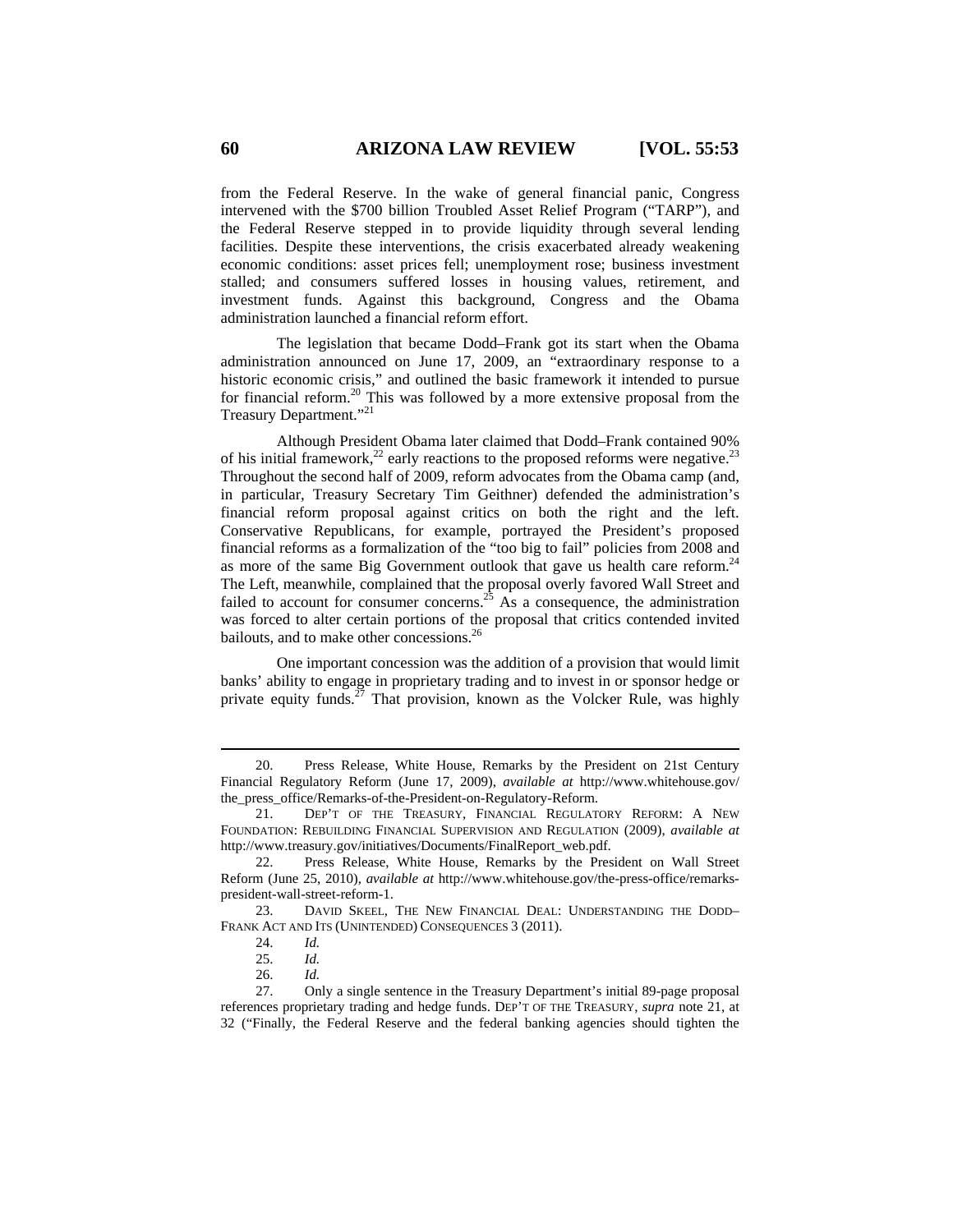contested, both because of philosophical objections and because it had the potential to seriously impact the profitability of banks' operations.<sup>28</sup> The full depth of that impact will ultimately depend on interpretation and enforcement, as discussed below.

#### *B. The Volcker Rule: Politics and History*

The Volcker Rule originated in January 2009, when the Group of Thirty, an international group of 30 leading finance professionals and academics (including Paul Volcker, chair of the financial reform working group, former Chairman of the Trustees, and now Chairman Emeritus), released a report containing 18 recommendations for global financial reform.<sup>29</sup> The first of those recommendations proposed that:

> Large, systemically important banking institutions should be restricted in undertaking proprietary activities that present particularly high risks and serious conflicts of interest. Sponsorship and management of commingled private pools of capital (that is, hedge and private equity funds in which the banking institutions own capital is commingled with client funds) should ordinarily be prohibited and large proprietary trading should be limited by strict capital and liquidity requirements.<sup>30</sup>

But the idea was not initially embraced, either by the Obama administration or by House and Senate Democratic leaders.

The initial House version of Dodd–Frank, introduced by Barney Frank on December 2, 2009, did not ban proprietary trading nor did it limit fund investment.31 It did, however, grant power to the Board of Governors of the Federal Reserve System to prohibit proprietary trading if the Board determined that it posed "an existing or foreseeable threat to the safety and soundness of such

 $\overline{a}$ 

supervision and regulation of potential conflicts of interest generated by the affiliation of banks and other financial firms, such as proprietary trading units and hedge funds.").

 <sup>28.</sup> Christine Harper, *Goldman Special Situation Profit Seen at Risk with Volcker Rule*, BLOOMBERG (Mar. 27, 2011, 6:08 PM), http://www.bloomberg.com/news/2011-03- 28/goldman-special-situation-profit-at-risk-with-volcker-correct-.html (discussing the importance of certain proprietary investment activity to Goldman Sachs' profits); Cyrus Sanati, *Wall St. Tries to Put a Price on Volcker Rule*, DEALBOOK (Jan. 28, 2010, 6:33 PM), http://dealbook.nytimes.com/2010/01/28/wall-st-tries-to-put-a-price-on-the-volcker-rule/ (estimating the effects of the Volcker Rule proprietary trading ban on various banking institutions).

 <sup>29.</sup> GROUP OF THIRTY, FINANCIAL REFORM: A FRAMEWORK FOR REGULATORY STABILITY (2009), *available at* http://fic.wharton.upenn.edu/fic/Policy%20page/G30 Report.pdf.

 <sup>30.</sup> *Id.* at 28.

 <sup>31.</sup> Wall Street Reform and Consumer Protection Act of 2009, H.R. 4173, 111th Cong. (as introduced in House of Representatives, Dec. 2, 2009). For a more detailed legislative history of the Volcker Rule, see Merkley & Levin, *supra* note 4, at 531–38.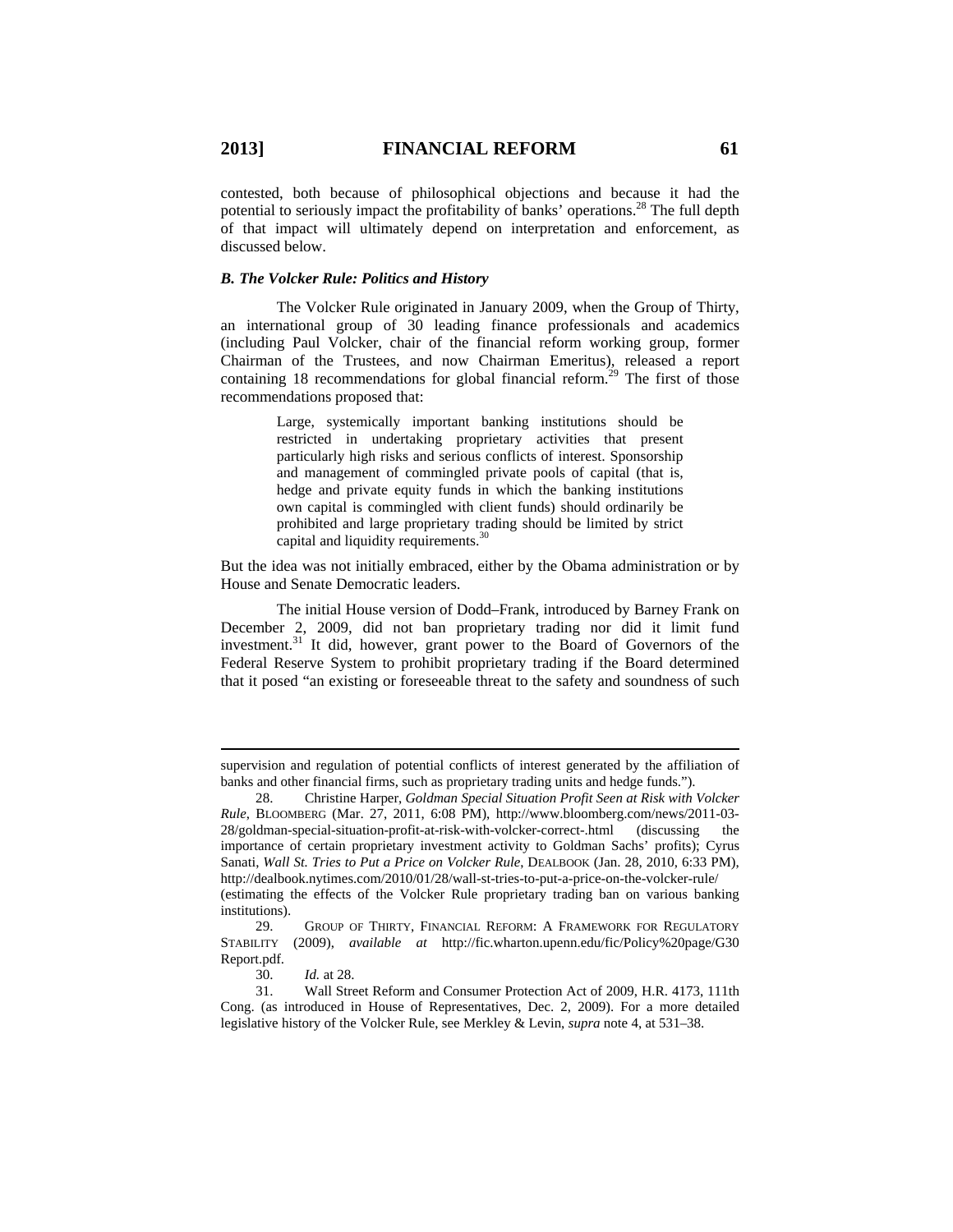company or to the financial stability of the United States."32 This portion of the bill was passed by the House unchanged.<sup>33</sup>

The Senate version, originally introduced by Christopher Dodd on April 15, 2010, directed the appropriate federal banking agencies to develop rules prohibiting both proprietary trading and fund investment and sponsorship.<sup>34</sup> These prohibitions were subject to the recommendations and modifications of FSOC, which was directed to conduct a study regarding the risks and conflicts associated with proprietary trading by the entities covered in the bill.<sup>35</sup> Both the House and Senate versions contained exceptions to these restrictions, many of which were retained in the final Dodd–Frank legislation, the details of which are discussed below in Part I.C.

As already noted, the Obama administration's reform proposal did not contain restrictions on proprietary trading or fund investment. Indeed, the administration explicitly resisted such limits,<sup>36</sup> believing that size and interconnectedness—rather than organization as a banking entity—were what made an institution too important to fail.<sup>37</sup> Many economists agreed.<sup>3</sup>

In the wake of the crisis and the bailouts that accompanied it, some reform advocates wanted to break up the largest financial institutions so that no entity could again be too big to fail.<sup>39</sup> Several economists actively involved in reform debates, such as Simon Johnson, Joseph Stiglitz, and Nouriel Roubini publicly advocated this approach, which gained some adherents in the Senate.<sup>40</sup>

34. Restoring American Financial Stability Act of 2010, S. 3217, 111th Cong.

§§ 619, 989 (as introduced in Senate, Apr. 15, 2010).

35. *Id.* § 989.

 36. SKEEL, *supra* note 23, at 54–57. Though Tim Geithner is often depicted as the public face of such resistance, other sources paint Larry Summers as the primary roadblock to the Volcker Rule within the Obama camp. *See* RICHARD WOLFFE, REVIVAL: THE STRUGGLE FOR SURVIVAL IN THE OBAMA WHITE HOUSE 170–71 (2011) (discussing Larry Summers's opposition to the Volcker Rule, which he considered "unrealistic and unworkable").<br>37.

 37. John Cassidy, *The Volcker Rule: Obama's Economic Adviser and His Battles over the Financial-Reform Bill*, NEW YORKER, July 26, 2010, at 25, 27.

 38. *Id.* ("[T]he crisis would have unfolded precisely as it did" even if the Volcker Rule had been in effect (quoting Benn Steil, economist at the Council on Foreign Relations)); *Id.* at 30 (arguing that banks were likely to find other ways to take risks and that the Volcker Rule could create a false sense of safety (quoting Raghuram Rajan, University of Chicago economist)).

39. SKEEL, *supra* note 23, at 49–50.

 40. *See generally Debt Financing in the Domestic Financial Sector: Hearing on S. 270 Before the Subcomm. on Fin. Insts. & Consumer Prot. of the S. Comm. on Banking, Hous. & Urban Affairs*, 112th Cong. 10 (2011) (testimony of Dr. Joseph Stiglitz) ("We should not allow any bank to grow to a size that it poses a systemic risk to the economy."); SIMON JOHNSON & JAMES KWAK, 13 BANKERS: THE WALL STREET TAKEOVER AND THE NEXT FINANCIAL MELTDOWN 208–13 (2010) (discussing the risk to the financial system posed by large, concentrated financial power and urging a breakup of big banks); Nouriel Roubini &

 <sup>32.</sup> H.R. 4173, § 1116.

 <sup>33.</sup> *Id.* § 1117 (as engrossed in House of Representatives, Dec. 11, 2009).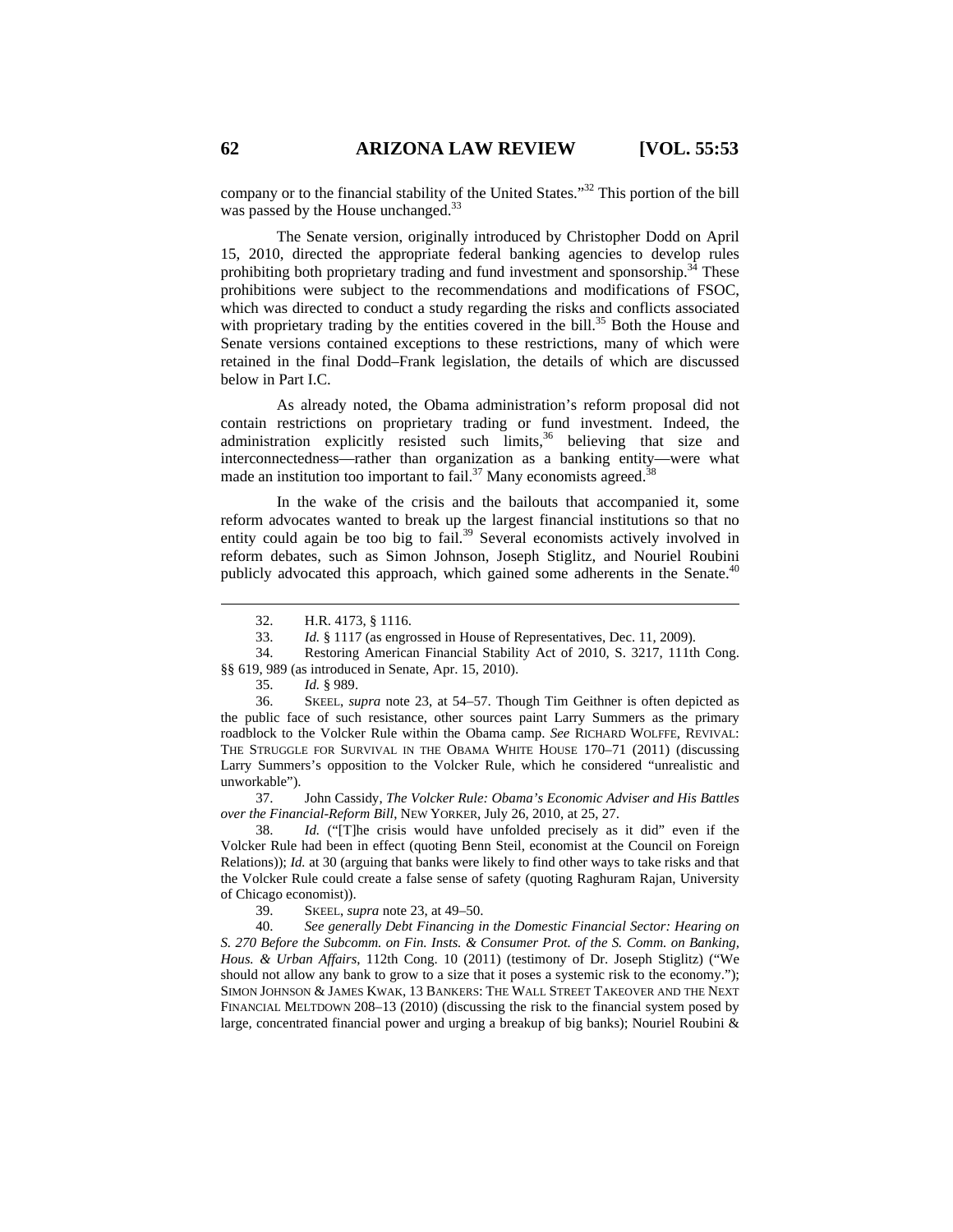$\overline{a}$ 

The Brown-Kaufman SAFE Banking Amendment, introduced in the Senate on April 21, 2010, would have prohibited bank holding companies from holding more than 10% of total U.S. insured deposits and more than 2% of gross domestic product ("GDP") in liabilities and would have imposed other capital requirements and leverage restrictions.<sup>41</sup> The rule reportedly would have required downsizing by some of the largest U.S. banks, including Citigroup and Goldman Sachs.<sup>42</sup> It was defeated 33–61 on May 6, 2010, with 27 Democrats voting against the amendment.<sup>43</sup>

Other reformers looked back with nostalgia at Glass–Steagall, which since the 1930s had separated commercial and investment banking. $^{44}$  Since its repeal in 1999, the lines between commercial and investment banking had become increasingly blurred and proprietary trading had come to represent an ever-larger share of the profits of financial institutions, including commercial banks and bank holding companies.<sup>45</sup> As a result, many—including Paul Volcker himself believed that the Volcker Rule would at least partially restore Glass–Steagall's legal divide between commercial and investment banking.<sup>46</sup>

Needless to say, affected financial institutions lobbied hard against these efforts.47 Just as importantly, the Obama administration also resisted these reforms, arguing that Dodd–Frank's increased oversight of systemically important institutions was sufficient to protect against future bailouts.<sup>48</sup> However, intervening events between introduction and passage of Dodd–Frank continued to stoke the American public's fears of another financial crisis and their anger over perceived Wall Street excesses, which necessitated further action from the Obama administration if Dodd–Frank was to become a reality.

 43. David M. Herszenhorn, *Bid to Shrink Big Banks Falls Short*, N.Y. TIMES May 7, 2010, at B1.

44. SKEEL, *supra* note 23, at 86–87.

 45. Harper, *supra* note 28 (discussing the economic impact of the Volcker Rule on many financial institutions); Sanati, *supra* note 28 (same).

 48. SKEEL, *supra* note 23, at 44–52 (discussing the key players in Dodd–Frank debates and their various positions); Cassidy, *supra* note 37, at 27 (discussing the belief by Geithner and Summers that capital requirements were a better mechanism for protecting against bailouts than either the Volcker Rule or Glass–Steagall).

Stephen Mihm, *Bust up the Banks*, DAILY BEAST (May 6, 2010, 8:00 PM), http://www.thedailybeast.com/newsweek/2010/05/07/bust-up-the-banks.html (arguing that the Obama reform proposals do not go far enough and that "drastic changes . . . including breaking up big banks and imposing new firewalls in the financial system" are needed).

 <sup>41.</sup> Safe, Accountable, Fair, and Efficient Banking Act of 2010, S. 3241, 111th Cong. §§ 3–4 (Apr. 21, 2010) (as introduced by Sen. Brown, on behalf of himself and Sens. Kaufman, Casey, Merkley, Whitehouse, & Harkin).

 <sup>42.</sup> David M. Herszenhorn, *Senate Liberals Move to Toughen Bill Regulating Wall Street*, N.Y. TIMES, May 6, 2010, at B3.

 <sup>46.</sup> Cassidy, *supra* note 37, at 25 (reporting that Volcker believed the rule would "go a long way toward restoring" the commercial banking/investment banking distinction).

 <sup>47.</sup> Ctr. for Responsive Politics, *Lobbying Spending Database*, OPENSECRETS, http://www.opensecrets.org/lobby/lookup.php?type=i&q=dodd+frank (last visited Feb. 11, 2013) (posting lobbying disclosures on Dodd–Frank).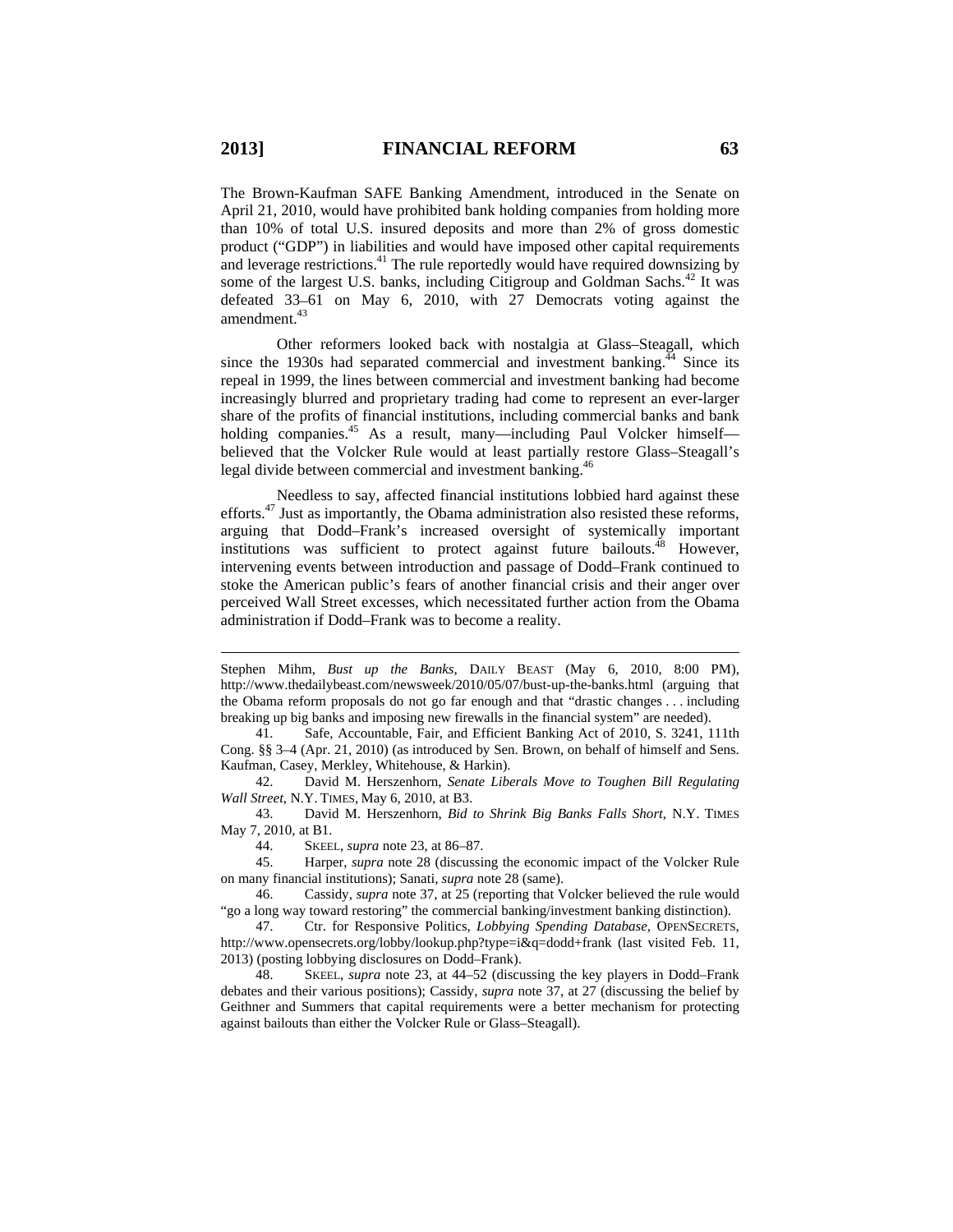The public detested the 2008 bailouts and, as economic and employment fears lingered into 2010, popular backlash increased, reaching a crescendo as news of lavish bonuses and compensation packages at bailed-out financial firms hit the press.49 Alarmed by the growing public discontent, senior White House officials reportedly began to reevaluate Volcker's reform proposals.<sup>50</sup> The final straw came on January 19, 2010, when Republican Scott Brown was elected to fill Ted Kennedy's Senate seat in Massachusetts. Two days later, on January 21, 2010, President Obama appeared with Paul Volcker and publicly announced his support for the Volcker Rule.<sup>51</sup> Most observers concluded that the two events were not independent.<sup>52</sup>

Ironically, however, Scott Brown's election also prompted some of the Volcker Rule's exemptions and ambiguities. As noted, a strict ban on proprietary trading and fund investment had the potential to seriously compromise existing banking entity operations. Those financial institutions affected by the rule forcefully lobbied key congressional members to weaken it.<sup>53</sup> As it became clear that Scott Brown's vote was necessary for Dodd–Frank passage, he wielded substantial clout, which he reportedly used to protect Massachusetts firms such as State Street, Fidelity, and MassMutual.<sup>54</sup> Only after Brown secured a definition of "systemically significant" firms that looked to activities, rather than to size (reportedly a carve-out for Fidelity), and a de minimis exemption for fund investment that would allow banks to invest up to 3% of Tier 1 capital (reportedly, a carve-out for State Street), did he provide the last vote needed for Dodd–Frank passage.55

#### *C. The Volcker Rule: Statutory Text*

Subject to important exceptions, the Volcker Rule prohibits banking entities from "engag[ing] in proprietary trading" and from "acquir[ing] or retain[ing] any equity, partnership, or other ownership interest in or sponsor[ing] a hedge fund or a private equity fund."<sup>56</sup> Systemically important nonbank financial

 52. SKEEL, *supra* note 23, at 55; Editorial, *The Volcker Rule Could Clarify Roles and Risks in the Financial System*, WASH. POST (Jan. 23, 2010), http://www.washington post.com/wp-dyn/content/article/2010/01/22/AR2010012204348.html.

 53. Cassidy, *supra* note 37, at 29; Jia Lynn Yang, *A Key Republican Vote Keeps Banking Curbs in Play*, WASH. POST, June 23, 2010, at A12.

 54. Yang, *supra* note 53; Silla Brush, *Wall Street Bill Tests Scott Brown's Clout*, HILL (June 22, 2010, 5:00 AM), http://thehill.com/homenews/senate/104631-wall-streetbill-tests-scott-browns-clout.

 55. *Fidelity and State Street Win in Brown Deal*, DEALBOOK (July 14, 2010, 12:02 PM), http://dealbook.nytimes.com/2010/07/14/fidelity-and-state-street-win-in-browndeal/.

 56. 12 U.S.C. § 1851(a)(1) (2012). "Banking entity" is broadly defined, with some exceptions, to include FDIC-insured depository institutions, entities that control such an institution (such as bank holding companies), and the affiliates—i.e., under 25% common control—of both of these entities (including non-U.S. affiliates). *Id.* § 1851(h)(1).

 <sup>49.</sup> SKEEL, *supra* note 23, at 55; Cassidy, *supra* note 37, at 28.

 <sup>50.</sup> Cassidy, *supra* note 37, at 28–29.

 <sup>51.</sup> Press Release, White House, *supra* note 8.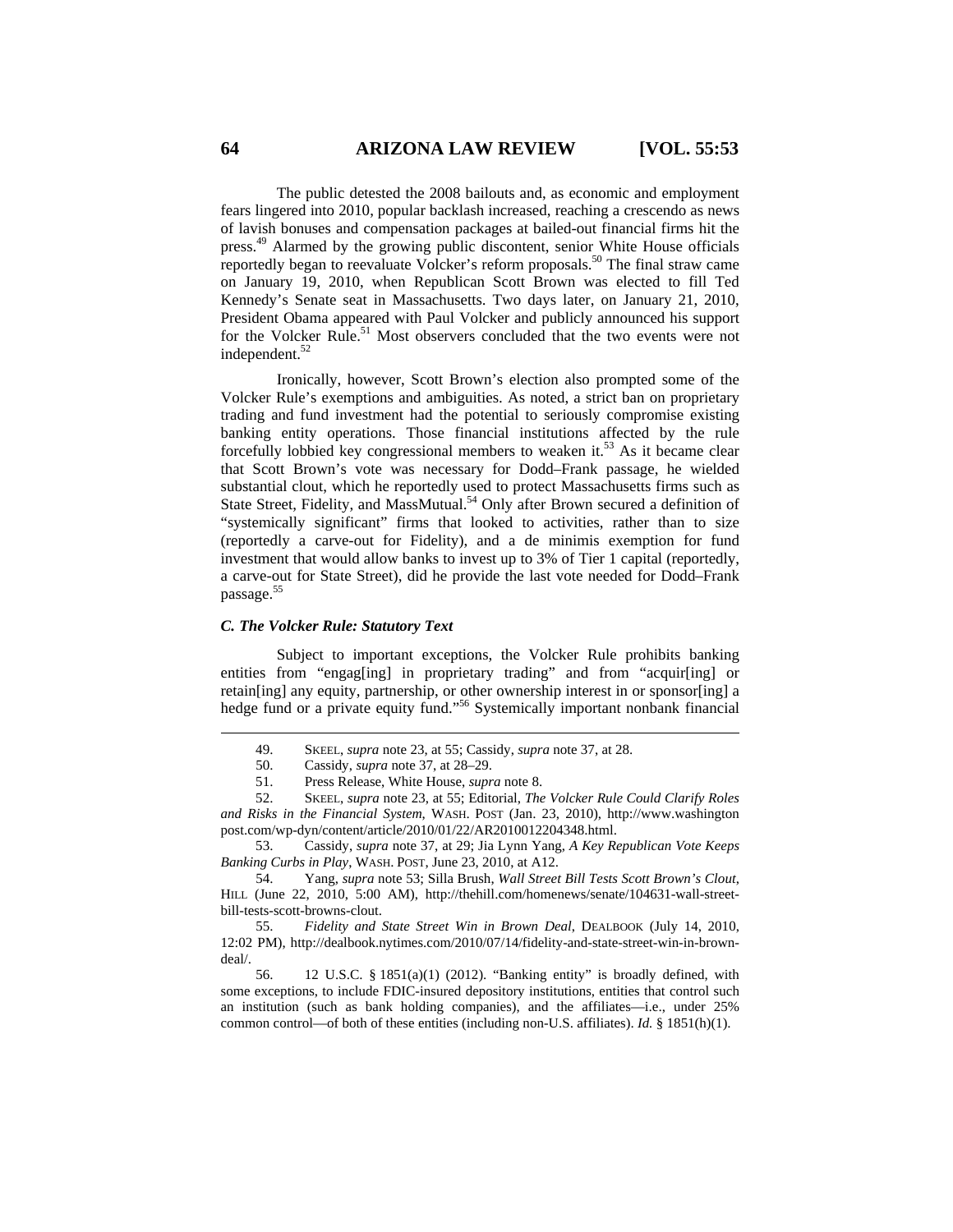institutions are not banned from trading and fund activity, though they must carry additional capital and comply with other restrictions on such dealings.<sup>5</sup>

The Volcker rule became effective on July 21, 2011, two years after Dodd–Frank enactment, despite the lack of implementing rules. However, covered entities were granted the full two-year period provided by the statute (that is, until July 21, 2014) to comply with the Volcker Rule, with the possibility of extensions.<sup>58</sup> Both parts of the rule—the ban on proprietary trading and the restrictions on fund investment and sponsorship—are subject to substantial ambiguities that require agency definition and rulemaking.

#### *1. Proprietary Trading*

The term "proprietary trading" is defined as "engaging as a principal for the trading account of [a] banking entity."<sup>59</sup> "Trading account," in turn, is defined as any account used for acquiring or taking positions:

> principally for the purpose of selling in the near term (or otherwise with the intent to resell in order to profit from short-term price movements), and any such other accounts as the appropriate Federal banking agencies, the Securities and Exchange Commission, and the Commodity Futures Trading Commission may, by rule as provided in subsection (b)(2), determine.<sup>60</sup>

Much turns on the interpretation of the phrase "trading account," which is unclear and appears to depend on the trader's intent when purchasing.<sup>61</sup> Thus, a purchase made with long-term investment intent may be permitted, even if ultimately quickly sold.<sup>62</sup> Similarly, speculative trades may be permitted under the rule, provided they are held beyond the "near term," however that phrase is ultimately defined by regulators.<sup>63</sup>

More ambiguity is added by the nine exceptions to the ban on proprietary trading explicitly contained in Dodd–Frank, as well as the power granted to the federal banking agencies, SEC, and CFTC to draft exceptions to the exceptions in order to "promote and protect the safety and soundness of the banking entity and the financial stability of the United States."64 Of particular importance are the exceptions for transactions in connection with underwriting or market-making activities, risk-mitigating hedging activities, and transactions on behalf of customers. Each of these is a potentially vast exception, with the potential to

64. 12 U.S.C. § 1851(d)(1)(J).

 <sup>57.</sup> *Id.* § 1851(a)(2).

 <sup>58.</sup> *Id.* § 1851(c).

 <sup>59.</sup> *Id.* § 1851(h)(4).

 <sup>60.</sup> *Id.* § 1851(h)(6).

 <sup>61.</sup> Memorandum from Cadwalader, Widkersham & Taft LLP to Clients and Friends, An Analysis of the Dodd–Frank Act's Volcker Rule 5 (2010), *available at* http:// www.cadwalader.com/assets/client\_friend/101510VolckerRuleAnalysis.pdf.

 <sup>62.</sup> *Id.*

 <sup>63.</sup> *Id.* at 5–6.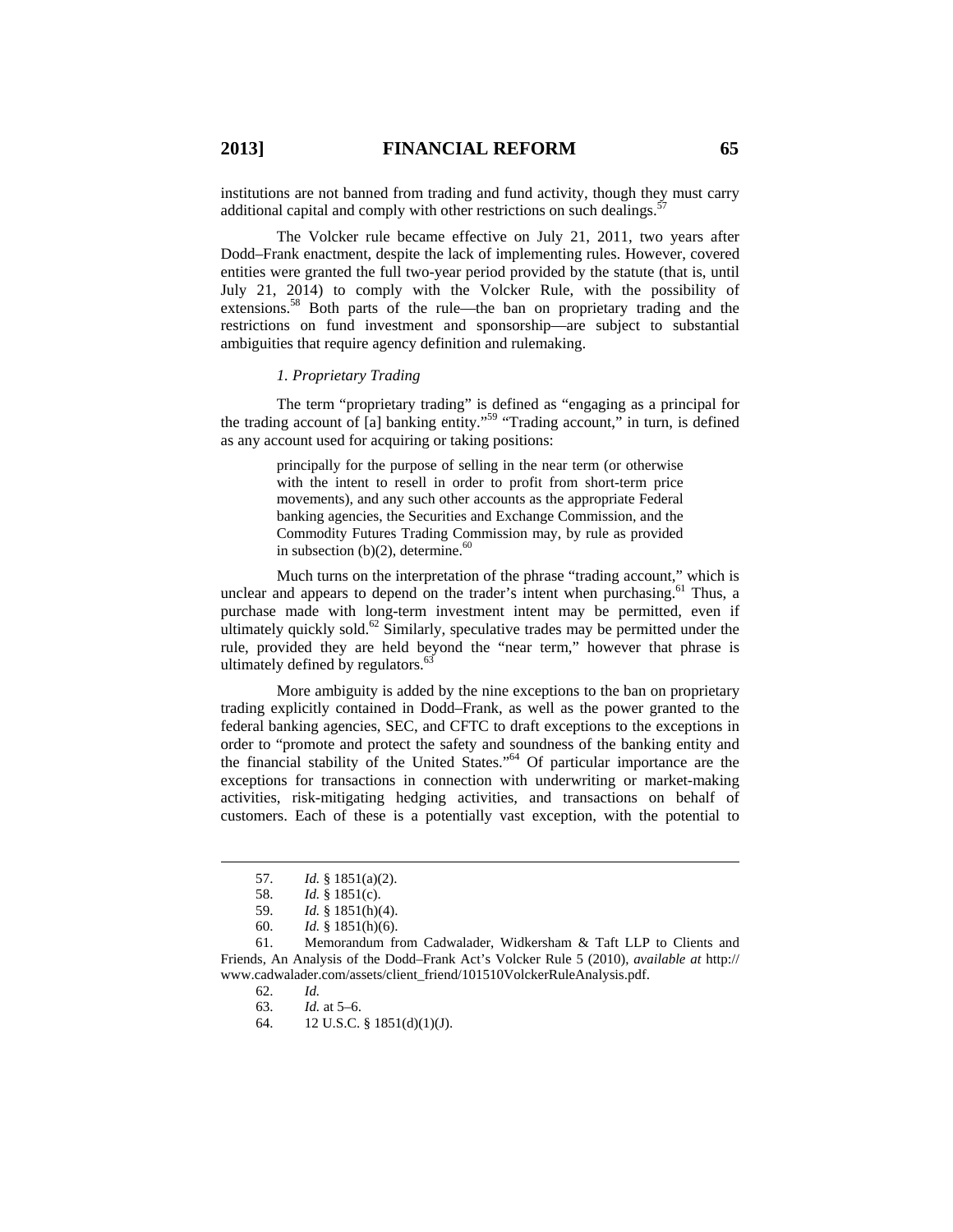permit much trading activity previously undertaken under the rubric of proprietary trading.

#### *2. Hedge and Private Equity Funds*

Subject to essentially the same exceptions that apply to the ban on proprietary trading, the Volcker Rule prohibits banking entities from "acquir[ing] or retain[ing] any equity, partnership, or other ownership interest in or sponsor[ing] a hedge fund or a private equity fund."<sup>65</sup> Hedge fund and private equity fund are collectively defined as:

> an issuer that would be an investment company, as defined in the Investment Company Act of 1940 (15 U.S.C. 80a-1 et seq.), but for section  $3(c)(1)$  or  $3(c)(7)$  of that Act, or such similar funds as the appropriate Federal banking agencies, the Securities and Exchange Commission, and the Commodity Futures Trading Commission may, by rule, as provided in subsection (b)(2), determine.<sup>66</sup>

Section 619 provides a "de minimis" exception to the restrictions on fund activity, $^{67}$  with the goal of facilitating customer-focused advisory services.<sup>68</sup> This amount must not exceed 3% of the total ownership interests of the fund one year after its inception and must be immaterial to the covered banking entity as defined by regulation.<sup>69</sup> In addition, the aggregate investments of each regulated banking entity in all such funds may not exceed 3% of its Tier 1 capital.<sup>70</sup>

As is the case with the restrictions on proprietary trading, the restrictions on fund investment require substantial agency definition and clarification. For example, the  $3(c)(1)$  and  $3(c)(7)$  exemptions are relied on by a variety of legal entities other than hedge and private equity funds. Employee pension funds and traditional parent-subsidiary investments thus could be impacted by a strict interpretation of section 619, even though these activities do not appear to have been within Congress's intended restrictions.<sup>71</sup> At the same time, a strict interpretation would exempt certain commodity pools and other risky activities from the Volcker Rule's reach, even though these investments pose similar risks to the activities Congress sought to restrict.<sup>72</sup>

72. *Id.*

 <sup>65.</sup> *Id.* § 1851(a)(1)(B).

 <sup>66.</sup> *Id.* § 1851(h)(2).

 <sup>67.</sup> *Id.* § 1851(d)(4).

 <sup>68.</sup> U.S. GOV'T ACCOUNTABILITY OFFICE, GAO-11-529, PROPRIETARY TRADING: REGULATORS WILL NEED MORE COMPREHENSIVE INFORMATION TO FULLY MONITOR COMPLIANCE WITH NEW RESTRICTIONS WHEN IMPLEMENTED 4 (2011), *available at*  http://www.gao.gov/new.items/d11529.pdf.

<sup>69. 12</sup> U.S.C. §  $1851(d)(4)(b)(ii)(I)$ .

<sup>70.</sup> *Id.* § 1851(d)(4)(b)(ii)(II).

 <sup>71.</sup> U.S. GOV'T ACCOUNTABILITY OFFICE, *supra* note 68, at 40.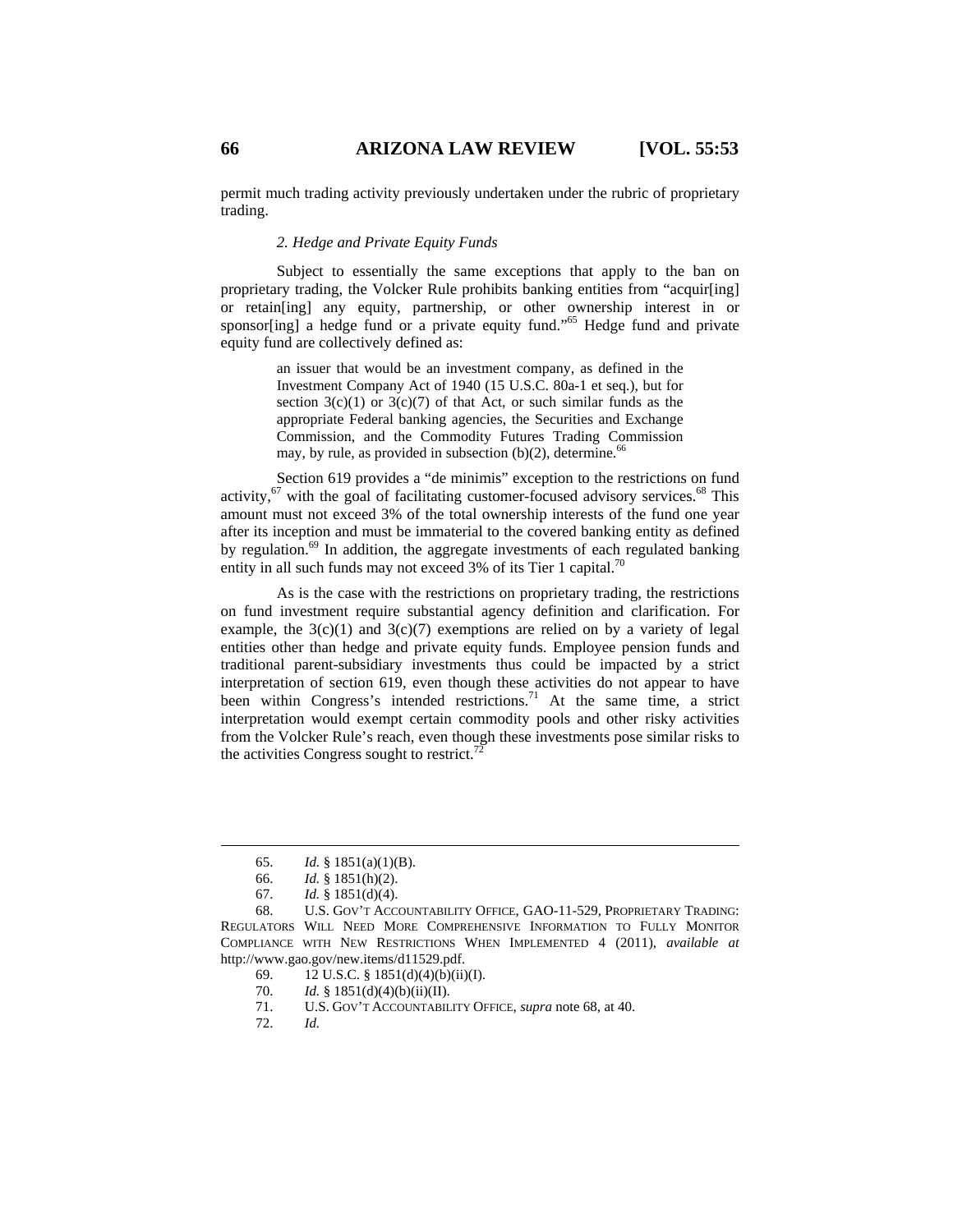#### *D. Section Summary*

In sum, the Volcker Rule originated as a political concession. Dismissed by the Obama administration and many economists as unnecessary and unworkable, it nonetheless became a necessary element in the campaign to quell complaints that Dodd–Frank did not do enough to reign in large, risky financial institutions. But for reasons both practical and political, the Volcker Rule that emerged from the legislature and was signed into law contained broad gaps and ambiguities on key definitional issues.

An examination of the problems in defining and identifying proprietary trading will help illustrate these points. In anticipation of the Volcker Rule, a number of affected banking entities shut down or announced an intention to shut down their stand-alone proprietary trading desks.<sup>73</sup> But, even before Volcker Rule passage, stand-alone proprietary trading activity accounted for a relatively small amount of banking entity revenues, probably around 3%.<sup>74</sup> To avoid an easy endrun around the Volcker Rule's restrictions, federal regulators will have to police proprietary trading that takes place outside of designated proprietary trading desks.

This is no easy task. Much of the trading activity explicitly permitted by the Volcker Rule—in particular, market making, hedging, underwriting, and transactions on behalf of customers—displays objective characteristics very similar to proprietary trading, with the distinguishing trait being primarily the trader's motive.<sup>75</sup> Many firms, for example, take proprietary positions in the course of servicing customer orders or market making, and their trades are argued to provide liquidity, especially in thin markets.<sup>76</sup> Affected industry members contend that zealous enforcement of the proprietary trading ban, which could restrict other bank principal positions, would impair customer service, market liquidity, and other beneficial functions performed by many banking entities.<sup>77</sup> Many banking entity customers and other market participants agree.<sup>78</sup> Balancing these competing concerns and implementing workable and enforceable definitions of permitted and

77. *Id.* at 28.

 78. *See, e.g.*, Letter from Investment Company Institute to Financial Stability Oversight Council 1–2 (Nov. 5, 2010), *available at* http://www.ici.org/pdf/24696.pdf (urging that the FSOC study clarify that the exceptions to the proprietary trading ban permit the provision of liquidity and execution services on investment fund trades); Letter from Private Equity Growth Capital Council to Financial Stability Oversight Council 2–3 (Nov. 5, 2010), *available at* http://www.pegcc.org/wordpress/wp-content/uploads/PEGCC-FSOC-Volcker-Rule-Comment-Letter.pdf (arguing that Congress did not intend the Volcker Rule to prohibit the ability of banks to provide intermediary services to the private equity industry).

 <sup>73.</sup> FIN. STABILITY OVERSIGHT COUNCIL, STUDY & RECOMMENDATIONS ON PROHIBITIONS ON PROPRIETARY TRADING & CERTAIN RELATIONSHIPS WITH HEDGE FUNDS & PRIVATE EQUITY FUNDS 2 (2011), *available at* http://www.treasury.gov/initiatives/ Documents/Volcker%20sec%20%20619%20study%20final%201%2018%2011%20rg.pdf. The same is true of much impermissible fund activity. *Id.*

 <sup>74.</sup> U.S. GOV'T ACCOUNTABILITY OFFICE, *supra* note 68, at 16.

 <sup>75.</sup> FIN. STABILITY OVERSIGHT COUNCIL, *supra* note 73, at 1.

 <sup>76.</sup> U.S. GOV'T ACCOUNTABILITY OFFICE, *supra* note 68, at 28–29.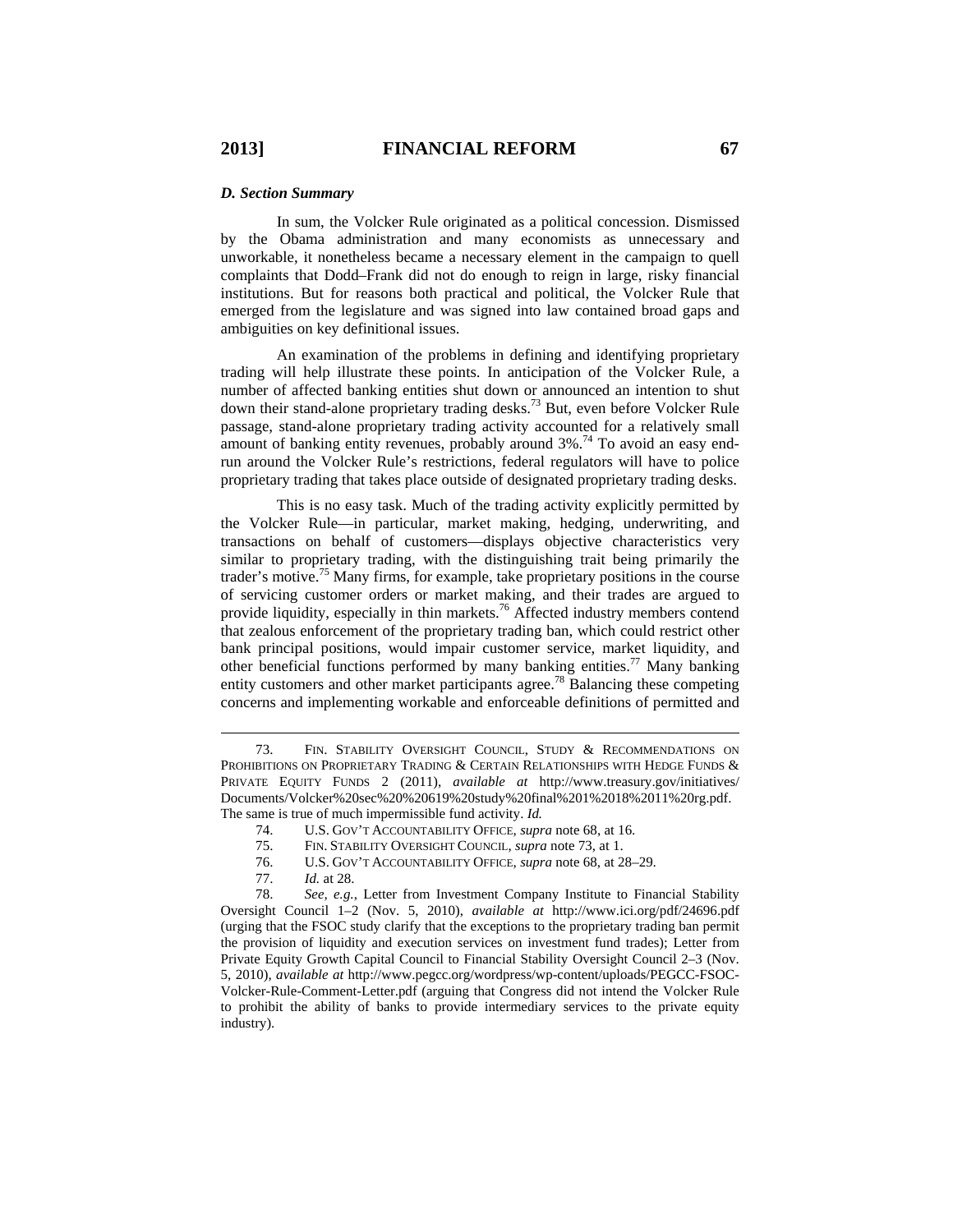prohibited activity falls to the five federal agencies charged with Volcker Rule implementation.

#### **II. MAKING THE SAUSAGE: FROM PASSAGE TO PROPOSAL**

#### *A. Setting the Stage: Gaps and Ambiguities*

The preceding Part detailed the substantial definitional ambiguities surrounding important Volcker Rule provisions, including the definitions of "proprietary trading" and its nine exceptions, as well as the definitions of "hedge" and "private equity" fund. Other Dodd–Frank sections are similarly indefinite, prompting numerous requests for the clarification of definitions, prohibitions, and exemptions.<sup>79</sup>

Dodd–Frank is conspicuously lacking in particulars, a fact recognized by nearly every commentator—popular, academic, and practitioner—to address the issue. As *The New York Times* stated shortly before Dodd–Frank's passage: "[Dodd–Frank] is basically a 2,000-page missive to federal agencies, instructing regulators to address subjects ranging from derivatives trading to document retention. But it is notably short on specifics, giving regulators significant power to determine its impact—and giving partisans on both sides a second chance to influence the outcome."80

A widely circulated memo by the law firm Davis Polk opined that "the legislation is complicated and contains substantial ambiguities, many of which will not be resolved until regulations are adopted, and even then, many questions are likely to persist" and predicted a "dynamic" regulatory process between market participants and regulators.<sup>81</sup> Academic commentary similarly has noted the degree

 <sup>79.</sup> Peter Madigan, *Goldman Sachs Tops List of Firms That Met CFTC*, RISK.NET (July 1, 2011), http://www.risk.net/risk-magazine/analysis/2080403/goldmansachs-tops-list-firms-met-cftc (discussing the numerous industry meetings with the CFTC regarding Dodd–Frank implementation and noting that most meeting participants request clarification of various definitions, especially those involving swap dealers and major swap participants).

 <sup>80.</sup> Binyamin Appelbaum, *On Finance Bill, Lobbying Shifts to Regulations*, N.Y. TIMES, June 27, 2010, at A1.

 <sup>81.</sup> Memorandum from Davis Polk & Wardwell LLP to Clients and Friends, Summary of the Dodd–Frank Wall Street Reform and Consumer Protection Act, Passed by the House of Representatives on June 30, 2010, at i (2010), *available at* http://www.davis polk.com/files/Publication/7084f9fe-6580-413b-b870-b7c025ed2ecf/Presentation/Publica tionAttachment/1d4495c7-0be0-4e9a-ba77-f786fb90464a/070910\_Financial\_Reform\_Sum mary.pdf. A memo from the law firm Arnold & Porter similarly advises:

We believe the ultimate impact of the Act on the financial industry will be shaped largely by the outcome of these rulemakings. . . . In addition, entities affected by the Act will have an opportunity to comment on the new regulations as they are drafted and finalized by the regulators, making participation in the process critical.

Memorandum from Arnold & Porter LLP to Clients and Friends, Are You Prepared? A Compendium of Advisories on the Dodd–Frank Act 109 (2010), *available at*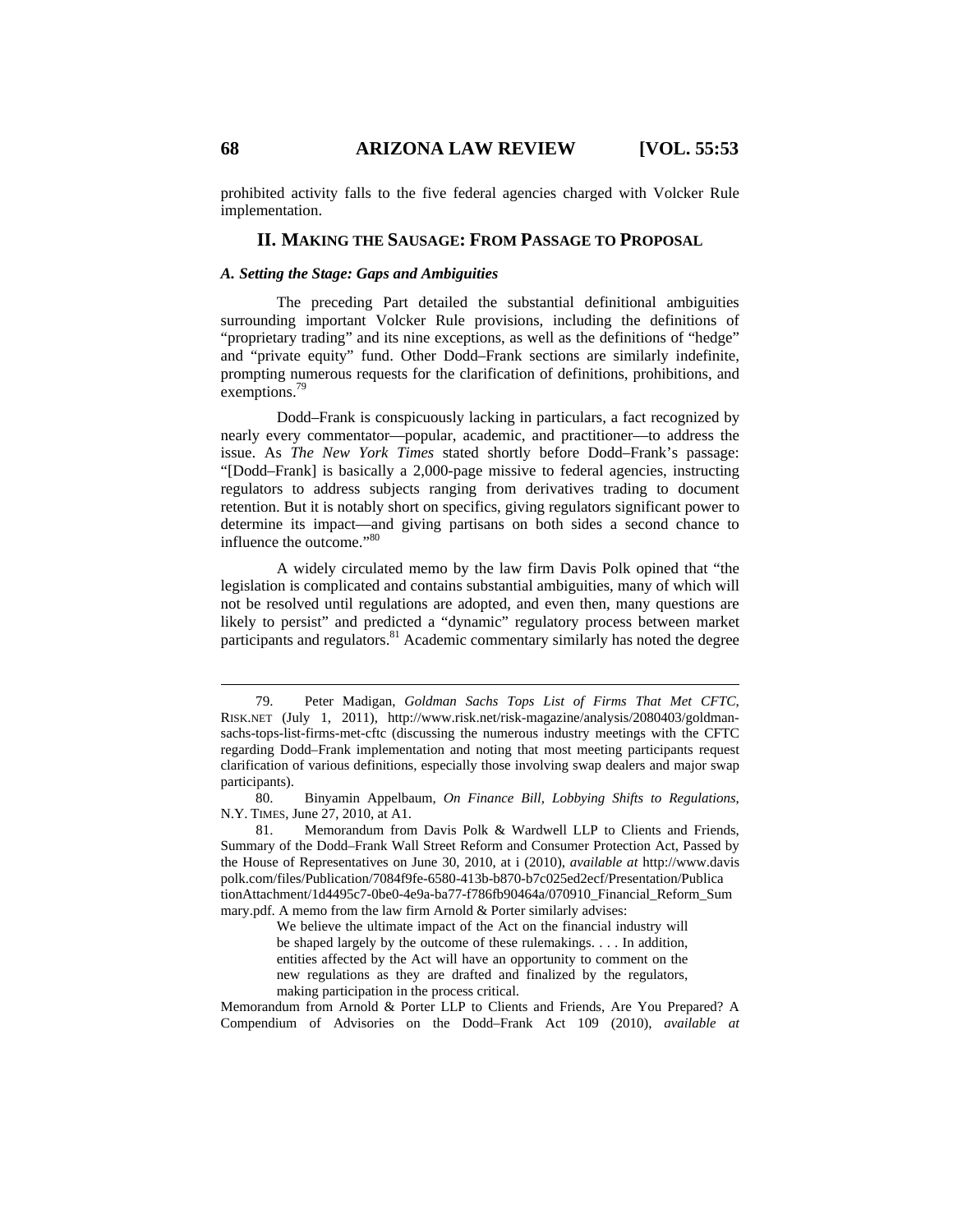$\overline{a}$ 

to which Dodd–Frank delegates authority and leaves the resolution of serious issues to regulators. $82$  Even the Congressional Research Service acknowledges that "many of the changes are likely to be implemented through regulations that are to be developed and issued by regulatory agencies."<sup>83</sup>

Many of the statute's critics worry that this filling-in takes place outside of the public glare that accompanied the congressional deliberations on Dodd– Frank and provides the large Wall Street firms with another opportunity to shape the final law in their favor. $84$  Some fear this potential is heightened as memories of the financial crisis fade and the general public—temporarily galvanized by financial-institution bailouts into an interest in credit derivatives and systemic risk—turns its attention to other political issues.

These Dodd–Frank gaps and ambiguities assumed new political importance as a Republican majority entered the House during the interim period between Dodd–Frank's passage and implementation. Some Republicans, nearly all of whom voted against Dodd–Frank, explicitly warned regulators to tread lightly in implementing the statute and particularly in implementing the Volcker Rule.<sup>8</sup> Alabama Republican Representative Spencer Bachus, for example, urged FSOC to implement the Volcker Rule "in such a way as to minimize its substantial and very real costs, given that the gains are likely to be illusory."86 A group of congressional representatives led by Michele Bachmann went further, introducing House Bill 87, a one-sentence bill that would repeal Dodd–Frank.87 Finally, budget battles for both the SEC and CFTC, each of which require additional resources to fulfill the

http://www.arnoldandporter.com/resources/documents/Dodd%20Frank%20Act%20Compen dium%20%28eBook%29.pdf.

 <sup>82.</sup> *See, e.g.*, Edward J. Kane, *Missing Elements in U.S. Financial Reform: A Kubler-Ross Interpretation of the Inadequacy of the Dodd–Frank Act*, 36 J. BANKING & FIN. 654, 659–60 (2012). "[D]uring and after what will be an extended post-Act rulemaking process, decision-makers will be energetically lobbied to scale back taxpayer and consumer protections to sustain opportunities for extracting safety-net subsidies." *Id.* at 656.

 <sup>83.</sup> COPELAND, *supra* note 18, at 1. A total of 330 Dodd–Frank provisions expressly require (148, or 44.8%) or permit (182, or 55.2%) rulemaking. *Id.* at 4. But this does not fully capture the extent of likely agency rulemaking under Dodd–Frank as numerous provisions that do not expressly mention rulemaking will nonetheless require agency action. *Id.* 

 <sup>84.</sup> *See supra* notes 80–83 and accompanying text.

 <sup>85.</sup> Deborah Solomon, *Bachus Urges Regulators Not to Rigidly Implement Volcker Rule*, WALL ST. J. (Nov. 4, 2010, 2:56 PM), http://online.wsj.com/article/ SB10001424052748703805704575594473849188154.html. The post-conference vote breakdown is available at http://www.govtrack.us/congress/vote.xpd?vote=s2010-208 (Senate vote) and http://www.govtrack.us/congress/vote.xpd?vote=h2010-413 (House vote).

 <sup>86.</sup> Letter from Spencer Bachus, Ranking Member, H. Comm. on Fin. Servs., to Members of the Financial Services Oversight Council 1 (Nov. 3, 2010), *available at*  http://www.ft.com/intl/cms/d983eaa6-e793-11df-8ade-00144feab49a.pdf.

 <sup>87.</sup> H.R. 87, 112th Cong. (2011).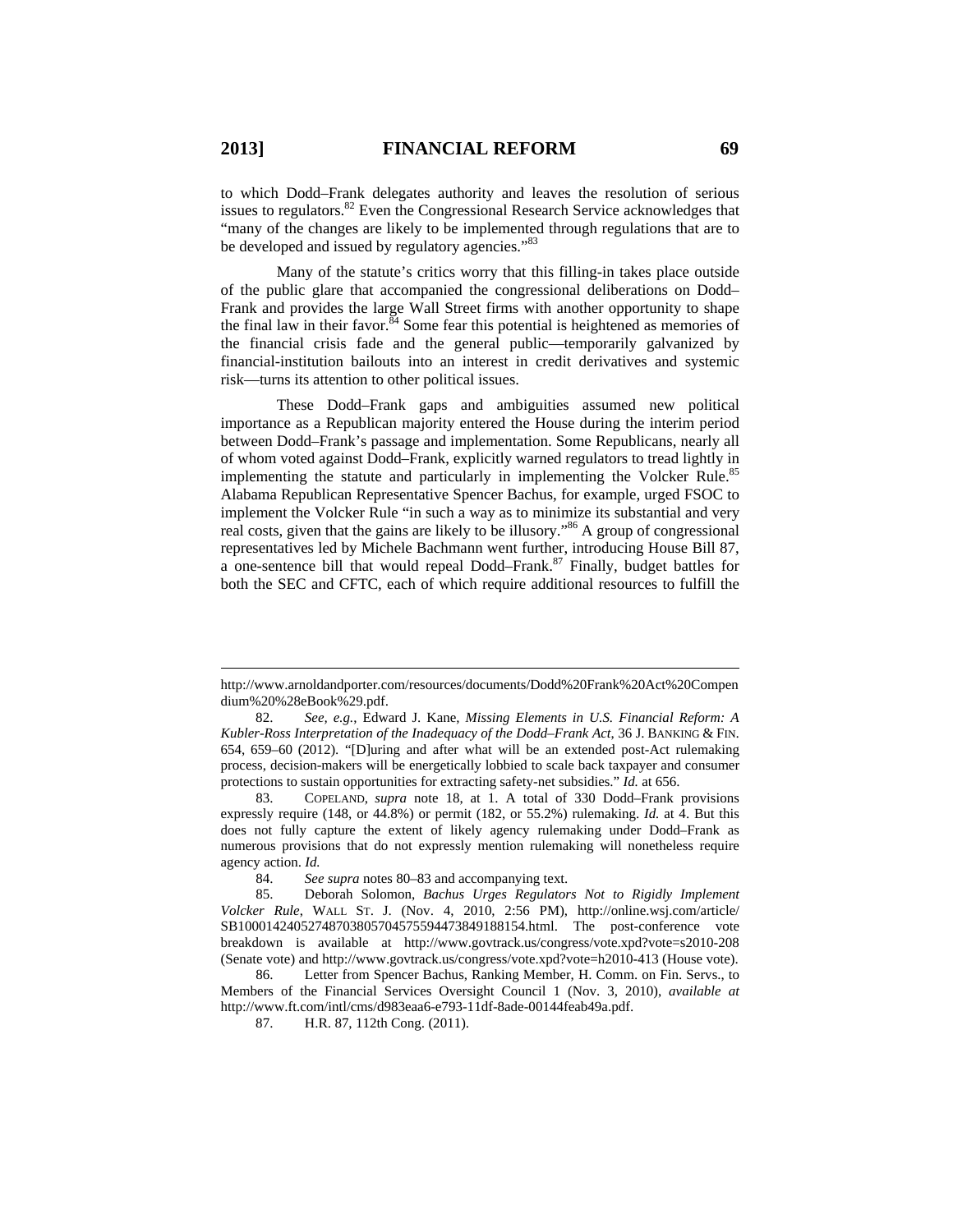requirements of Dodd–Frank, have prominently featured critiques of the agencies' lack of attention to the economic impact of their respective regulations.<sup>88</sup>

In sum, the Volcker Rule, like many Dodd–Frank provisions, entered the administrative process both highly incomplete and highly contested. The federal agencies charged with rulemaking under the statute would play a substantial role in shaping the final policy outcomes and would likely do so under the continued watchful eye of affected industry members and potentially other interested parties. The remainder of this Part confirms these intuitions.

#### *B. The Preproposal Period*

Dodd–Frank required FSOC to study and make recommendations to relevant federal agencies regarding Volcker Rule implementation within six months of the statute's enactment.<sup>89</sup> Those agencies were then statutorily required, within nine months of the completion of the FSOC study, to adopt rules implementing the Volcker Rule, based on a consideration of FSOC's recommendations.90 On October 11, 2011, the OCC, Federal Reserve, FDIC, and SEC issued an NPRM (hereinafter the "Joint Rule"), requesting comments prior to January 13, 2012, on proposed rules to implement the Volcker legislation.<sup>91</sup> That deadline was later extended to February 13, 2012.<sup>92</sup> The CFTC, by a vote of 3–2, adopted the entire text of the Joint Rule in an NPRM dated February 14, 2012, requesting comments prior to April 16, 2012.93

The following Subsection analyzes relevant agency activity during the period from presidential signing on July 21, 2010 to the NPRM on October 11, 2011. This Article is one of the few studies to systematically analyze the preproposal period, a time period about which little is known, despite its

 91. Prohibitions and Restrictions on Proprietary Trading and Certain Interests in, and Relationships with, Hedge Funds and Private Equity Funds, 76 Fed. Reg. 68,846 (proposed Oct. 11, 2011) (to be codified at 12 C.F.R. pts. 44, 248, 351, and 17 C.F.R. pt. 255); *see also* Press Release, Office of the Comptroller of the Currency, The OCC Issues Volcker Rule Proposal for Public Comment (Oct. 11, 2011), *available at* http://www.occ. gov/news-issuances/news-releases/2011/nr-occ-2011-126.html.

 <sup>88.</sup> Jessica Holzer, *SEC, CFTC Ask US Congress for Budget Increases*, COMPENDIUM (May 6, 2011), http://commoditymkts.wordpress.com/2011/05/06/sec-cftcask-us-congress-for-budget-increases/.

 <sup>89. 12</sup> U.S.C. § 1851(b)(1) (2012). Those agencies are the OCC, FDIC, Federal Reserve, SEC, and CFTC. FIN. STABILITY OVERSIGHT COUNCIL, *supra* note 73, at 1 n.6.

 <sup>90.</sup> FIN. STABILITY OVERSIGHT COUNCIL, *supra* note 73, at 8. The agencies are required by the statute to consult on Volcker implementation, under the coordination of the FSOC chairperson (the Treasury Secretary). *Id.*

 <sup>92.</sup> Prohibitions and Restrictions on Proprietary Trading and Certain Interests in, and Relationships with, Hedge Funds and Private Equity Funds, 77 Fed. Reg. 23 (Jan. 3, 2012) (to be codified at 12 C.F.R. pts. 44, 248, 351, and 17 C.F.R. pt. 255).

 <sup>93.</sup> Prohibitions and Restrictions on Proprietary Trading and Certain Interests in, and Relationships with, Hedge Funds and Covered Funds, 77 Fed. Reg. 8332, 8332 (Feb. 14, 2012) (to be codified at 17 C.F.R. pt. 75).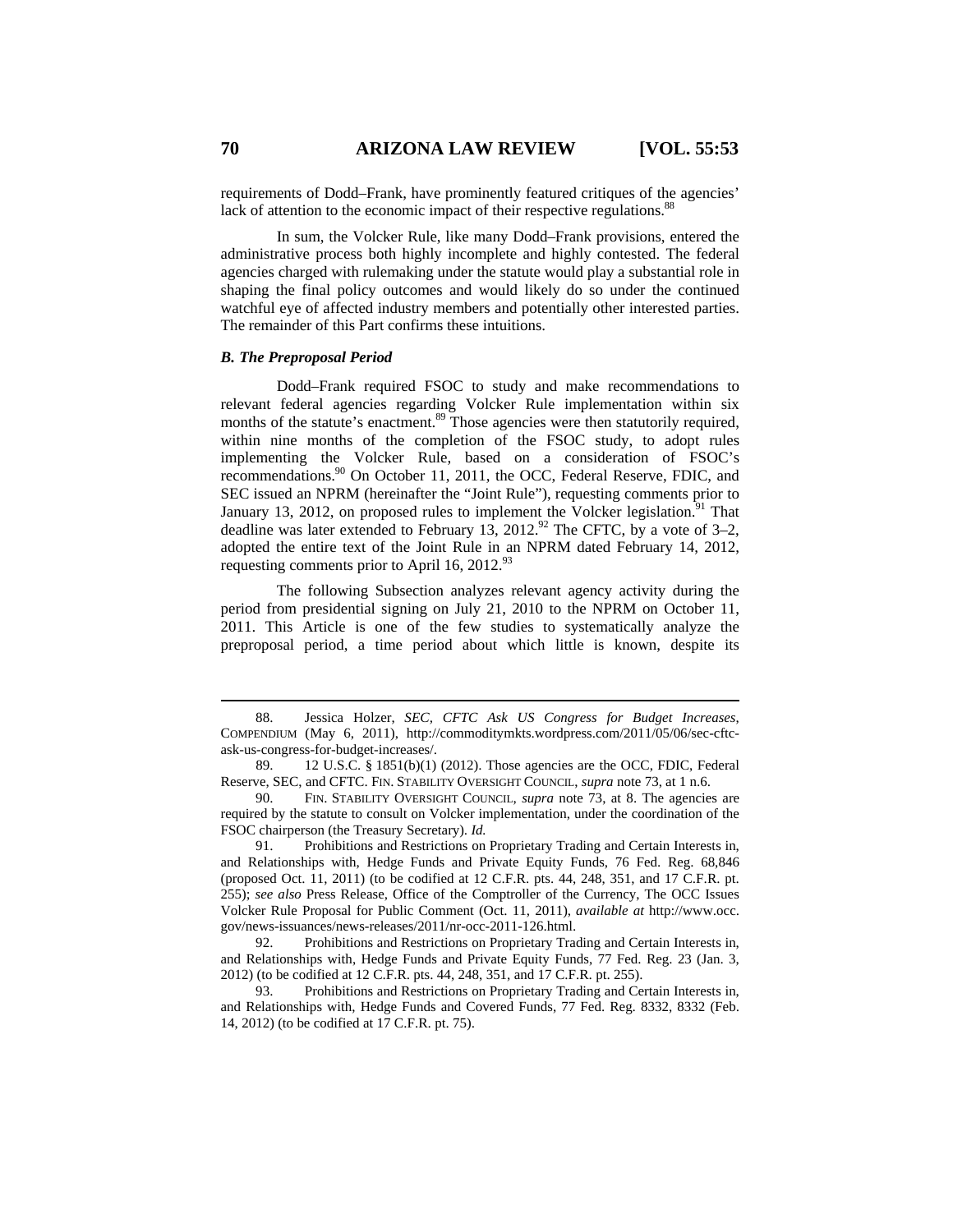importance to policy outcomes.<sup>94</sup> Subsequent articles will analyze the period from the October 11, 2011 NPRM to final rule issuance.<sup>95</sup>

As Wagner, Barnes, and Peters discuss in detail, the need to produce a proposed rule that is ready for comment pushes much regulatory work to this early stage of the rule development process.  $96$  As a result, preproposal collaborations between agencies and regulated industry members, who are likely to have technical and other expertise necessary to produce a rule that withstands judicial review, become practical necessities.<sup>97</sup>

If much of the real work of final rule creation takes place during the preproposal period, then one might predict both substantial preproposal lobbying activity and limited changes between rule proposal and final rule. Both predictions are generally borne out by existing research.<sup>98</sup> However, research on the preproposal stage of the rule development process has traditionally been impeded by a lack of information; Administrative Procedure Act docketing and other transparency requirements are generally limited to the period after publication of the proposed rule.<sup>99</sup> Dodd–Frank's transparency innovations thus provide a wealth of information previously unavailable to researchers. This Article is the first to systematically analyze that information.

#### *C. FSOC Comment Letters*

#### *1. The Numbers*

The newly formed FSOC's first action was to request public input on Volcker Rule implementation—a request that resulted in more than 8,000 comments.100 To put this number into context, studies repeatedly show limited comment activity in connection with most rulemakings, with the exception of a relatively small number of high-salience issues that generate thousands (in a few cases, hundreds of thousands) of comments.<sup>101</sup> Far more typical, however, are

99. Wagner, Barnes & Peters, *supra* note 14, at 112.

100. Public Input for the Study Regarding the Implementation of the Prohibitions on Proprietary Trading and Certain Relationships with Hedge Funds and Private Equity Funds, 75 Fed. Reg. 61,758 (Oct. 6, 2010) (soliciting public comments in advance of a Volcker Rule study); FIN. STABILITY OVERSIGHT COUNCIL, *supra* note 73, at 10.

101. Cary Coglianese, *Citizen Participation in Rulemaking: Past, Present, and Future*, 55 DUKE L.J. 943, 950–59 (2006) (summarizing empirical studies of rulemaking activity).

 <sup>94.</sup> *See supra* note 14 and accompanying text.

 <sup>95.</sup> Kimberly D. Krawiec & Guangya Liu, Influencing the Volcker Rule (Jan. 1, 2013) (unpublished manuscript) (on file with authors).

 <sup>96.</sup> Wagner, Barnes & Peters, *supra* note 14, at 110 ("[T]he courts have made it painfully clear that if a rule is to survive judicial review, it must be essentially in final form at the proposed rule stage.").

 <sup>97.</sup> *Id.* at 110–11.

 <sup>98.</sup> *See* CROLEY, *supra* note 10 (summarizing these studies); *see also supra* notes 14, 96–97 and accompanying text (summarizing the limited research on preproposal activity).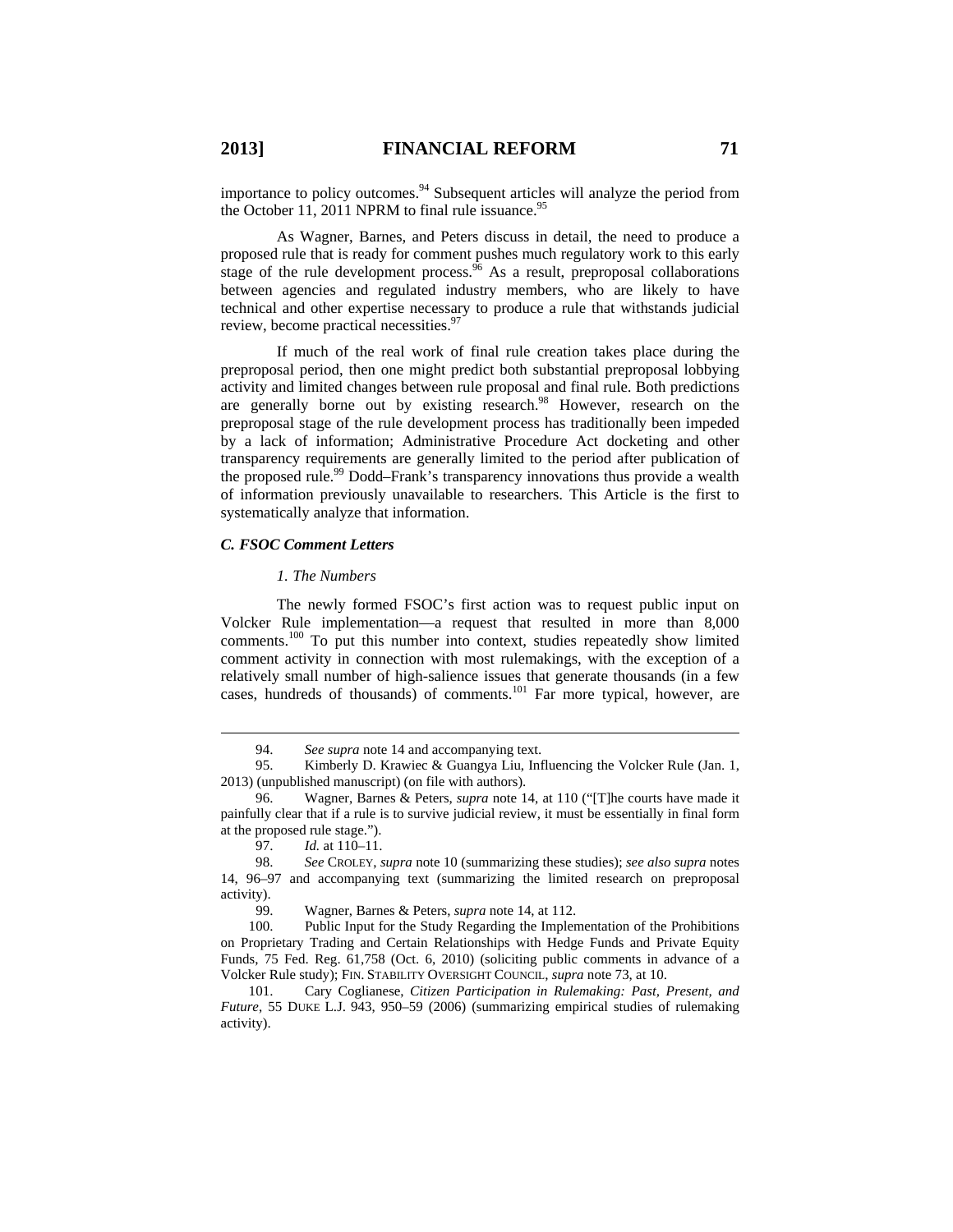dockets that receive a handful of comments.<sup>102</sup> By this standard (and as suggested by the legislative analysis in Part I), the Volcker Rule is a relatively high-salience issue, particularly for a technical piece of financial reform legislation not yet at the rule proposal stage.<sup>103</sup>

FSOC concluded that, of these 8,000 comment letters, roughly 6,550 "were substantially the same letter arguing for strong implementation of the Volcker Rule."104 FSOC gave no further information about these letters and did not make them publicly available. But an analysis of the remaining comment letters (confirmed by conversations with PIG representatives) reveals that the 6,550 identical letters are the result of an action campaign by a PIG consortium— Citizens for Financial Reform, Public Citizen, and U.S. PIRG. Members of these groups were provided a form letter (the "PIG form"), included as an Appendix to this Article, urging the prompt implementation of the Volcker Rule and the closing of any loopholes.

With the help of three research assistants, I analyzed and hand-coded the remaining, roughly  $1,450$ , comment letters.<sup>105</sup> FSOC concluded that these "remaining 1450 comments each set forth individual perspectives from financial services market participants, Congress, and the public.<sup>7106</sup> However, this is not the case.

Table 1 provides summary statistics on these comments. Figure 1 displays this same information graphically. First, the exclusion of duplicate comment postings left a total of 1,374 comments. Of these, as detailed in Table 1, 1,281, or 93%, were submitted by private individuals. The remainder were submitted by financial industry members, trade groups, public interest groups, think tanks, academics, and congressional members. At first blush, these numbers seem to

103. Bruce Bueno de Mesquita defines salience as:

how focused a stakeholder is on the issue. Its value is best thought of in terms of how prepared the stakeholder is to work on the issue when it comes up rather than some other issue on his or her plate. Would the stakeholder drop everything else to deal with the issue? Would the player work on it on a weekend day, come back from vacation, etc.? The more confidently it can be said that this issue takes priority over other matters in the stakeholder's professional life (or personal life if the issue is about a personal or family matter), the higher the salience value.

Bruce Bueno de Mesquita, *Game*, PREDICTIONER'S GAME, http://www.predictioneersgame. com/game (last visited Feb. 11, 2013).

104. FIN. STABILITY OVERSIGHT COUNCIL, *supra* note 73, at 10.

105. We collected these comments from Regulations.gov, Docket ID: FSOC-2010-0002, as of June 2011. *See Docket Browser: Public Input for the Study Regarding the Implementation of the Prohibitions on Proprietary Trading and Certain Relationships with Hedge Funds and Private Equity Funds*, REGULATIONS.GOV, http://www.regulations.gov/ #!searchResults;rpp=25;po=0;s=FSOC-2010-0002;fp=true;ns=true (last visited Feb. 11, 2013).

106. FIN. STABILITY OVERSIGHT COUNCIL, *supra* note 73, at 10.

 <sup>102.</sup> *Id.* at 956; John M. DeFigueiredo, *E-Rulemaking: Bringing Data to Theory at the Federal Communications Commission*, 55 DUKE L.J. 969, 992–93 (2006) (finding limited comment activity on the FCC docket, outside of a few outlier events).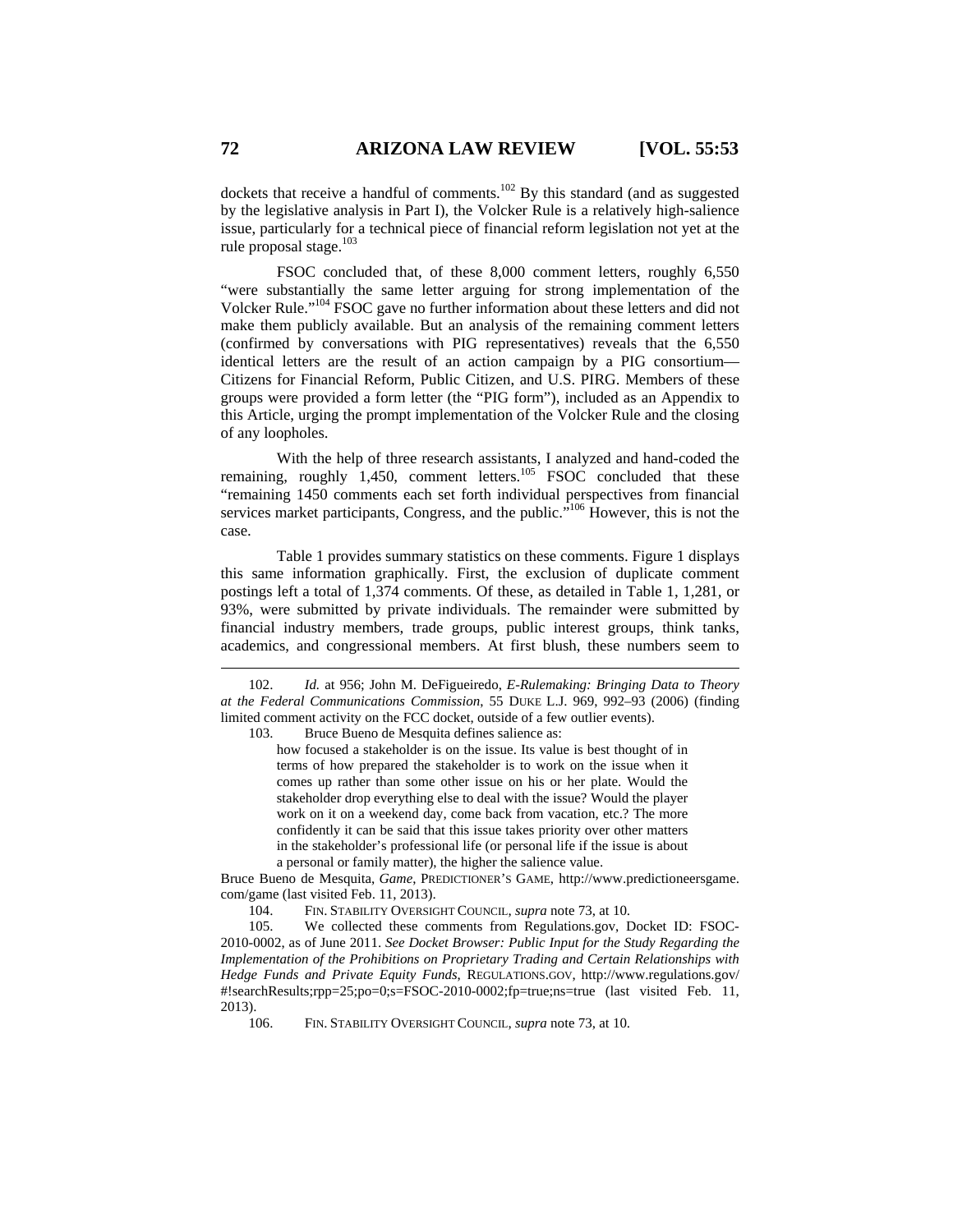confirm an extraordinary public interest in the Volcker Rule—the raw number of comment letters from private individuals dwarfs the number submitted by all other categories of actors combined, including industry actors.

Pausing yet again to put these data into context, recall that—leaving aside a comparatively small number of high-salience issues—most rulemakings receive only a limited number of comments, very few of which emanate from individual citizens. Instead, the lion's share of commentary is typically submitted by industry members, trade groups, law firms, and political consultants.<sup>107</sup> The comment letter data thus confirm some level of Volcker Rule salience, including to members of the general public.

Yet, a breakdown of the 1,281 letters submitted by private individuals reveals several interesting patterns. Contrary to setting forth an individual perspective, over half (nearly 56%) of these comments from private individuals use the same form letter, with some slight variations, as the other 6,550 identical letters received by FSOC. These letters often add a sentence or two outlining a personal hardship arising from the financial crisis or use only a portion of the form (typically, the demands). Therefore, these comments were not *exactly* identical and escaped whatever recognition software or rough exclusion methods FSOC employed. Yet, they are the same—*nearly* identical—substantive letter. Thus, of the 8,000 letters received by FSOC on the Volcker Rule, 7,316 (or 91%) are a form letter. This is roughly consistent with prior findings on individual citizen comment activity.<sup>108</sup>

Though scholars may debate the extent to which comment letters, particularly letters from the general public, can—and should—reveal useful information to agencies, such comment letters contain a wealth of information for researchers.<sup>109</sup> On one hand, the Volcker Rule does have some public salience individuals sent in letters by the thousands. Even if that salience is largely a PIG creation, the fact that PIGs were able to rally public interest in the issue may suggest both something about the issue and about those PIGs' power. Moreover, as detailed in Table 1, other nonindustry participants—including academics, public intellectuals, and members of Congress—submitted comments. Though these were fewer in number, they contained significantly more substance than the public citizen comments, as would be expected.

At the same time, however, the implications to be drawn from this comment activity are probably quite different from the conclusions one might draw about the public's dedication to an issue about which a regulatory body had

 <sup>107.</sup> DeFigueiredo, *supra* note 102, at 987 (documenting scant individual participation in FCC rulemaking, outside of a few high-salience issues); Thomas C. Beierle, *Discussing the Rules: Electronic Rulemaking and Democratic Deliberation* 10–11 (Resources for the Future, Discussion Paper No. 03-22, 2003), *available at* http://ageconsearch.umn.edu/bitstream/10681/1/dp030022.pdf (same with respect to Department of Transportation rulemakings).

<sup>108.</sup> *See* Coglienese, *supra* note 101, at 953–54; Mariano-Florentino Cuéllar, *Rethinking Regulatory Democracy*, 57 ADMIN. L. REV. 411, 449 (2005).

<sup>109.</sup> *See supra* note 16 and accompanying text.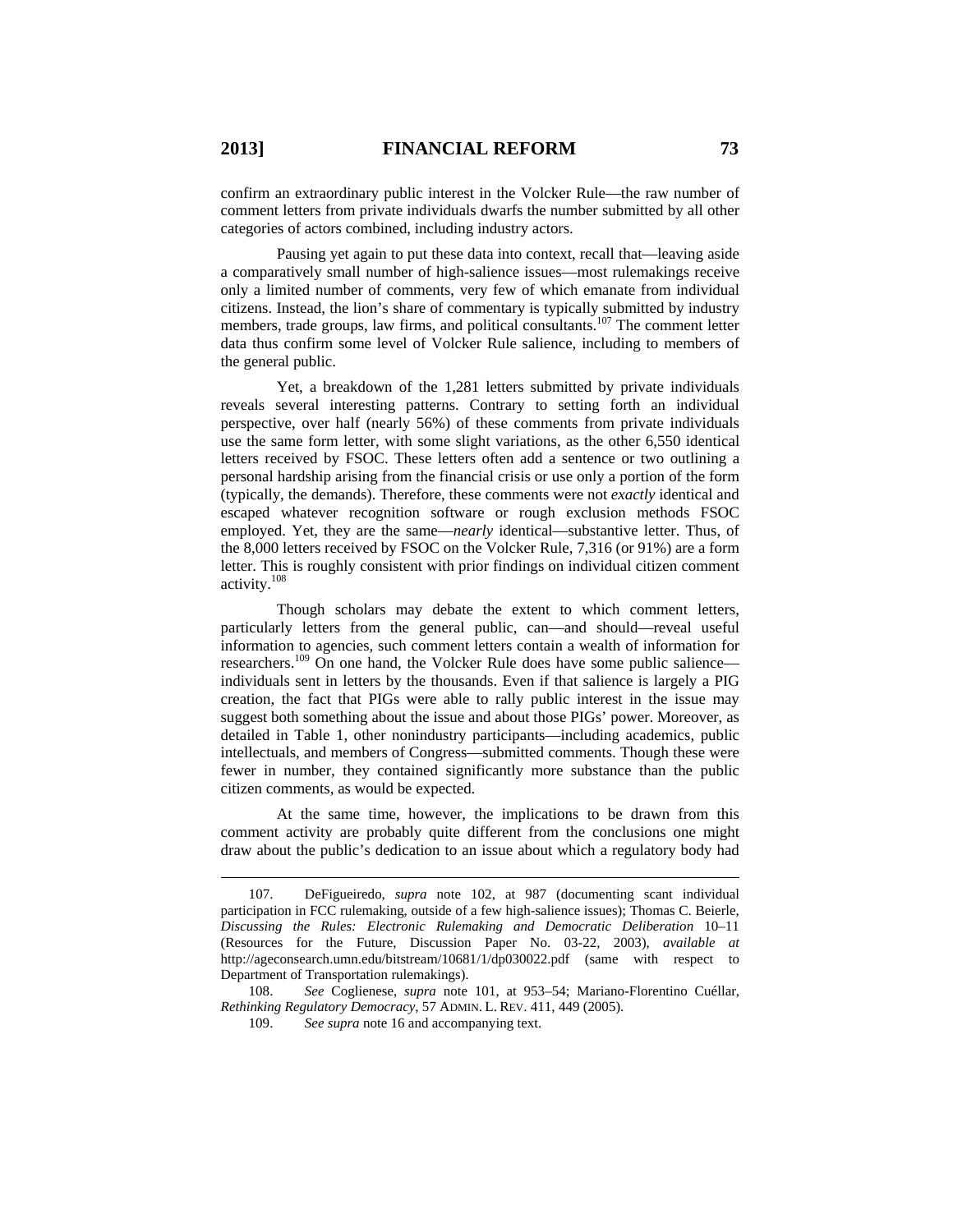received 8,000 individuated comments expressing both concern about and, importantly, knowledge regarding the terms of a particular legislative enactment. Certainly, submitting a form letter does not require the same level of investment as the detailed comments submitted by financial institutions and trade groups.<sup>110</sup> As we shall see in Part II.C, Volcker Rule interpretation is also a high-salience issue to financial firms, particularly the large banks most affected by it, and they are willing to expend large resources toward influencing that interpretation.

#### *2. The Content*

The remaining 515 comments submitted by private individuals that were not traceable to the PIG form letter yield a useful comparison to letters from other groups. Table 2 breaks down the comments by group and word count. Figure 2 displays this information graphically, showing the distribution of word count by private individuals not using the PIG form (in light gray), private individuals using the form (in dark gray), and all others (in black).

There are three spikes in the data, at less than 50 words, at 200–249 words, and at 250–299 words (note the larger sizes of the two far right bins, representing comments with 350–799 words and those with 800 words or more). The spikes at 200–249 words and 250–299 words represent the PIG form letter and its slight variations, discussed above (in its original form the letter is 244 words). The spike at comments of less than 50 words represents only letters from private individuals.

The shortest comment—only a single word, "regulate"—was submitted by a private individual.<sup>111</sup> The longest comment, received from the Securities Industry and Financial Markets Association ("SIFMA"), measures 19,500 words.<sup> $112$ </sup> The industry and trade group comments are, as a general rule, lengthy and contain cogent arguments in support of a generally narrow interpretation of the Volcker Rule's scope of prohibited activity. Overall, they advance detailed legal arguments relying on numerous statutes and cases, reference the Dodd–Frank legislative history, and often contain thorough empirical data. Most are meticulously argued and carefully drafted.

 <sup>110.</sup> At a minimum, we might conclude that the Volcker Rule is not an issue of the highest salience to the public, meaning: "This is my most important issue. I would drop whatever I am doing and turn to this issue whenever asked." Mesquita, *supra* note 103. The same is likely not true for financial institutions affected by the Volcker Rule. *See infra* Part II.D (discussing the financial industry's investment in influencing Volcker Rule implementation); *see also* Shabnam Mousavi & Hersh Shefrin, *Prediction Tools: Financial Market Regulation, Politics and Psychology*, 3 J. RISK MGMT. FIN. INSTITUTIONS 318, 325– 26 (2010) (assigning a Dodd–Frank salience measure of 99 out of 100 to financial firms).

<sup>111.</sup> *Comment from Val Laurent, Activist*, REGULATIONS.GOV (Nov. 6, 2010), http://www.regulations.gov/#!documentDetail;D=FSOC-2010-0002-1094. Punctuation, spelling, and typographical errors in this and the following comments are all retained from the original sources.

<sup>112.</sup> *Comment from Randolph Snook, SIFMA*, REGULATIONS.GOV (Nov. 5, 2010), http://www.regulations.gov/#!documentDetail;D=FSOC-2010-0002-0908.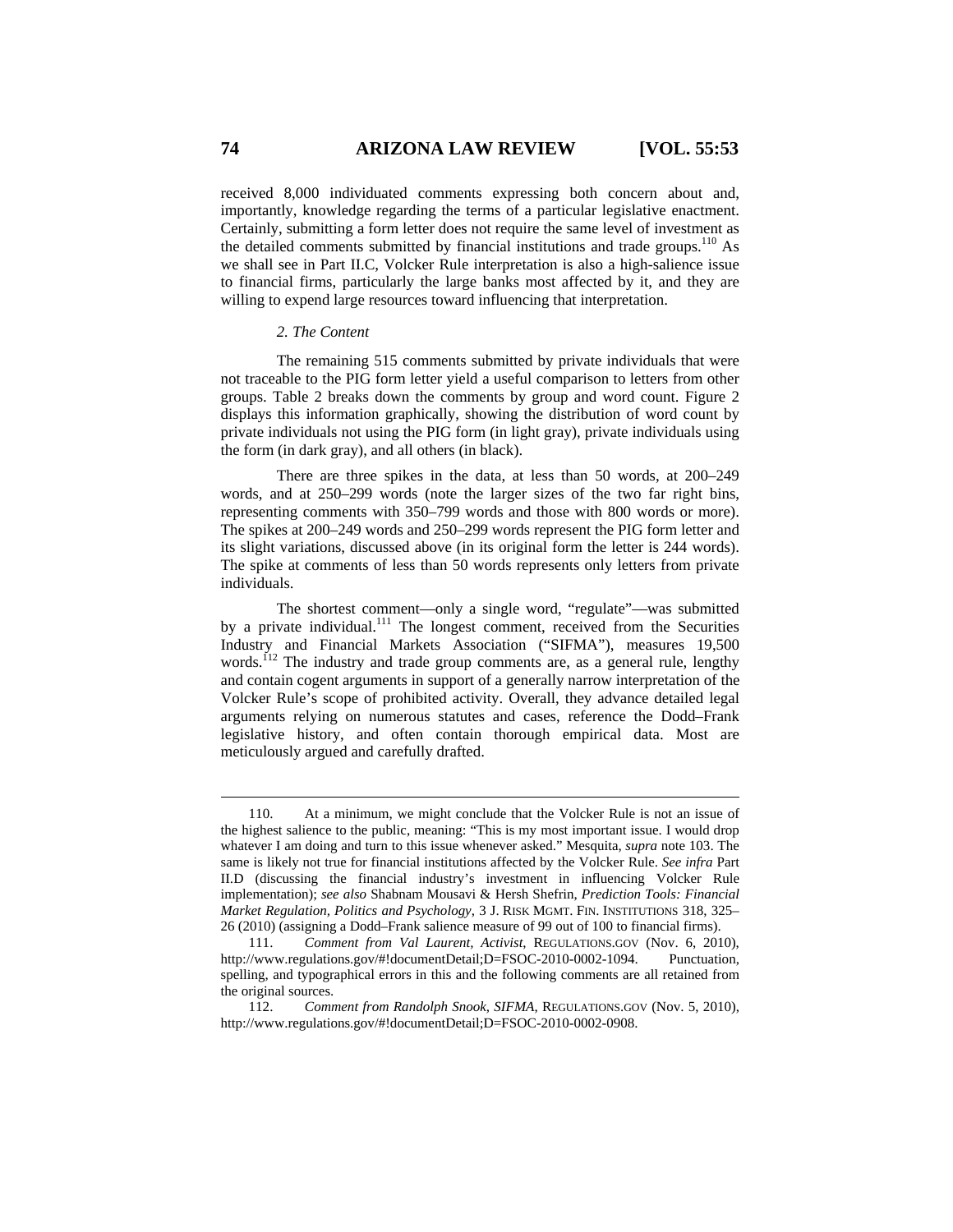This does not mean, however, that industry and trade group letters necessarily contain unique information and arguments. In fact, a close substantive read of these comments suggests that, within each industry subgroup, the arguments and evidence are quite similar. As Stuart Benjamin and Art Rai conclude in an analysis of industry and trade group comment letters to the Federal Communications Commission, "the words differed, but the arguments did not."<sup>113</sup>

In contrast, comments from the general public tend to be short—the average word count, excluding the PIG form letters, is only 86, and roughly half of the comments, again excluding those using the PIG form letter, are less than 50 words. In addition, these public comments by and large lack specific suggestions or recommendations for interpreting and implementing the Volcker Rule; generally urge that the rule be "enforced" or "adopted"; contain many grammatical, punctuation, and typographical errors; and express extreme anger at the banks and, often, at the political system as well.

One letter, from which this Article's title is drawn, aptly illustrates these points. Note the writer's anger and his "working class versus the big banks" mentality:

> in regards to the Volker Rule, just how stupid do you think the working class is? we just passed the two bills of financial reform and here, not even 3 months later, you big banks are at it again to screw joe the plummer. aren't you wondering why everyone is preferring to do business at a credit union over a bank? how about all of us that have canceled all of our credit cards? whatch it or we all might just pull all of our money out of the banks and make you go under! and lose your home!<sup>114</sup>

Another commenter, echoing a common refrain, considers banks criminals and wonders why they are not yet jailed: "Please pass the Volker Law!. I am disgusted that banks were deregulated over the last 8 yrs which caused this economic disaster and now they want to weaken the laws that were just passed! They should be jailed. Where are the arrests!! They are all criminals!"<sup>11</sup>

Another, like many of the private individual letter writers, echoes the working class versus rich banks theme exemplified by the "joe the plummer" commenter. Her family, unlike the "unscrupulous" bank CEOs and shareholders, works for its money:

> The Volker Rule is critical to preventing banks from unscrupulous banking activities. At the expense of American citizens, their dependants, and their posterity banks have made trillions of dollars for their CEO's and shareholders. It is time to stop their inner-circle deals and demand justice for every American. I will not allow some

 <sup>113.</sup> Stuart Minor Benjamin & Arti K. Rai, *Fixing Innovation Policy: A Structural Perspective*, 77 GEO. WASH. L. REV. 1, 74 (2008).

<sup>114.</sup> *Comment from Ronnie Endre*, *supra* note 1.

<sup>115.</sup> *Comment from Katherine Myskowski, Public Citizen*, REGULATIONS.GOV (Nov. 4, 2010), http://www.regulations.gov/#!documentDetail;D=FSOC-2010-0002-0528.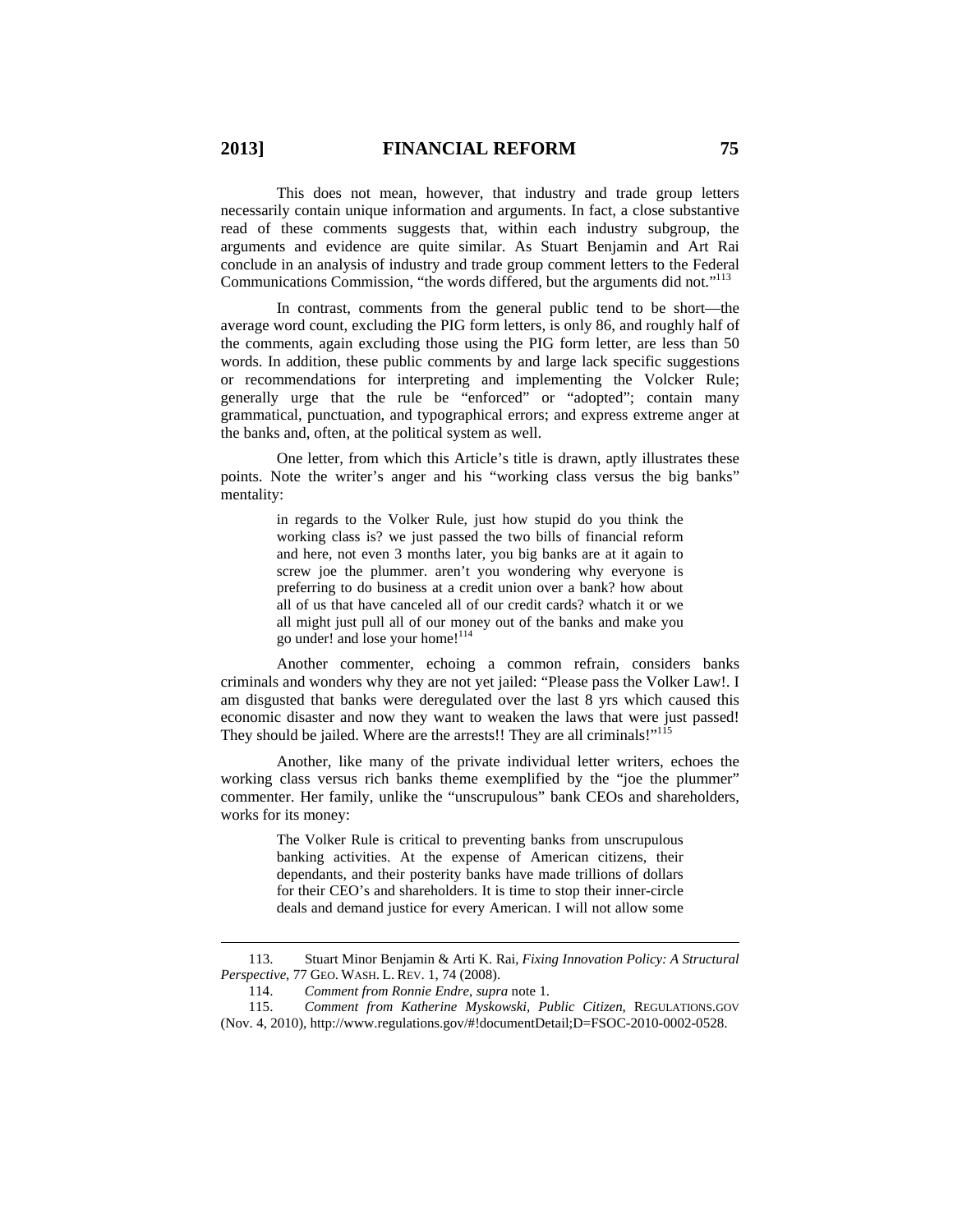bank to rob me and my familiy of everything that we work for with our blood, sweat, and tears.<sup>116</sup>

This raw anger at the banks pervades the public comments. They are "fools . . . [and] hogs"<sup>117</sup> that should be "put . . . in jail," and receive "no more passes"<sup>118</sup> or "bailouts with citizens' money."<sup>119</sup> Wall Street caused "a HUGE amount of destruction and are busily going Who? Me? now."<sup>120</sup> Regulators, for their part, must impose "control" lest the banks "continue to screw up,"121 and must "[s]top the fraud."<sup>122</sup> Indeed, the entire country is on the wrong track. We need to get "back to industry" so that our country "produces and exports things," rather than finance, which "export[s] jobs and produc[es] poverty for people who actually work."<sup>123</sup>

Many commenters express dissatisfaction with the political system that enabled Wall Street to accumulate so much power. One commenter sees "no reason to waste my time voting" unless "we replace the regulations we had on Wall Street."<sup>124</sup> Urges another: "Don't let Big Banks write the rules!"<sup>125</sup> One writer finds it "craven" that elected officials are accountable to big business, rather than to the citizens:

> Obviously we need to do as much as we can to control the banks which ruin this country. They have already heisted most of the money—to allow them to continue unimpeded would be sheer lunacy. We understand the relationship between the money big business gives elected officials and the laws that are written and we are sick and tired of laws being written by and for big business at the expense of human beings. this is craven—there is no other word for it—and it much stop. the volker rule and any others that are

 116. *Comment from Amy Margolis, Lebanon Property Management*, REGULATIONS.GOV (Nov. 4, 2010), http://www.regulations.gov/#!documentDetail;D= FSOC-2010-0002-0523.

117. *Comment from Dan Guerena, Change.org*, REGULATIONS.GOV (Nov. 4, 2011), http://www.regulations.gov/#!documentDetail;D=FSOC-2010-0002-0555.

118. *Comment from Katherine Myskowski, Public Citizen*, REGULATIONS.GOV (Nov. 4, 2010), http://www.regulations.gov/#!documentDetail;D=FSOC-2010-0002-0530.

119. *Comment from Abigail Winston*, REGULATIONS.GOV (Nov. 3, 2010), http://www.regulations.gov/#!documentDetail;D=FSOC-2010-0002-0285.

120. *Comment from Bill Jaynes, Swan River Software*, REGULATIONS.GOV (Oct. 28 2010), http://www.regulations.gov/#!documentDetail;D=FSOC-2010-0002-0294.

121. *Comment from Ann McGill, Public Citizen*, REGULATIONS.GOV (Nov. 4, 2010), http://www.regulations.gov/#!documentDetail;D=FSOC-2010-0002-0430.

122. *Comment from Abigail Winston*, *supra* note 119.

123. *Comment from Dan Guerena*, *supra* note 117.

124. *Comment from Mary Lou Czupek, Public Citizen Member*, REGULATIONS.GOV (Oct. 28, 2010), http://www.regulations.gov/#!documentDetail;D= FSOC-2010-0002-0240.

125. *Comment from Victor Escobar, Member of Americans for Financial Reform*, REGULATIONS.GOV (Nov. 03, 2010), http://www.regulations.gov/#!documentDetail;D= FSOC-2010-0002-1058.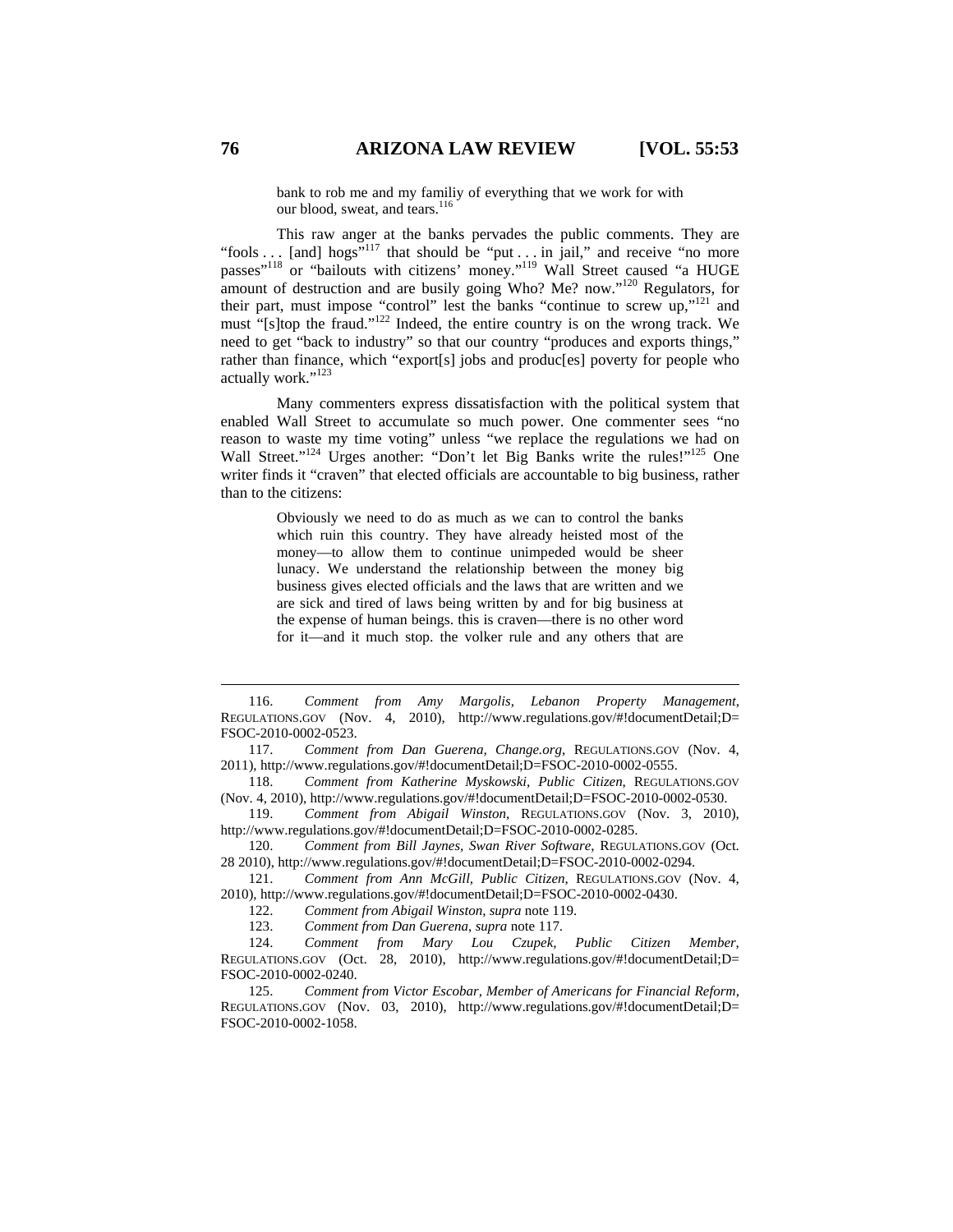meant to regulate the banks and keep more people's money from disappearing in the maw of corporate america the better.<sup>126</sup>

Though some consider regulators, like the banks they regulate, "crooks [who] will ignore this,"<sup>127</sup> others urge regulators to stand firm against the "rapacious financial institutions":

> Surely you understand the necessity of standing firm for the subject prohibitions as promoted by the distinguished Paul Volcker. You will be facing gale force threats, bribes, and deceptions from financial institutions who have amply proved they care not one whit for the economic health of the country, for the strategic national interest, or even the longevity of their own institutions; subordinating all of this to their greed for bonuses that can lock in generations of family wealth in just a few years of gambling with other people's money. Without the full strength of this prohibition, the nation is doomed to be blackmailed again to rescue a kidnapped economy. You can't allow this, if you have one shred of integrity. You must ignore the promises and prospects for lucrative employment by the rapacious financial institutions anf do what is right.<sup>128</sup>

These letters are notable for several reasons and confirm many of the intuitions gleaned from the review of the Dodd–Frank legislative process in Part I, and the analysis of form letters in the prior Subsection. The individual citizen letters reveal disgust and anger over perceived Wall Street excesses and expose a "Wall Street versus Main Street" mentality. People are angry about the economy, about the plight of working people, and about the politicians who they hold responsible for these outcomes. But importantly, the citizen letters provide no substantive guidance to FSOC on how to interpret and enforce the Volcker Rule's complex and ambiguous provisions. Indeed, the letters provide little evidence that commenters even understand, or care, what proprietary trading or fund investment is, much less the ways in which the Volcker Rule might govern such activities.<sup>129</sup>

 <sup>126.</sup> *Comment from Rachel Kaplan, the Village Way*, REGULATIONS.GOV (Nov. 5, 2010), http://www.regulations.gov/#!documentDetail;D=FSOC-2010-0002-0966.

<sup>127.</sup> *Comment from Leo Stack*, REGULATIONS.GOV (Nov. 5, 2010), http://www.regulations.gov/#!documentDetail;D=FSOC-2010-0002-0990.

<sup>128.</sup> *Comment from Critz George*, REGULATIONS.GOV (Nov. 6, 2010), http://www.regulations.gov/#!documentDetail;D=FSOC-2010-0002-1202.

<sup>129.</sup> DeFigueiredo and Cuéllar each find similar results. DeFigueiredo's examination of FCC filings from 1999 to 2004 reveals that the media ownership rules received more filings than any other issue but were largely identical texts, mass electronic mailings, and simple click-throughs that failed to demonstrate an individual understanding of the complex issues. DeFigueiredo, *supra* note 102. Cuéllar's analysis of three rules issued by the Treasury Department, the Federal Election Committee ("FEC"), and the Nuclear Regulatory Commission ("NRC") concluded that "[i]ndividual commenters often came across as being angry and exasperated," failed to understand "the distinction between the regulation and the statute," and rarely offered "anything remotely resembling a concrete proposal." Cuéllar, *supra* note 108, at 443.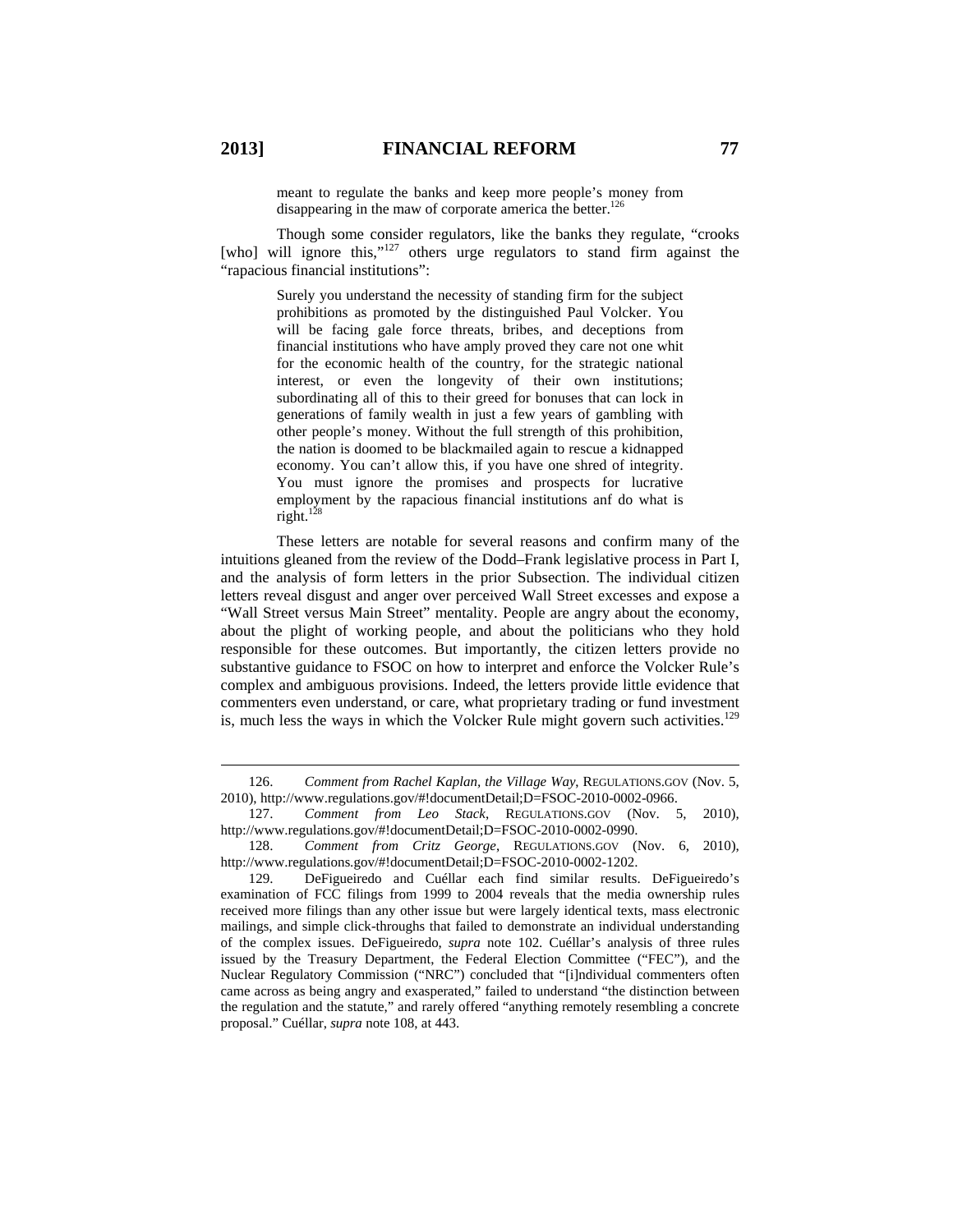The contrast with the meticulously drafted, argued, and researched—though far less numerous—letters from financial industry members and trade groups is stark.

#### *D. The Meeting Logs*

#### *1. Introduction*

As part of the new transparency efforts associated with Dodd–Frank implementation, the Treasury Department, Federal Reserve, CFTC, SEC, and FDIC began disclosing their contacts regarding Dodd–Frank shortly after the bill was signed into law in July 2010. These logs give some insight into the work of Dodd–Frank statutory interpretation and implementation that goes on behind closed doors: Who is meeting with the regulators that will ultimately determine the scope of the Volcker Rule? What interests do they represent? What are the topics on which they are meeting? What questions are being asked and answered, and what sort of information is being conveyed? These logs are especially noteworthy given the previously discussed importance of the preproposal period to final policy outcomes, combined with the traditional inaccessibility of this data.

There is wide variation in the amount and quality of information provided by the federal agency meeting logs concerning the Volcker Rule, both across agencies and across meetings for any given agency. As a general rule, the Federal Reserve's logs were the most detailed, while the CFTC's contained the least information. Although all agency logs disclose the date, starting time, and format of the meeting (for example, a conference call versus a live meeting), as well as the names and affiliations of the parties in attendance, there are large differences in the level of detail surrounding the subject matter of the meeting. Some meeting logs disclose only that the parties met to discuss the Volcker Rule,<sup>130</sup> while others provide detail on the specific topics discussed, as well as the parties' positions on those topics. For example, according to Federal Reserve meeting logs, at a January 20, 2012 meeting American Bankers Association representatives raised concerns about the application of the Volcker Rule to small banks, argued that some small banks were surprised to learn that the Volcker Rule may apply to their activities, and expressed concerns that some banks could not comply with the Volcker Rule by the July 21, 2012 effective date. $131$ 

Despite these differences, it is possible to form educated guesses about the general content of the meetings, even when detailed meeting logs are absent. Often, parties that met with federal agencies on the Volcker Rule also submitted comment letters. These comment letters provide some insight into the likely concerns and positions raised during agency meetings. This mechanism—

 <sup>130.</sup> *See, e.g.*, *External Meetings: Americans for Financial Reform*, U.S. COMMODITY FUTURES TRADING COMM., http://www.cftc.gov/LawRegulation/Dodd FrankAct/ExternalMeetings/dfmeeting\_031212\_1433 (last visited Feb. 11, 2013).

<sup>131.</sup> FED. RESERVE, MEETING BETWEEN FEDERAL RESERVE BOARD STAFF AND REPRESENTATIVES OF THE AMERICAN BANKERS ASSOCIATION JANUARY 20, 2012 (2012), *available at* http://www.federalreserve.gov/newsevents/rr-commpublic/aba-meeting-20120 120.pdf.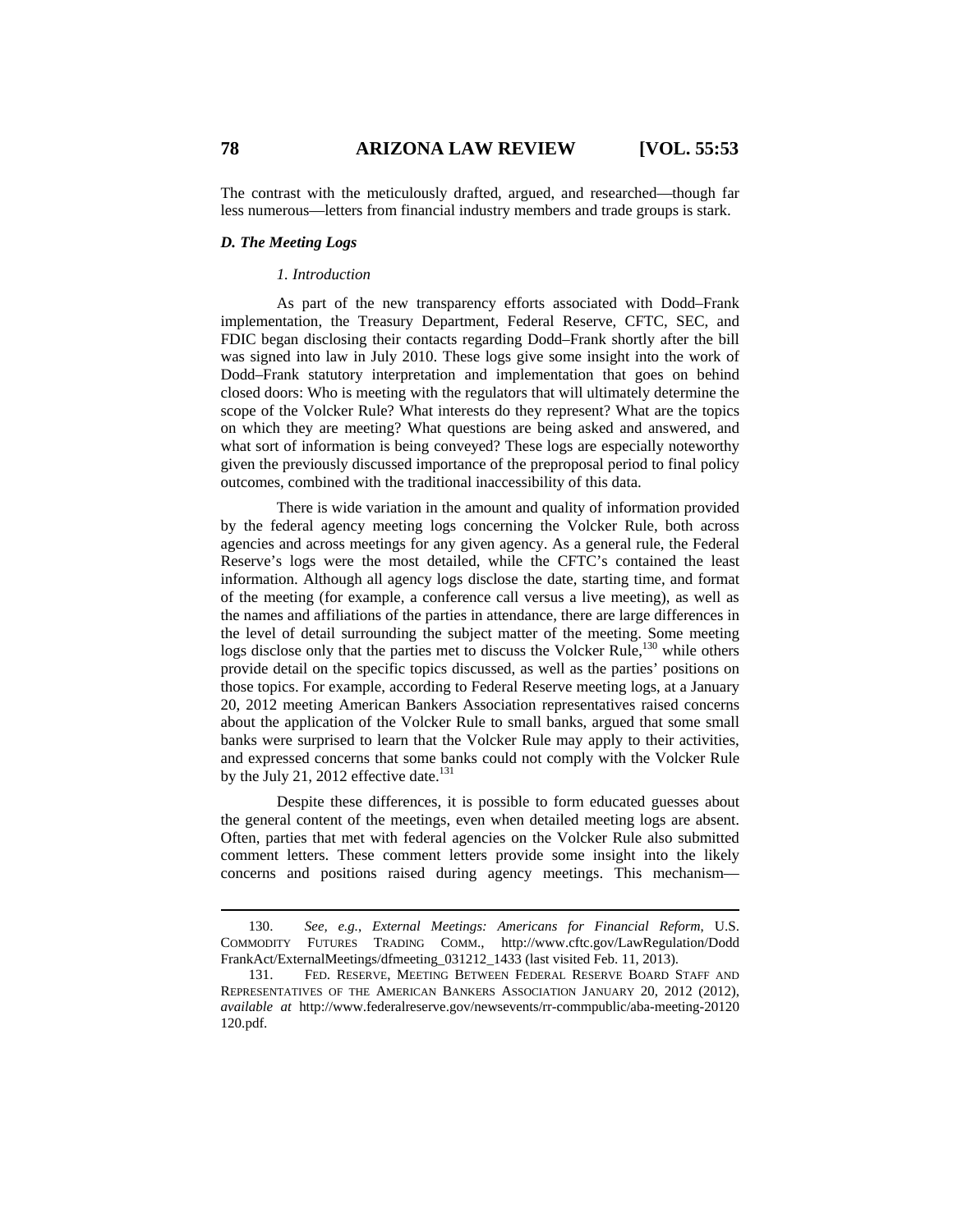extrapolating information regarding informal participation from formal participation records—has been used by other researchers for similar purposes, for example, to estimate *ex parte* contacts.<sup>132</sup>

In addition, one can sometimes divine the likely content (or, at least, eliminate certain content) of meetings based on the combination of participants. A participant at a meeting that includes representatives of Goldman Sachs, J.P. Morgan Chase, and Morgan Stanley, for example, is unlikely to be meeting for the purpose of urging the relevant agency to apply the Volcker Rule in a manner that severely restricts banking entity activity.

#### *2. The Numbers*

Table 3 shows the federal agency meetings with financial institutions in which the Volcker Rule was discussed. These meetings occurred between July 21, 2010, the date of presidential signing, and October 11, 2011, the date of the NRPM. J.P., Morgan Chase, Goldman Sachs, and Morgan Stanley met with federal agencies most frequently on the Volcker Rule, with 27, 22, and 19 meetings, respectively. This accounts for nearly 20% of financial institution meetings with federal agencies on the Volcker Rule.<sup>133</sup> In total, there were 351 financial institution meetings with federal regulators regarding the Volcker Rule during this time period, which accounts for more than 78% of all such meetings during the relevant time period, as shown by Table 8 and Figure 3.

Table 4 shows federal agency meetings with law firms in which the Volcker Rule was discussed. Each of these law firms represents financial institutions or financial industry trade groups, and representatives of those institutions or trade groups were typically also in attendance at each meeting. In total, these law firms met with the federal agencies charged with Volcker Rule implementation 35 times during the relevant time period. Sullivan & Cromwell, Davis Polk, and Debevoise met most frequently with federal regulators, with 11, 9, and 8 meetings each.

Table 5 shows federal agency meetings with financial industry trade associations, lobbyists, and policy advisors to discuss the Volcker Rule—a total of 32 meetings. SIFMA and the Financial Services Roundtable met most frequently with federal agencies—eight and five times, respectively.

Table 6 shows federal agency meetings with public interest, labor, research, and advocacy groups to discuss the Volcker Rule—a total of 19 meetings, nearly 40% of which are with labor union representatives.<sup>134</sup> Finally,

 <sup>132.</sup> *See, e.g.*, Susan Webb Yackee, *The Politics of Ex Parte Lobbying: Pre-Proposal Agenda Building and Blocking During Agency Rulemaking*, 22 J. PUB. ADMIN. RES. & THEORY 373, 381–82 (2012) (using this technique and citing similar uses).

<sup>133. &</sup>quot;Financial institution" is defined broadly in this Subsection to include not only commercial and investment banks, but also asset managers, investment advisors, and insurance companies.

<sup>134.</sup> Labor unions are included in Table 6 because of their advocacy on behalf of a strong Volcker Rule.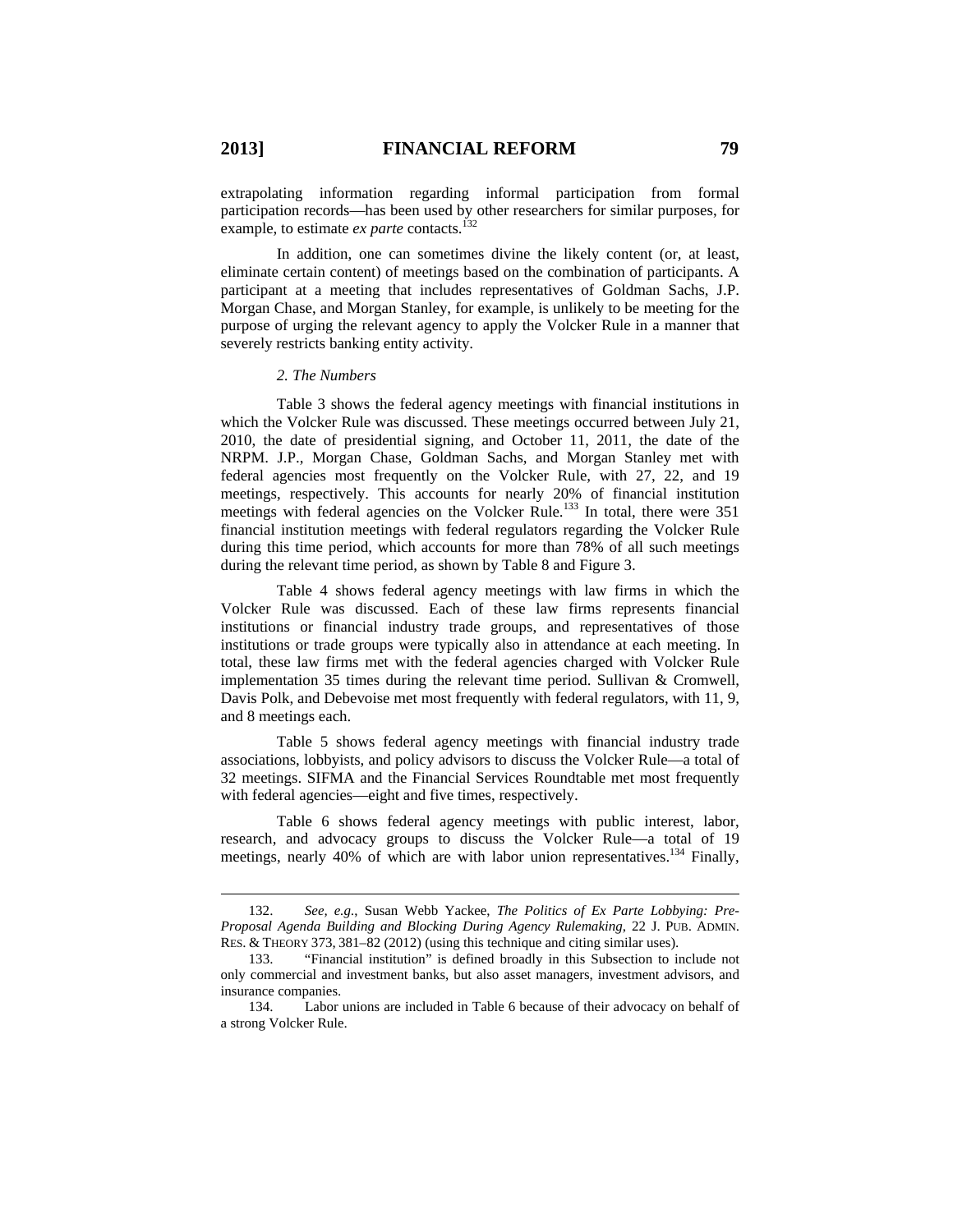Table 7 shows a total of 12 meetings by other persons and organizations: namely, Senators Merkley and Levin and their staffs and Paul Volcker and his staff.

In sum, whereas financial industry representatives met with federal agencies on the Volcker Rule a total of 351 times, there were only 31 meetings with entities or groups that might reasonably be expected to act as a counterweight to industry representatives in terms of the information provided and the types of interpretations pressed (those listed in Tables 6 and 7). This is nearly the same number of times that a single financial institution—J.P. Morgan Chase—met with federal agencies on Volcker Rule interpretation and implementation. As shown by Table 8 and Figure 3, financial institutions, financial industry trade groups, and law firms representing such institutions and trade groups collectively accounted for 93.1% of all federal agency Volcker Rule meetings, whereas public interest, research, advocacy, and labor groups, and other persons and organizations, accounted for only 6.9%.

This is not meant to suggest that these very different types of financial industry members raised identical concerns at every meeting. To the contrary, the exact subject matter of the meetings appeared to differ according to the particular regulatory concern faced by each group. The important point for these purposes, however, is that nearly all of the industry representatives that met with federal agencies on the Volcker Rule were seeking clarifications on the rule's application to their activities—most often, a clarification that the Volcker Rule would not prohibit the activities in question.

This latter observation is an important point, as dissension among important industry actors ensures that agencies will receive competing views and information on the Volcker Rule, even in the absence of effective participation by public interest groups and other potential watchdogs. For example, one might have predicted that some industry segments—perhaps, hedge funds—would view banks' proprietary trading activities as competing with their own operations and would advocate on behalf of the Volcker Rule in order to advance their own competitive positions. But this is not the case. Instead, the meeting logs, when combined with the comment letters, suggest that hedge and private equity fund Volcker Rule activity has largely centered on the rule's impact on their own activities. Specifically, hedge and private equity fund comment letters and meeting logs reveal concerns that restrictions on banks' fund investments will economically harm the hedge and private equity fund business, request delays in implementation and effective dates, and argue that the Volcker Rule should be interpreted narrowly to permit certain fund investment activity by banks. $135$ 

 <sup>135.</sup> *See, e.g.*, FED. RESERVE, MEETING BETWEEN FEDERAL RESERVE BOARD STAFF AND REPRESENTATIVES OF BLACKROCK, INC. ("BLACKROCK") JUNE 30, 2011 (2011), *available at* http://www.federalreserve.gov/newsevents/rr-commpublic/black\_rock\_ meeting\_20110630.pdf (discussing the Volcker Rule's impact on BlackRock's business model); Letter from Alternative Investment Management Association to Financial Stability Oversight Council (Nov. 5, 2010), *available at* http://www.aima.org/objects\_store/aima\_- \_comments\_to\_fsoc\_on\_nbfcs\_-\_5\_nov\_10.pdf (noting the potential adverse impact of the Volcker Rule's restrictions on the hedge and private equity fund industry); Letter from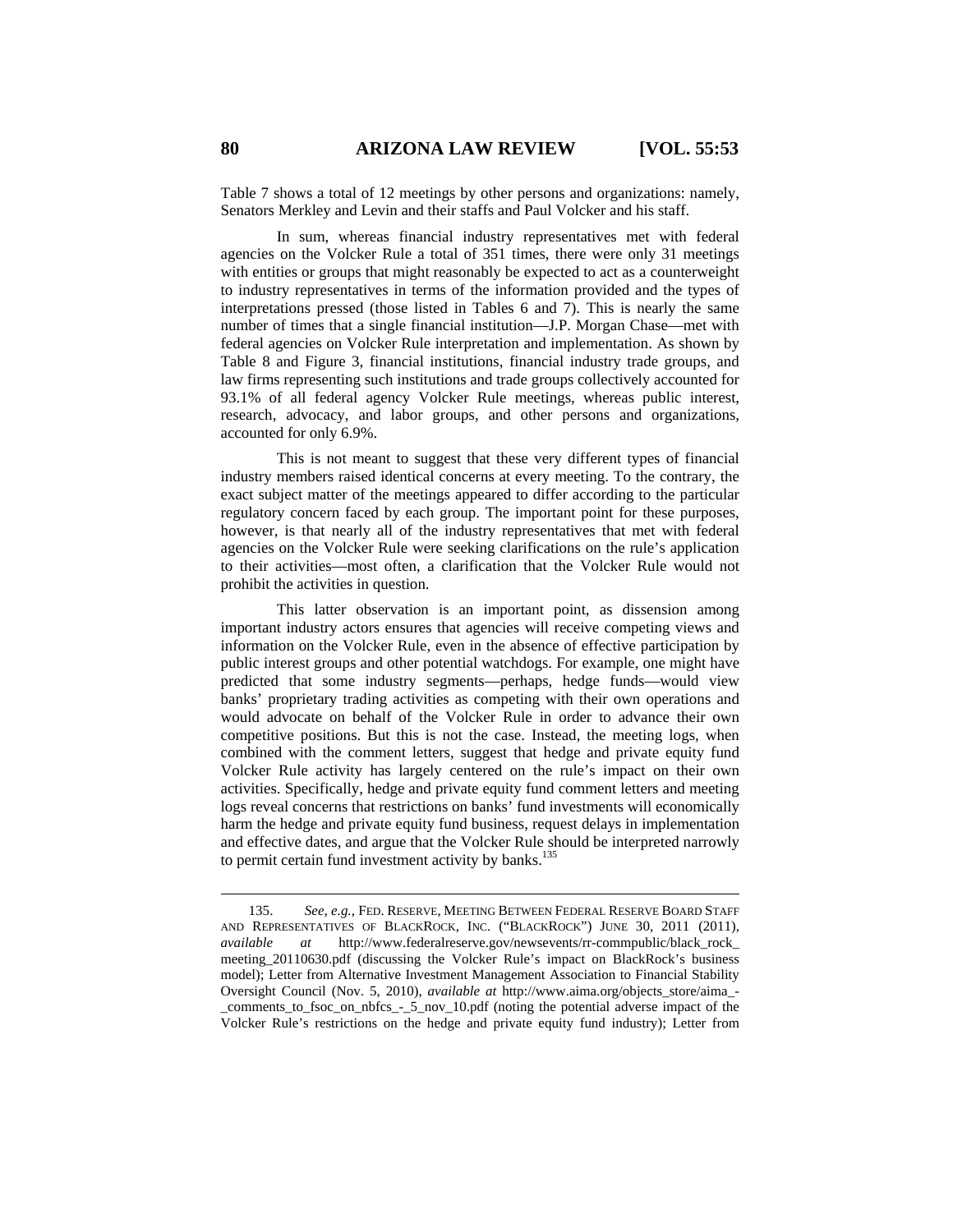Similarly, Senators Merkley and Levin (the Volcker Rule's sponsors), among others, promoted the Volcker Rule as a means to reduce conflicts of interest between banking entities and their customers caused by proprietary trading operations.136 One might, therefore, predict that large institutional investors would be highly involved in Volcker rulemaking, to ensure that this purported benefit of the legislation is not undercut. However, large institutional investors are notably absent from Volcker Rule administrative activity, at least in the preproposal phase. Although the Council of Institutional Investors submitted a comment letter supporting the Volcker Rule, it is short (under 300 words) and nonsubstantive.<sup>137</sup> The Council did not meet with agencies in person on the Volcker Rule, though it did meet in connection with other Dodd–Frank provisions.<sup>138</sup> On the rare occasions when institutional investors met with federal agencies on the Volcker Rule, the topic appears to concern the Volcker Rule's application to their own activities, rather than to the proprietary trading or fund activities of banking entities.<sup>139</sup>

Moreover, not all agency meetings are created equal. Many of the meetings in Table 3 are group meetings, often part of an industry trade association meeting. For example, 27 separate financial institution representatives were listed in attendance at an April 7, 2011 SIFMA–SEC meeting with Chairman Schapiro.

Perhaps more telling, nearly all of the Table 6 contacts are group meetings of this type. For example, representatives of AFL-CIO, Laborer's International Union of America, AFSCME, and SEIU are logged for an October 13, 2010 SEC meeting with Kayla J. Gillan and Jim Burns. These are four of the five meetings by public interest, labor, and advocacy groups with the SEC (Americans for Financial Reform met separately with the SEC on April 13, 2011). And all of the CFTC meetings with public interest, labor, and advocacy groups on the Volcker Rule took place together, on March 16, 2011.

In addition, the identity (or number) of agency representatives at certain meetings may signal something about the importance of the event. For example,

 $\overline{a}$ 

Private Equity Growth Capital Council to Financial Stability Oversight Council*, supra* note 78 (expressing concern about the impact of the Volcker Rule on private equity funds).

<sup>136.</sup> *See* Merkley & Levin, *supra* note 4, at 549 ("The Merkley–Levin provisions' broad restrictions on proprietary trading should significantly reduce the opportunities for conflicts of interest in trading.").

<sup>137.</sup> E-mail from Jeff Mahoney, Gen. Counsel, Council of Institutional Investors, to Timothy Franz Geithner, Chairman, Fin. Stability Oversight Council (Oct. 28, 2010), *available at* http://s3.documentcloud.org/documents/12382/councilinstitutionalinvestorsletter-to-fsoc.txt (supporting the Volcker Rule due to the conflicts of interest created by proprietary trading at depository institutions and their holding companies).

<sup>138.</sup> FED. RESERVE, MEETING BETWEEN FEDERAL RESERVE BOARD STAFF AND REPRESENTATIVES OF INVESTORS IN MORTGAGE PRODUCTS APRIL 6, 2011 (2011), *available at* http://www.federalreserve.gov/newsevents/rr-commpublic/investors\_mortgage\_201104 06.pdf (discussing section 941 of the Dodd–Frank Act).

<sup>139.</sup> *See, e.g.*, FED. RESERVE, MEETING BETWEEN FEDERAL RESERVE BOARD STAFF AND REPRESENTATIVES OF TIAA-CREF OCT. 19, 2010 (2010), *available at* http:// www.federalreserve.gov/newsevents/rr-commpublic/TIAA\_CREF\_Meeting\_20101019.pdf (discussing the application of the Volcker Rule's restrictions to insurance companies).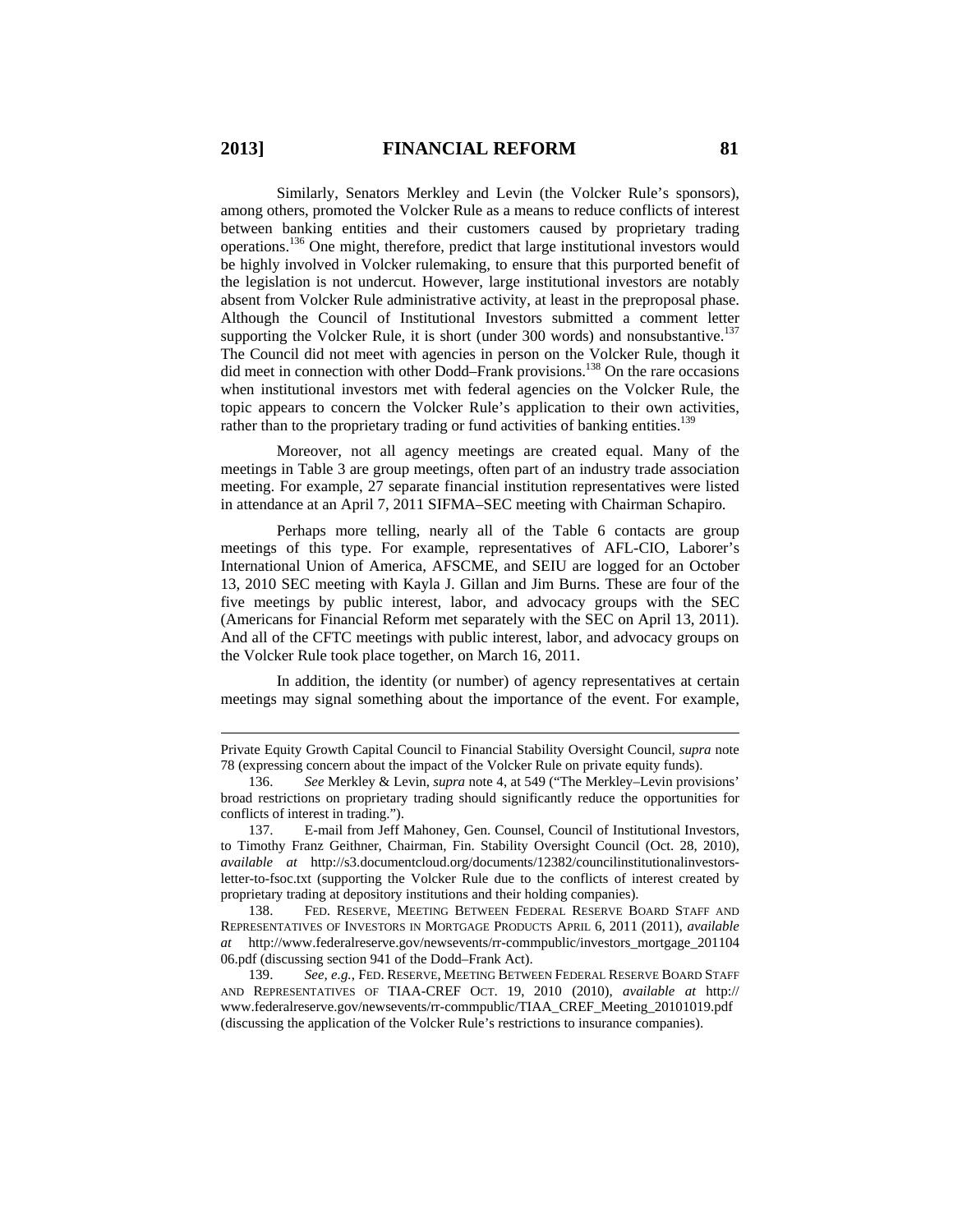the log for an August 3, 2010 CFTC meeting with SIFMA and ISDA at which the Volcker Rule was discussed (along with other Dodd–Frank provisions) lists 53 SEC and CFTC staff members in attendance. But Goldman Sachs' CEO, Lloyd Blankfein, is logged as meeting alone with SEC Chairman Mary Schapiro; Chief of Staff Didem Nisanci; and Robert Cook, Director of Trading & Markets, on March 9, 2011. Mr. Blankfein met with Chairman Schapiro again on October 8, 2010 at an SEC–Financial Services Roundtable meeting, at which Jamie Dimon of J.P. Morgan, Robert H. Benmosche (President and CEO of AIG), Richard K. Davis (President and CEO of U.S. Bancorp), and other major financial institution CEOs are logged as being in attendance.

#### *3. Section Summary*

The meeting log data reaffirm the impression gained from the analysis in prior Subsections: The Volcker Rule contained substantial gaps and ambiguities on key issues, generating an intense interest in the rule's implementation that began as soon as the legislation was signed. Notably, federal agency contacts with industry representatives significantly outpace those of any other group in terms of both quantity and quality. This finding is consistent with the limited number of other studies examining the preproposal period. $140$ 

Moreover, financial industry interests appear, at least from these data, more unified in their interests than press reports and the legislative history would predict, reducing the probability that conflict among powerful interest groups will diminish the influence of any single position. This is an important finding, and one that can be discerned only by an examination of agency-level data. Prior research has documented a measurable influence of preproposal interest group activity on final agency rules when there is a high level of consensus among those groups. $^{141}$ 

Finally, the data demonstrate continuing interest in, and oversight of, the Volcker Rule by Senators Merkley and Levin (the provision's sponsors) and by Paul Volcker (the provision's original architect).<sup>142</sup> While it is true that other members of Congress hostile to the Volcker Rule have also remained involved in the rulemaking process, those contacts appear, at least based on documented evidence, limited to comment letter activity.<sup>143</sup> No other congressional members or elected officials have committed the human capital that Merkley, Levin, and Volcker have. Is this attention sufficient to offset any superior influence enjoyed by a unified regulated industry? It is impossible to determine from these data at this stage of the rulemaking process. However, Susan Webb Yackee finds that the

 <sup>140.</sup> *See* Wagner, Barnes & Peters, *supra* note 14, at 125 ("[The] pre-NPRM period was almost completely monopolized by regulated parties.").

<sup>141.</sup> David Nelson & Susan Webb Yackee, *Lobbying Coalitions and Government Policy Change: An Analysis of Federal Agency Rulemaking*, 74 J. POL. 339, 340 (2012).

<sup>142.</sup> *See infra* Table 7.

<sup>143.</sup> *See supra* notes 85–86 and accompanying text.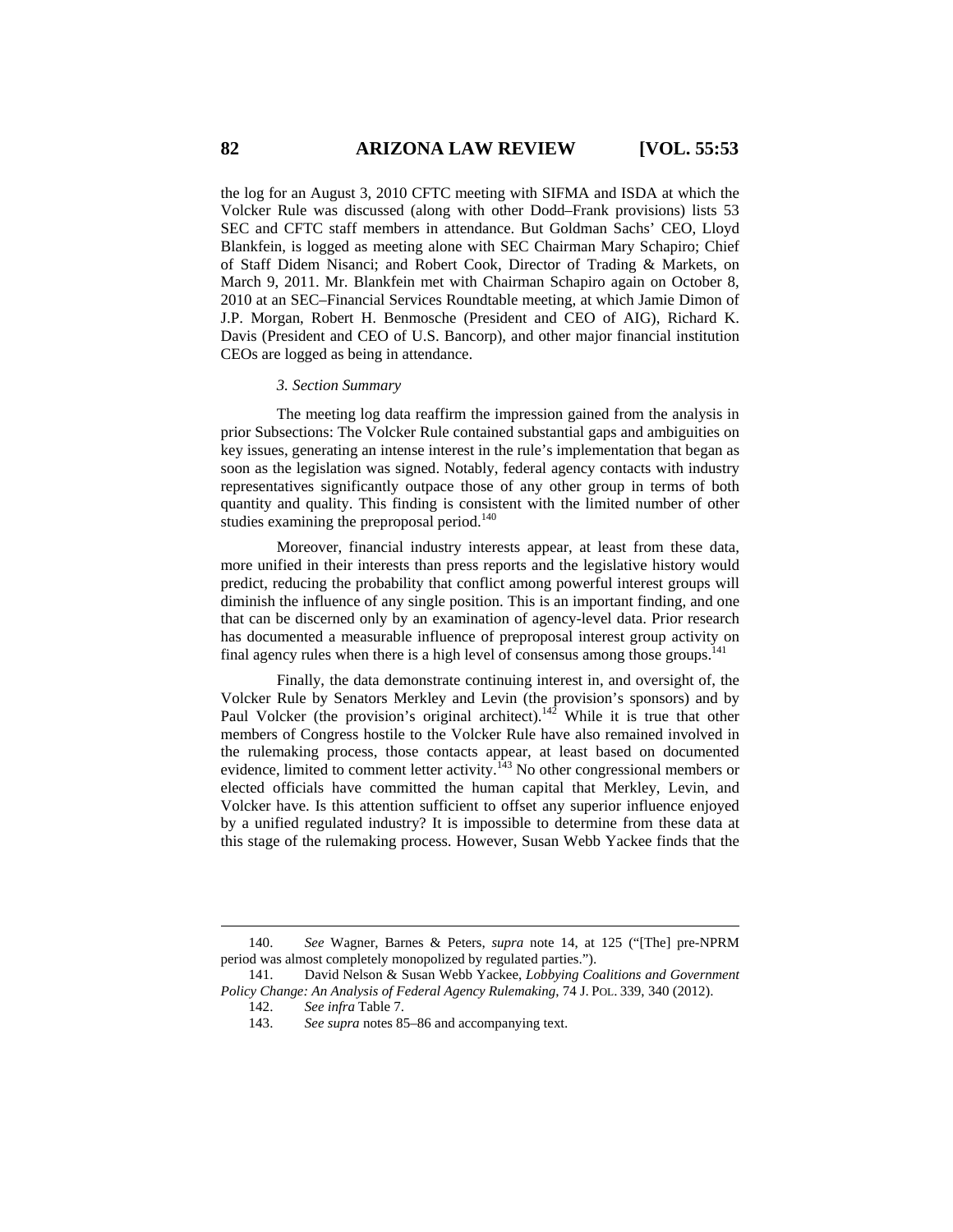more congressional attention a rule enjoys, the less interest group influence the final rule exhibits. $144$ 

#### **CONCLUSION**

Statutes, like contracts, can be more or less complete, but will inevitably have some gaps and ambiguities that courts or agencies must fill. In neither setting—contract or statute—is this outcome necessarily bad.<sup>145</sup> To the contrary, lawmakers may delegate such discretionary authority to other governmental branches for a variety of salutary reasons. For example, statutory incompleteness may allow lawmakers to harness the expertise of courts and agencies, provide the flexibility to adapt the statute to changing circumstances, or reduce the transaction costs associated with lawmaking.<sup>146</sup>

Proprietary trading and fund investment are technical questions of financial regulation about which federal agencies have substantial expertise and experience. Understandably, Congress relied on that experience and expertise for much of the definitional work of the Volcker Rule. But the Volcker Rule is not by any means the type of low-salience rule that characterizes the bulk of daily administrative work. Instead, the political conditions surrounding Dodd–Frank's passage suggest unusual populist pressure to address the perceived power and problems posed by large financial institutions, which the public blamed for the financial crisis, the bailouts that followed it, and the continuing economic woes of the average working American. This populist pressure was met with intense lobbying by affected financial institutions in an effort to, if not stave off regulation entirely, at least minimize the damage that financial reform would cause. As evidenced by the data, that populist pressure and industry interest continued into the rulemaking phase.

Against this economic and political background, Dodd–Frank arose, purportedly to stop "'too big to fail' [and] to protect the American taxpayer by ending bailouts."<sup>147</sup> But the Volcker Rule—largely an afterthought by the Obama administration, which considered the rule unworkable and unnecessary—was an essential concession to gain political support from Dodd–Frank critics who argued that the law did too little to restrict risky banks. As a result, the Volcker Rule—like many other Dodd–Frank provisions—entered the rulemaking process both highly incomplete and highly contested, thus ensuring the importance of the rulemaking process and of interest group attempts to influence that process.

147. Dodd–Frank Wall Street Reform and Consumer Protection Act, Pub. L. No. 111-203, pmbl., 124 Stat. 1376 (2010).

 <sup>144.</sup> Susan Webb Yackee, *Assessing Inter-Institutional Attention to and Influence on Government Regulations*, 36 BRIT. J. POL. SCI. 723, 725 (2006).

<sup>145.</sup> Parties may leave contractual gaps and ambiguities for a variety of innocuous reasons, including bounded rationality and the high transaction costs of specifying precisely all future contingencies. Ian Ayres & Robert Gertner, *Filling Gaps in Incomplete Contracts: An Economic Theory of Default Rules*, 99 YALE L.J. 87, 93 (1989). Such gaps may also be strategic. *Id.* at 94.

<sup>146.</sup> *See generally* Scott Baker & Kimberly D. Krawiec, *The Penalty Default Canon*, 72. GEO. WASH. L. REV. 663 (2004).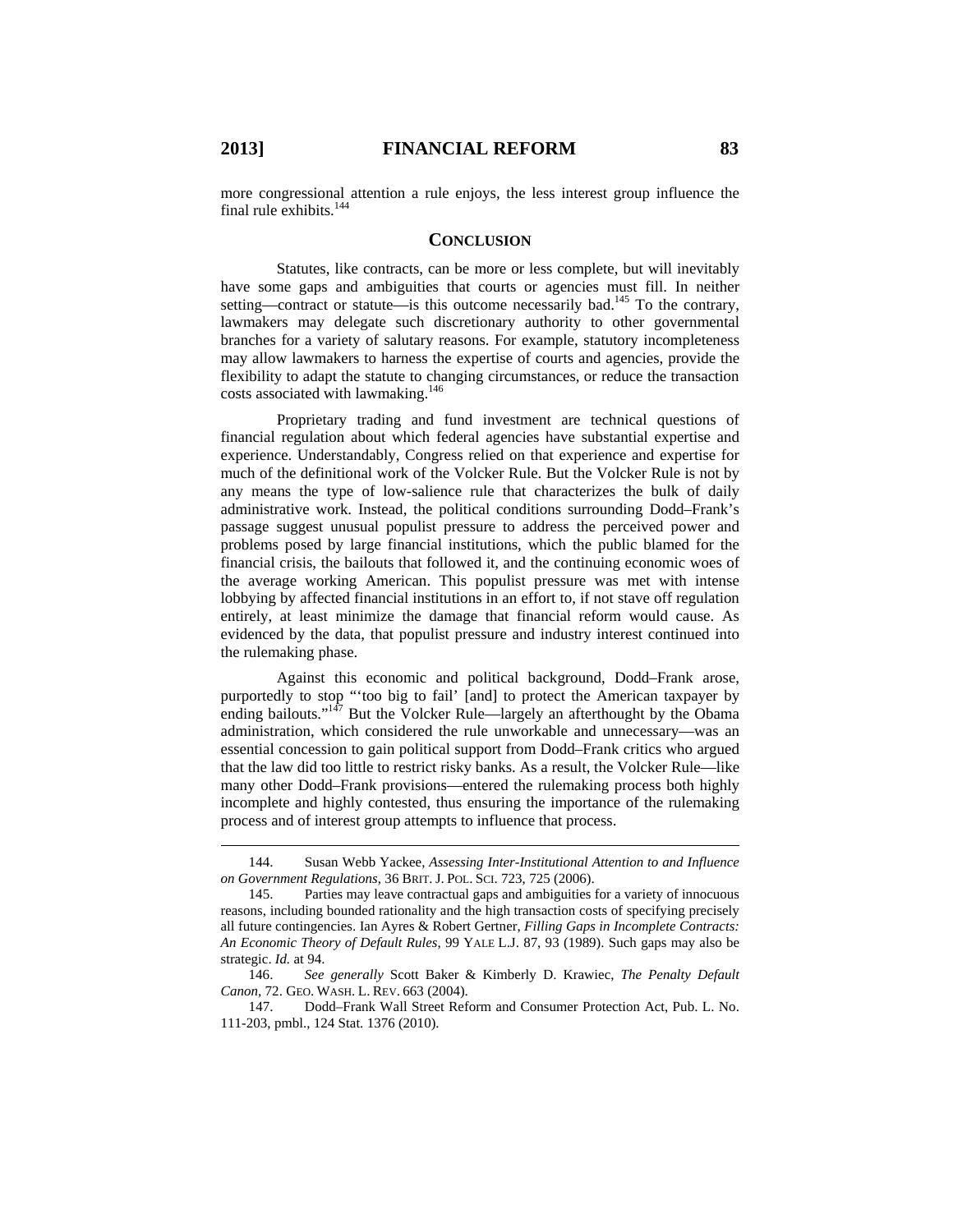Thanks to the Obama administration's new transparency efforts under Dodd–Frank, scholars are able to view that agency-level activity from the moment after presidential signing—well before the NPRM phase that triggers most of the Administrative Procedure Act's docketing and transparency requirements. This information, seldom available to researchers up to this point, confirms what, with the exception of a handful of studies, has been largely an intuition: The preproposal phase is a battleground for agenda setting and that battleground is dominated by regulated industry. Though this Article ends with the NPRM and thus cannot document the effectiveness of these attempts, other researchers have found such preproposal activity critical to final rule development.<sup>148</sup>

Countervailing voices were not entirely absent on the Volcker Rule. Angry citizens sent in letters by the thousands, potentially shading FSOC's view of the public salience of the Volcker Rule and of the relative power of relevant PIGs. But the comment letter findings are consistent with much prior research on public comment letters—they are short, angry, duplicative, and provide little, if any, useful substantive information. It is precisely this type of data that has prompted some researchers to question the efficiency and utility of informal notice and comment as a means of generating public input. $149$ 

 Other countervailing voices include PIGs, academics, and three individuals involved in crafting the original legislation—Senators Merkley and Levin and Paul Volcker. This latter group, as suggested by prior research, may be a particularly effective counterweight to regulated industry.

Finally, there is a notable lack of countervailing voices within the financial industry itself. Industry segments, such as institutional investors, that might (based on press reports and the legislative history) be expected to fight any weakening of Volcker Rule protections that supposedly accrue to their benefit are almost entirely absent from the preproposal stage. Whether this is because the benefits of the legislation to those parties was overstated, or because, for whatever reason, they have found it unnecessary to join in Volcker Rule administrative activity during the preproposal phase is unclear, though research on later rulemaking stages should shed light on this question.

 <sup>148.</sup> *See, e.g.*, Keith Naughton et al., *Understanding Commenter Influence During Agency Rule Development*, 28 J. POL'Y ANALYSIS & MGMT. 258 (2009).

<sup>149.</sup> Benjamin & Rai, *supra* note 113, at 74–75; DeFigueiredo, *supra* note 102, at 992–93.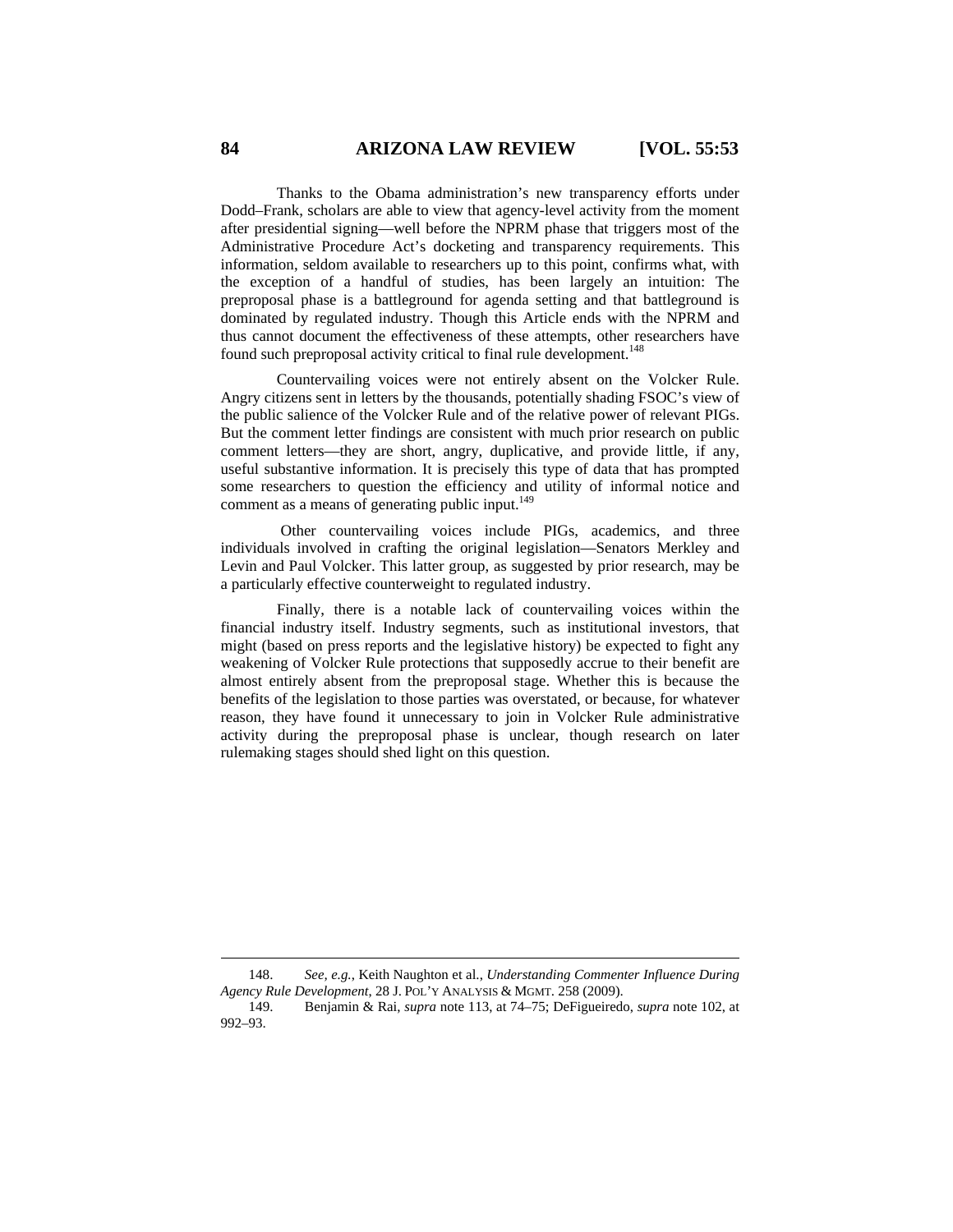| Table 1: Number of Comments by Submitter                        |                |       |
|-----------------------------------------------------------------|----------------|-------|
| <b>Private Individuals</b>                                      | 1,281          | 93.2% |
| Private Individuals Using Public Citizen Form                   | 766            | 55.7% |
| Private Individuals Not Using Public Citizen Form               | 515            | 37.5% |
| <b>Industry Trade Groups</b>                                    | 26             | 1.9%  |
| <b>Asset Management</b>                                         | 16             | 1.2%  |
| Public Interest, Research, Advocacy, and Labor<br><b>Groups</b> | 14             | 1.0%  |
| <b>Academics/Public Intellectuals</b>                           | 12             | 0.9%  |
| <b>Insurance Companies/Employee Benefits</b>                    | 10             | 0.7%  |
| <b>Financial Institutions</b>                                   | 8              | 0.6%  |
| <b>Congress</b>                                                 | $\overline{7}$ | 0.5%  |
| <b>Total</b>                                                    | 1,374          | 100%  |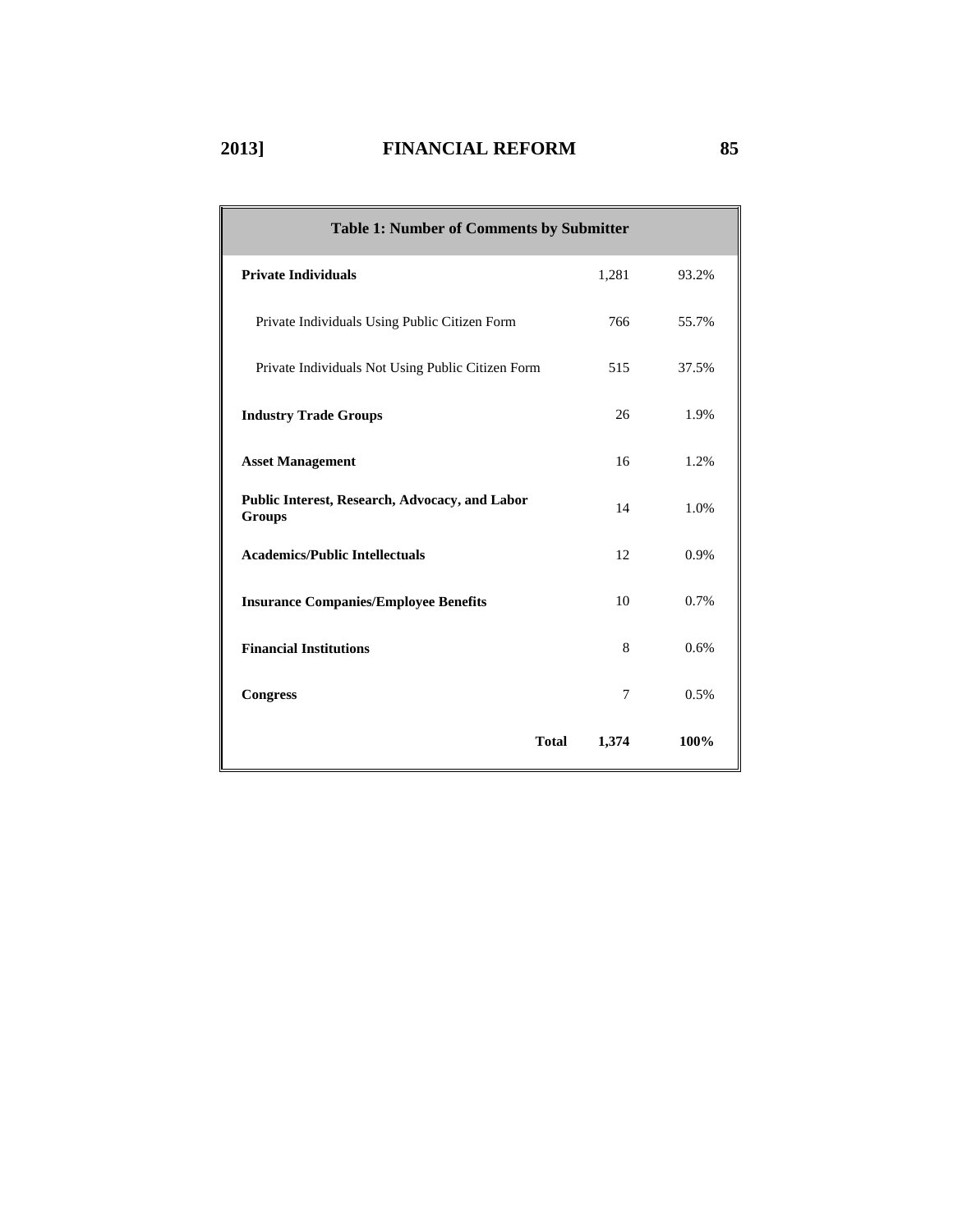| <b>Table 2: Word Count Statistics</b>                    |                                                               |                    |  |  |  |  |  |  |
|----------------------------------------------------------|---------------------------------------------------------------|--------------------|--|--|--|--|--|--|
|                                                          | Average<br><b>Comment</b><br>Length<br>(Words per<br>Comment) | <b>Total Words</b> |  |  |  |  |  |  |
| <b>Longest Comment</b>                                   |                                                               | 19,500             |  |  |  |  |  |  |
| <b>Shortest Comment</b>                                  |                                                               | $\mathbf{1}$       |  |  |  |  |  |  |
| <b>All Private Individuals</b>                           | 187                                                           | 239,547            |  |  |  |  |  |  |
| Private Individuals Not Using PIG Form                   | 86                                                            | 44,290             |  |  |  |  |  |  |
| <b>Academics/Public Intellectuals</b>                    | 1,522                                                         | 18,264             |  |  |  |  |  |  |
| <b>Asset Management</b>                                  | 2,055                                                         | 32,880             |  |  |  |  |  |  |
| <b>Congress</b>                                          | 2,651                                                         | 18,557             |  |  |  |  |  |  |
| <b>Insurance Companies/Employee</b><br><b>Benefits</b>   | 2,761                                                         | 27,610             |  |  |  |  |  |  |
| Public Interest, Research, Advocacy,<br>and Labor Groups | 3,465                                                         | 48,508             |  |  |  |  |  |  |
| <b>Financial Institutions</b>                            | 3,852                                                         | 30,816             |  |  |  |  |  |  |
| <b>Industry Trade Groups</b>                             | 4,027                                                         | 104,702            |  |  |  |  |  |  |
| All                                                      | 379                                                           | 520,884            |  |  |  |  |  |  |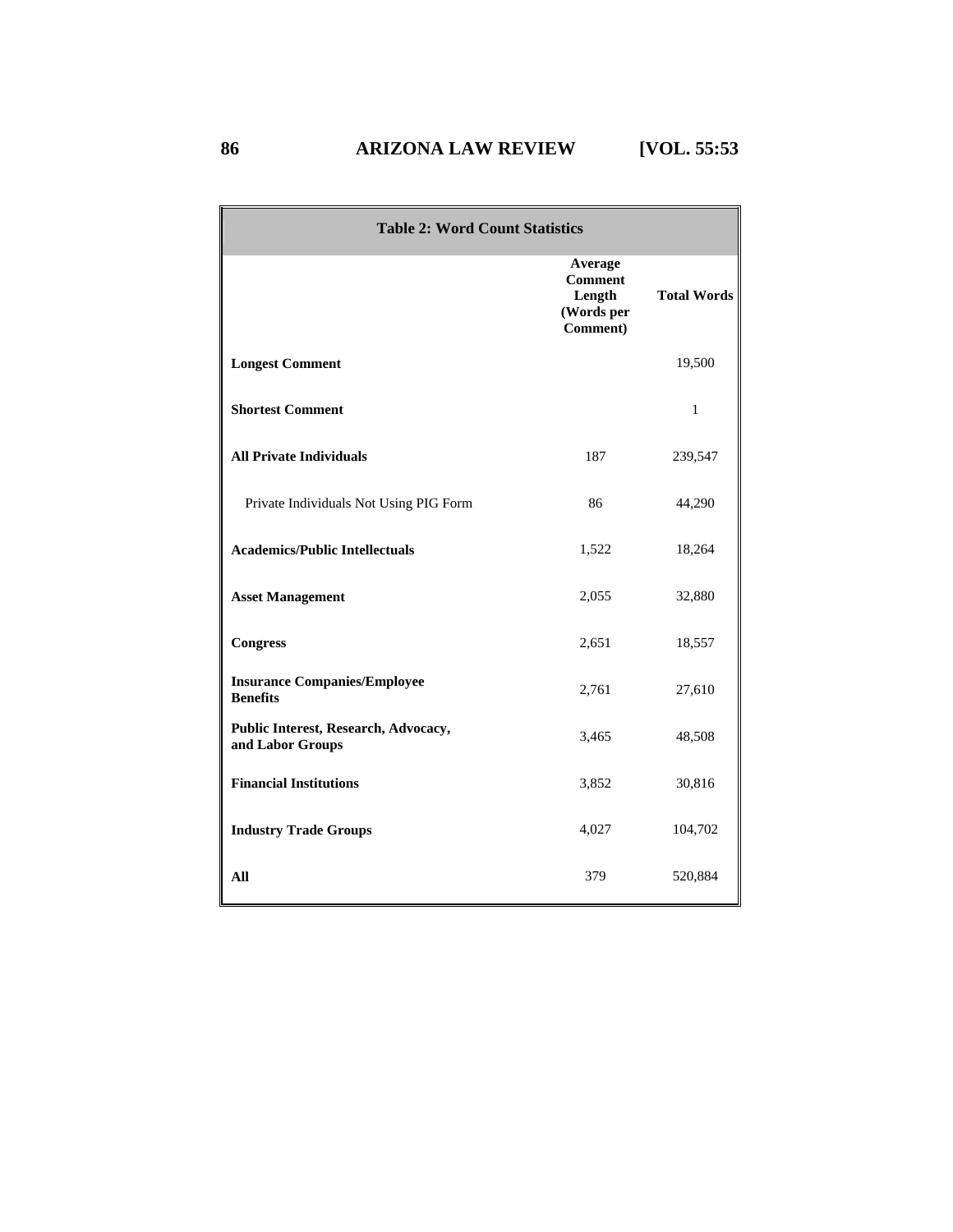| Table 3: Financial Institution Meetings with Federal Agencies to Discuss<br>the Volcker Rule, July 26, 2010 to October 11, 2011 |                  |                |                |                           |                |                |                |  |  |
|---------------------------------------------------------------------------------------------------------------------------------|------------------|----------------|----------------|---------------------------|----------------|----------------|----------------|--|--|
| Organization                                                                                                                    | <b>Treasury</b>  | <b>CFTC</b>    | <b>SEC</b>     | Federal<br><b>Reserve</b> | <b>FDIC</b>    | <b>Total</b>   | $\frac{0}{0}$  |  |  |
| J.P. Morgan<br>Chase                                                                                                            | 8                | $\overline{2}$ | 6              | 11                        |                | 27             | 7.7            |  |  |
| Goldman Sachs                                                                                                                   | 7                | $\sqrt{2}$     | $\overline{7}$ | 6                         |                | 22             | 6.3            |  |  |
| Morgan Stanley                                                                                                                  | $\mathbf{2}$     | $\mathbf{2}$   | 7              | 6                         | $\overline{2}$ | 19             | 5.4            |  |  |
| Bank of<br>America                                                                                                              | $\boldsymbol{2}$ | $\sqrt{2}$     | 5              | $\sqrt{6}$                |                | 15             | 4.3            |  |  |
| <b>Barclays</b>                                                                                                                 | 2                | $\overline{2}$ | $\overline{4}$ | 6                         |                | 14             | $\overline{4}$ |  |  |
| <b>Credit Suisse</b>                                                                                                            | $\overline{2}$   | $\mathbf{1}$   | 6              | $\sqrt{5}$                |                | 14             | $\overline{4}$ |  |  |
| Citigroup                                                                                                                       | $\overline{c}$   | $\mathbf{1}$   | $\overline{4}$ | 6                         |                | 13             | 3.7            |  |  |
| <b>BNY Mellon</b>                                                                                                               | $\overline{4}$   | $\,1\,$        | $\overline{4}$ | $\sqrt{2}$                |                | 11             | 3.1            |  |  |
| <b>RBC</b>                                                                                                                      | $\mathbf{1}$     |                | 5              | $\overline{4}$            | $\mathbf{1}$   | 11             | 3.1            |  |  |
| <b>State Street</b>                                                                                                             | $\overline{2}$   | $\mathbf{1}$   | $\overline{4}$ | $\overline{4}$            |                | 11             | 3.1            |  |  |
| Deutsche Bank                                                                                                                   | $\mathbf{1}$     | $\mathfrak{2}$ | 3              | 3                         |                | 9              | 2.6            |  |  |
| <b>GE</b> Capital                                                                                                               | 3                |                | 3              | 3                         |                | 9              | 2.6            |  |  |
| <b>BlackRock</b>                                                                                                                | 3                |                | 3              | $\sqrt{2}$                |                | $\,8\,$        | 2.3            |  |  |
| Wells Fargo                                                                                                                     | $\overline{2}$   | $\mathbf{1}$   | 3              | $\mathbf{1}$              |                | $\overline{7}$ | $\overline{c}$ |  |  |
| BB&T                                                                                                                            | $\overline{c}$   |                | $\mathbf{1}$   | $\overline{c}$            | 1              | 6              | 1.7            |  |  |
| <b>BNP</b> Paribas                                                                                                              |                  | 3              | $\mathbf{1}$   | $\mathbf{1}$              |                | $\mathfrak{S}$ | 1.4            |  |  |
| Prudential                                                                                                                      | $\mathbf 1$      |                | $\overline{2}$ | $\sqrt{2}$                |                | 5              | 1.4            |  |  |
| MetLife                                                                                                                         | $\,1$            |                | $\sqrt{2}$     | $\,1$                     |                | $\overline{4}$ | 1.1            |  |  |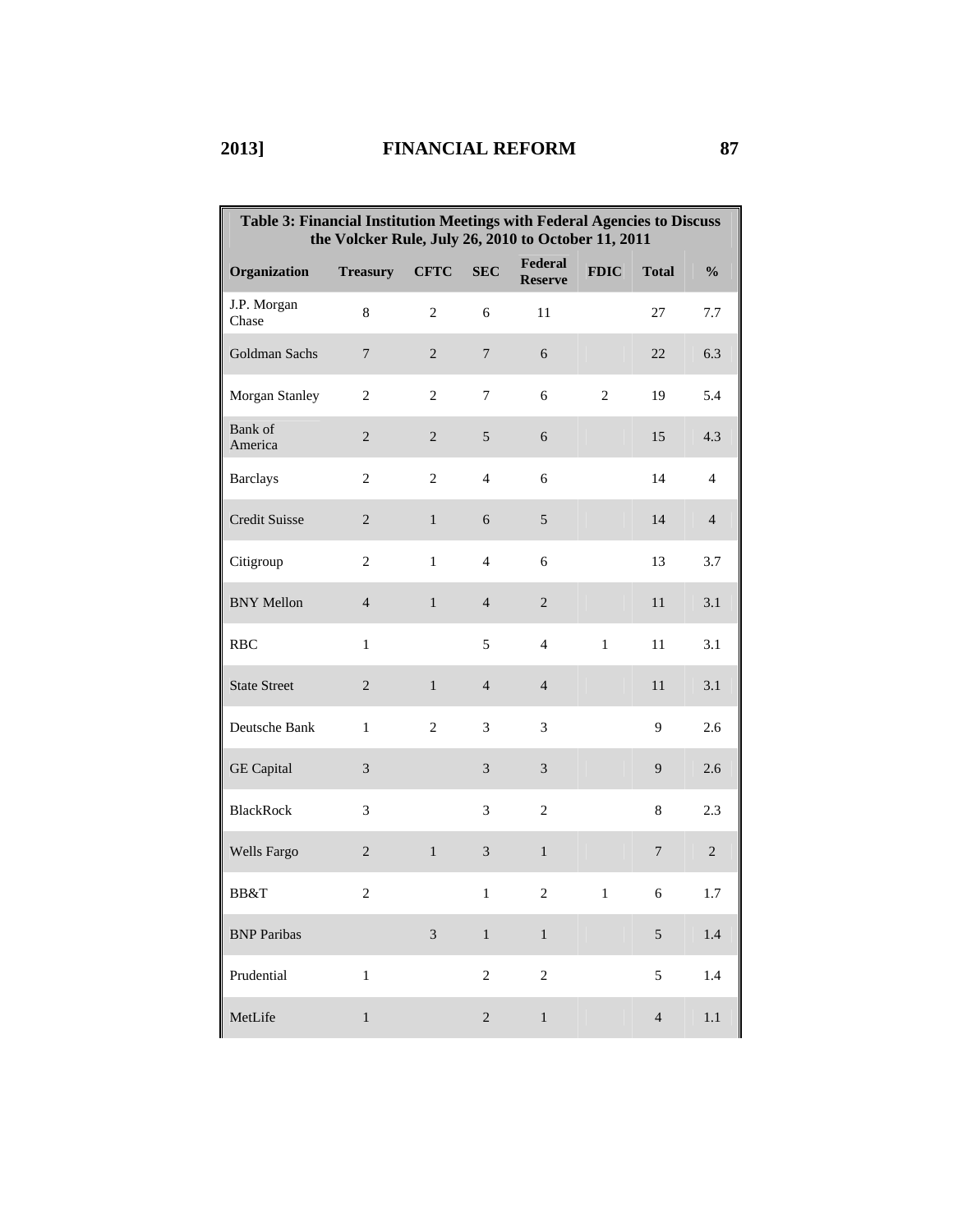## **88 ARIZONA LAW REVIEW [VOL. 55:53**

| <b>RBS</b>                                       | $\overline{2}$ |              | $\mathbf{1}$   | $\mathbf{1}$   | $\overline{4}$   | 1.1     |
|--------------------------------------------------|----------------|--------------|----------------|----------------|------------------|---------|
| <b>UBS</b>                                       | $\,1$          |              | $\,1\,$        | $\sqrt{2}$     | $\overline{4}$   | $1.1\,$ |
| <b>HSBC</b>                                      | $\mathbf{1}$   |              |                | $\overline{c}$ | 3                | 0.9     |
| Northern Trust                                   | $\mathbf{1}$   |              | $\mathbf{1}$   | $\mathbf{1}$   | $\mathfrak{Z}$   | 0.9     |
| <b>PNC</b> Financial                             | $\mathbf{1}$   |              | $\mathbf{1}$   | $\mathbf{1}$   | 3                | 0.9     |
| Principal<br>Financial<br>Group                  | $\mathbf 1$    |              | $\,1\,$        | $\mathbf{1}$   | $\mathfrak{Z}$   | 0.9     |
| Silicon Valley<br><b>Bank Financial</b><br>Group |                |              | $\mathbf{1}$   | $\overline{c}$ | 3                | 0.9     |
| Sun Trust                                        | $\mathbf{1}$   |              | $\mathbf{1}$   | $\mathbf{1}$   | $\mathfrak{Z}$   | 0.9     |
| U.S. Bancorp                                     | $\mathbf{1}$   |              | $\overline{c}$ |                | 3                | 0.9     |
| Allstate                                         |                |              | $\sqrt{2}$     |                | $\sqrt{2}$       | 0.6     |
| Ameriprise<br>Financial                          | $\mathbf{1}$   |              | $\,1$          |                | $\overline{c}$   | 0.6     |
| <b>Brown Brothers</b><br>Harriman                | $\,1$          |              |                | $\,1\,$        | $\sqrt{2}$       | 0.6     |
| <b>Edward Jones</b>                              |                |              | $\overline{c}$ |                | $\overline{c}$   | 0.6     |
| Harris Bank                                      | $\mathbf 1$    |              | $\mathbf{1}$   |                | $\overline{2}$   | 0.6     |
| $\rm{ING}$                                       |                |              | $\mathbf{1}$   | $\mathbf{1}$   | $\boldsymbol{2}$ | 0.6     |
| Lincoln<br>Financial                             | $\mathbf{1}$   |              |                | $\mathbf 1$    | $\overline{2}$   | 0.6     |
| Millennium<br>Partners                           | $\mathbf{1}$   | $\mathbf{1}$ |                |                | $\mathfrak{2}$   | $0.6\,$ |
| Nationwide                                       | $\,1$          |              |                | $\,1\,$        | $\overline{c}$   | $0.6\,$ |
| Nomura                                           | $\,1$          |              |                | $\,1$          | $\boldsymbol{2}$ | $0.6\,$ |
| Pyramis Global<br>Advisors                       | $\,1\,$        | $\,1\,$      |                |                | $\sqrt{2}$       | $0.6\,$ |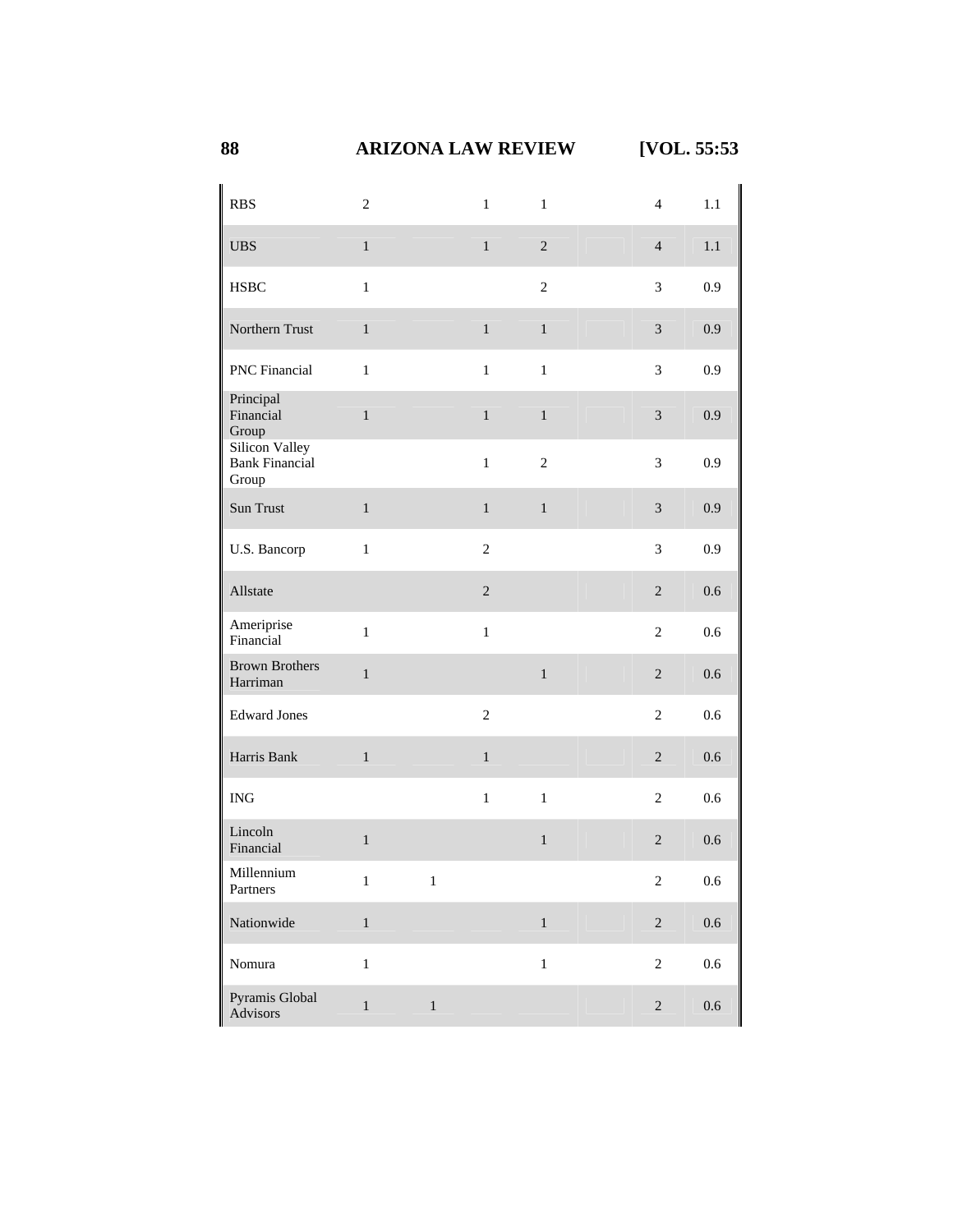| Societe<br>Generale                                                           |              | $\mathbf{1}$ | $\mathbf{1}$ |              | $\overline{c}$         | 0.6     |
|-------------------------------------------------------------------------------|--------------|--------------|--------------|--------------|------------------------|---------|
| T. Rowe Price                                                                 | $\sqrt{2}$   |              |              |              | $\mathbf{2}$           | 0.6     |
| The Hartford                                                                  | $\mathbf{1}$ |              |              | $\mathbf{1}$ | $\overline{2}$         | 0.6     |
| <b>TIAA-CREF</b>                                                              | $\mathbf{1}$ |              |              | $\mathbf{1}$ | $\overline{2}$         | 0.6     |
| Zions Bank                                                                    | $\mathbf{1}$ |              | $\mathbf{1}$ |              | $\mathbf{2}$           | 0.6     |
| <b>AIG</b>                                                                    |              |              | $\mathbf{1}$ |              | $\mathbf{1}$           | 0.3     |
| Alexandra &<br>James LLC                                                      |              |              | $\,1$        |              | $\mathbf{1}$           | 0.3     |
| Alliance<br>Bernstein<br>Special<br>Opportunities<br>and Advisory<br>Services | $\,1\,$      |              |              |              | $\mathbf{1}$           | 0.3     |
| Allianz                                                                       | $\,1\,$      |              |              |              | $\mathbf{1}$           | 0.3     |
| Arab Bank Plc                                                                 |              |              |              | $\,1\,$      | $\mathbf{1}$           | 0.3     |
| Atlanta Capital<br>Management                                                 |              | $\,1\,$      |              |              | $\mathbf 1$            | 0.3     |
| <b>AXA Financial</b>                                                          |              |              | $\,1\,$      |              | $\mathbf{1}$           | 0.3     |
| Banco Itau<br>BBA                                                             |              |              |              | $\,1$        | $\mathbf{1}$           | 0.3     |
| <b>BancWest Corp</b>                                                          |              |              | $\,1\,$      |              | $\mathbf{1}$           | 0.3     |
| Bank of<br>Montreal                                                           |              |              |              | $\,1$        | $\,1$                  | 0.3     |
| BankcorpSouth                                                                 |              |              | 1            |              | $1 \quad \blacksquare$ | 0.3     |
| <b>Brevan Howard</b>                                                          | $\mathbf{1}$ |              |              |              | $\mathbf 1$            | 0.3     |
| <b>BTM UFJ</b>                                                                |              |              |              | $\,1$        | $\mathbf{1}$           | 0.3     |
| Cantor<br>Fitzgerald                                                          |              |              | $\,1$        |              | $\,1$                  | $0.3\,$ |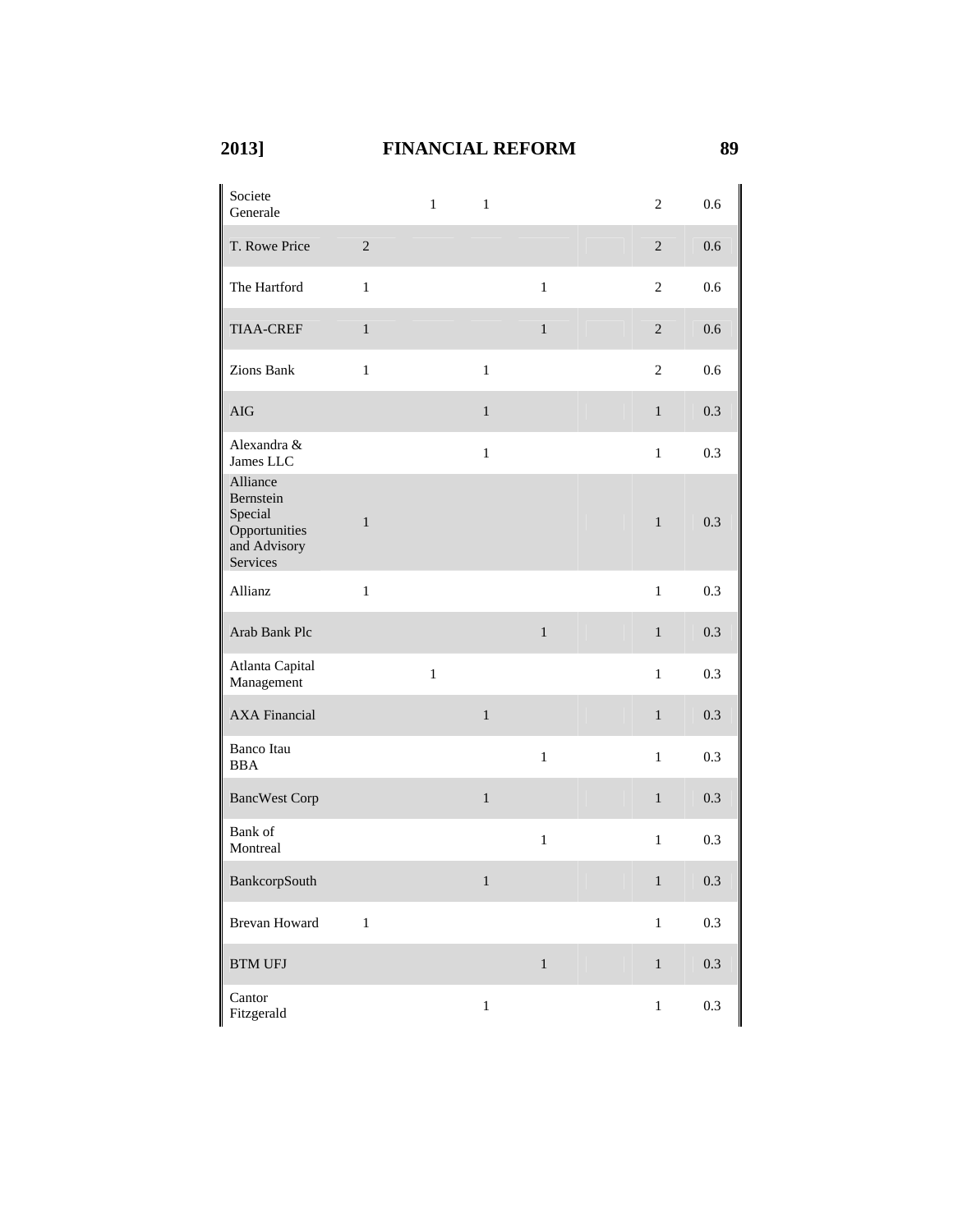| Capital<br>Research and<br>Management           | $\mathbf{1}$ |              |              | $\mathbf{1}$ | 0.3 |
|-------------------------------------------------|--------------|--------------|--------------|--------------|-----|
| Capstone                                        | $\mathbf{1}$ |              |              | $\mathbf{1}$ | 0.3 |
| Carlyle                                         | $\,1\,$      |              |              | $\mathbf{1}$ | 0.3 |
| Charles<br>Schwab & Co.                         | $\mathbf{1}$ |              |              | $\mathbf{1}$ | 0.3 |
| CIBC World<br>Markets Corp.                     |              |              | $\,1\,$      | $\mathbf{1}$ | 0.3 |
| <b>City National</b><br><b>Bank</b>             |              | $\mathbf{1}$ |              | $\mathbf{1}$ | 0.3 |
| Comerica Inc.                                   | $\mathbf{1}$ |              |              | $\mathbf{1}$ | 0.3 |
| Commerzbank<br>AG                               |              |              | $\,1\,$      | $\mathbf{1}$ | 0.3 |
| Credit Agricole                                 |              |              | $\mathbf{1}$ | $\mathbf{1}$ | 0.3 |
| Crossroads<br>Strategies LLC                    | $\,1$        |              |              | $\mathbf{1}$ | 0.3 |
| Davidson<br>Companies                           |              | $\mathbf 1$  |              | $\mathbf{1}$ | 0.3 |
| Discovery<br>Capital<br>Management              | $\mathbf{1}$ |              |              | $\mathbf{1}$ | 0.3 |
| Dodge & Cox                                     | $\,1\,$      |              |              | $\mathbf{1}$ | 0.3 |
| Estrada<br>Hinojosa                             |              | $\,1$        |              | $\mathbf{1}$ | 0.3 |
| Fidelity                                        |              | $\,1$        |              | $\,1$        | 0.3 |
| Fifth Third<br>Bancorp                          | $\mathbf 1$  |              |              | $\mathbf{1}$ | 0.3 |
| Glenview<br>Capital                             | $\mathbf{1}$ |              |              | $1 -$        | 0.3 |
| Highfields<br>Capital                           | $\,1$        |              |              | $\mathbf{1}$ | 0.3 |
| Hovde Capital                                   | $\,1\,$      |              |              | $\,1\,$      | 0.3 |
| Huntington<br><b>Bancshares</b><br>Incorporated | $\,1$        |              |              | $\mathbf{1}$ | 0.3 |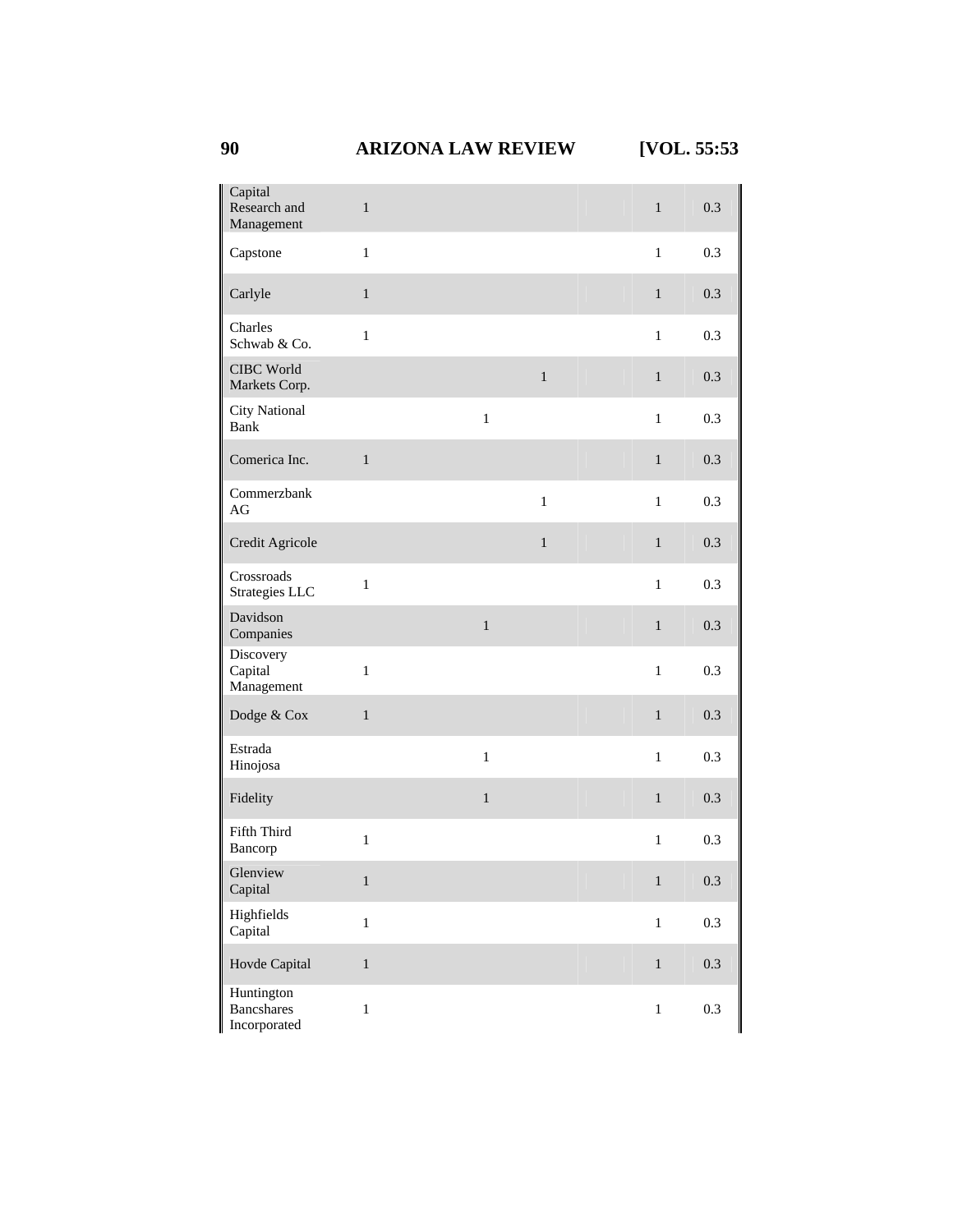| <b>ICAP</b>                                |              |              | $\mathbf{1}$ | $\,1$        | 0.3     |
|--------------------------------------------|--------------|--------------|--------------|--------------|---------|
| Janney<br>Montgomery<br>Scott              |              | $\mathbf{1}$ |              | $\mathbf{1}$ | 0.3     |
| <b>Jefferies</b>                           |              | $\mathbf{1}$ |              | $\mathbf{1}$ | 0.3     |
| John Hancock                               | $\mathbf{1}$ |              |              | $\mathbf{1}$ | 0.3     |
| KeyBank<br>National<br>Association         | $\mathbf{1}$ |              |              | $\mathbf{1}$ | 0.3     |
| Knight Capital<br>Group                    |              | $\mathbf{1}$ |              | $\mathbf{1}$ | 0.3     |
| Loomis, Sayles<br>& Company                |              | $\mathbf{1}$ |              | $\,1$        | 0.3     |
| Lord Abbett &<br>Co.                       |              | $\mathbf{1}$ |              | $\mathbf{1}$ | 0.3     |
| LPL Financial                              |              | $\mathbf{1}$ |              | $\mathbf{1}$ | 0.3     |
| M.R. Beal &<br>Company                     |              | $\mathbf{1}$ |              | $\mathbf{1}$ | 0.3     |
| <b>MasterCard</b>                          |              | $\mathbf{1}$ |              | $\mathbf{1}$ | 0.3     |
| Mitsubishi UFJ<br>Financial<br>Group, Inc. |              |              | $\mathbf{1}$ | $\mathbf{1}$ | 0.3     |
| Mizuho<br>Corporate<br>Bank, Ltd.          |              |              | $\mathbf{1}$ | $\,1$        | 0.3     |
| Moore Capital<br>Management                | $\mathbf{1}$ |              |              | $\mathbf{1}$ | 0.3     |
| National<br>Australia Bank                 |              |              | $\,1\,$      | $\,1$        | 0.3     |
| <b>National Bank</b><br>of Pakistan        |              |              | $\,1\,$      | $\,1$        | 0.3     |
| Natixis Global<br>Asset<br>Management      |              |              | $\mathbf{1}$ | $\,1$        | 0.3     |
| New York Life                              |              |              | $\,1$        | $\mathbf{1}$ | $0.3\,$ |
| Nomura<br>Holding<br>America               |              | $\,1$        |              | $\mathbf 1$  | 0.3     |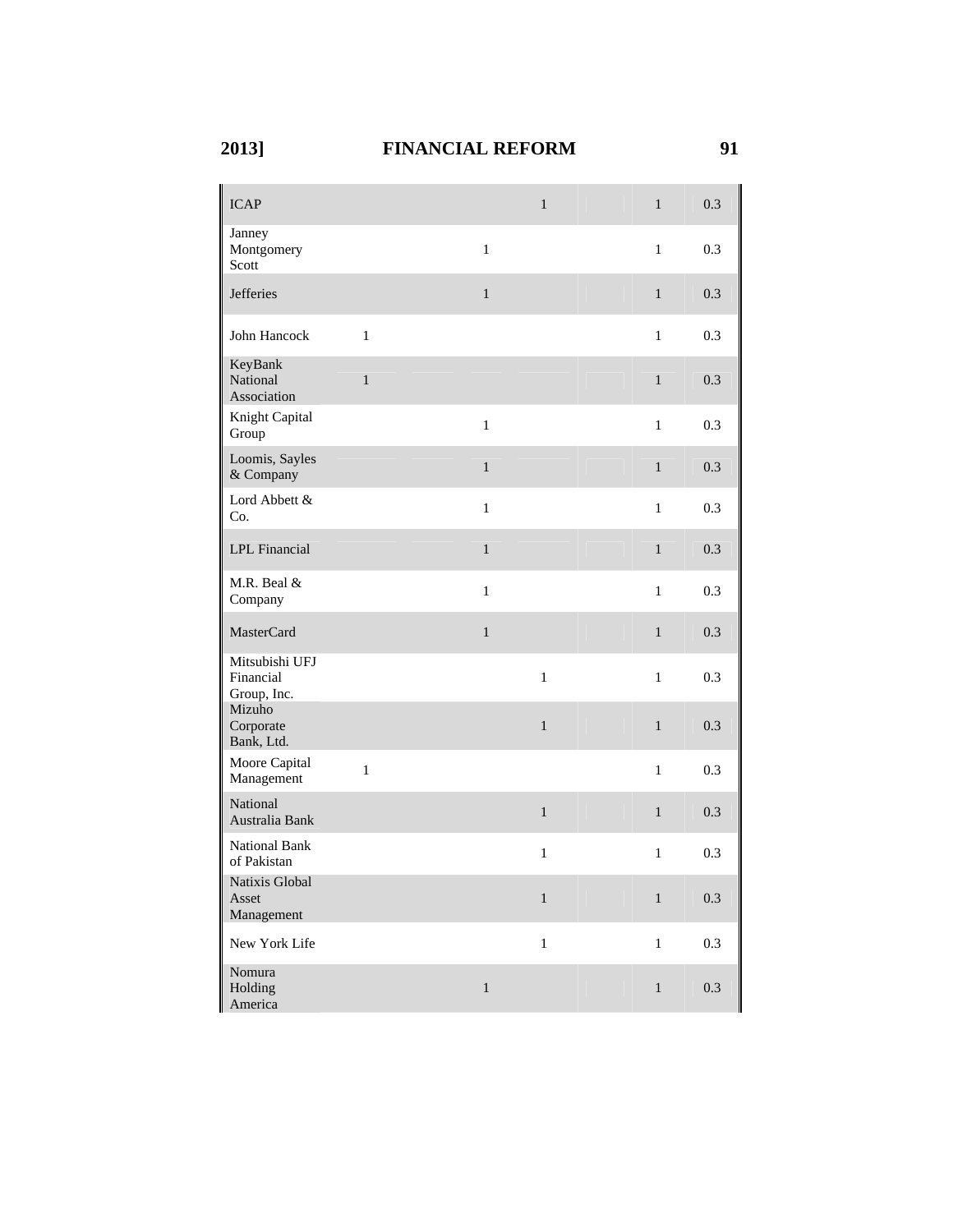**92 ARIZONA LAW REVIEW [VOL. 55:53** 

| Pershing LLC<br>(BNY Mellon<br>subsidiary)         |              |             | $\mathbf{1}$ |              | $\mathbf{1}$ | 0.3     |
|----------------------------------------------------|--------------|-------------|--------------|--------------|--------------|---------|
| <b>PIMCO</b>                                       | $\,1$        |             |              |              | $\mathbf{1}$ | 0.3     |
| PioneerPath<br>Capital                             | $\mathbf{1}$ |             |              |              | $\mathbf{1}$ | 0.3     |
| Protective Life<br>Corp.                           |              |             | $\mathbf{1}$ |              | $\mathbf{1}$ | 0.3     |
| Putnam<br>Investments                              | $\mathbf{1}$ |             |              |              | $\mathbf{1}$ | 0.3     |
| Raymond<br>James Financial                         |              |             | $\,1\,$      |              | $\mathbf{1}$ | 0.3     |
| Round Table<br><b>IMC</b>                          | $\mathbf 1$  |             |              |              | $\mathbf{1}$ | 0.3     |
| Scott &<br>Stringfellow<br>LLC (BB&T<br>Affiliate) |              |             | $\mathbf{1}$ |              | $\mathbf{1}$ | 0.3     |
| Soros Fund<br>Management<br><b>LLC</b>             | $\mathbf 1$  |             |              |              | $\mathbf{1}$ | 0.3     |
| Standard<br><b>Chartered Bank</b>                  |              |             |              | $\,1\,$      | $\mathbf 1$  | 0.3     |
| Stephens Inc.                                      |              |             | $\mathbf{1}$ |              | $\mathbf{1}$ | 0.3     |
| Stifel, Nicolaus<br>& Company                      |              |             | $\,1$        |              | $\mathbf{1}$ | 0.3     |
| <b>SVB</b> Financial<br>Group                      |              | $\mathbf 1$ |              |              | $\mathbf{1}$ | 0.3     |
| Swiss Re                                           |              |             | $\,1$        |              | $\mathbf{1}$ | 0.3     |
| TD Bank                                            | $\,1\,$      |             |              |              | $\mathbf{1}$ | 0.3     |
| Thomson<br>Reuters                                 |              |             |              | $\mathbf{1}$ | $\mathbf{1}$ | 0.3     |
| Thrivent                                           | $\mathbf 1$  |             |              |              | $\mathbf{1}$ | 0.3     |
| Tolleson<br>Wealth<br>Management                   |              |             |              | $\,1$        | $\,1$        | $0.3\,$ |
| Toyota                                             |              |             | $\,1$        |              | $\,1$        | 0.3     |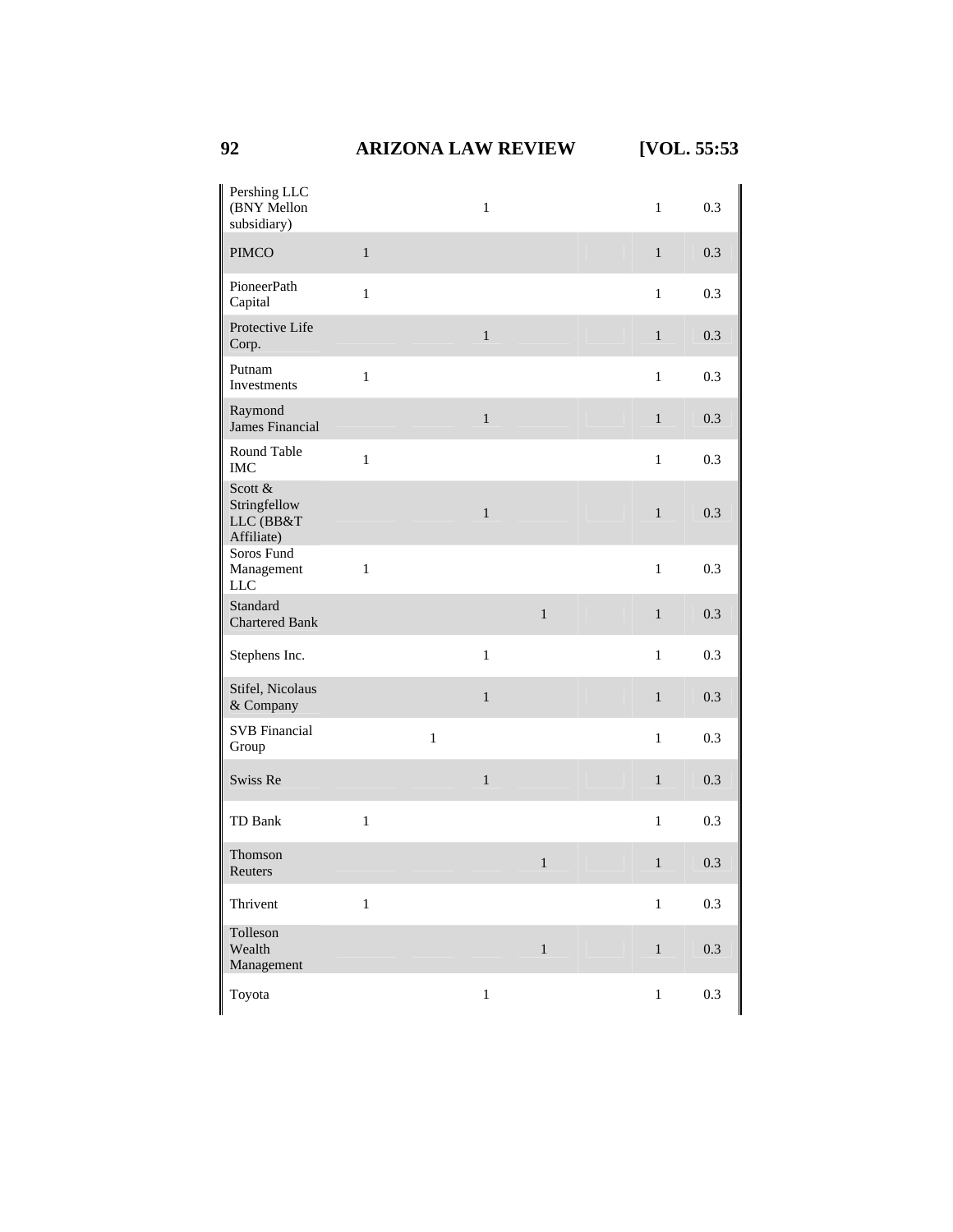| Tudor<br>Investment<br>Corporation        | 1            |              |              |  | $\mathbf{1}$ | 0.3  |
|-------------------------------------------|--------------|--------------|--------------|--|--------------|------|
| UnionBanCal<br>Corp                       |              |              | $\mathbf{1}$ |  | $\mathbf{1}$ | 0.3  |
| Unum                                      |              |              | $\mathbf{1}$ |  | $\mathbf{1}$ | 0.3  |
| <b>USAA</b>                               | $\mathbf{1}$ |              |              |  | $\mathbf{1}$ | 0.3  |
| Webster Bank                              |              |              | $\mathbf{1}$ |  | $\mathbf{1}$ | 0.3  |
| Wellington<br>Asset<br>Management         |              | $\mathbf{1}$ |              |  | $\mathbf{1}$ | 0.3  |
| <b>Western Asset</b><br>Management<br>Co. | $\mathbf{1}$ |              |              |  | $\mathbf{1}$ | 0.3  |
| Wiley Bros.                               |              |              | 1            |  | 1            | 0.3  |
| <b>Total</b>                              |              |              |              |  | 351          | 100% |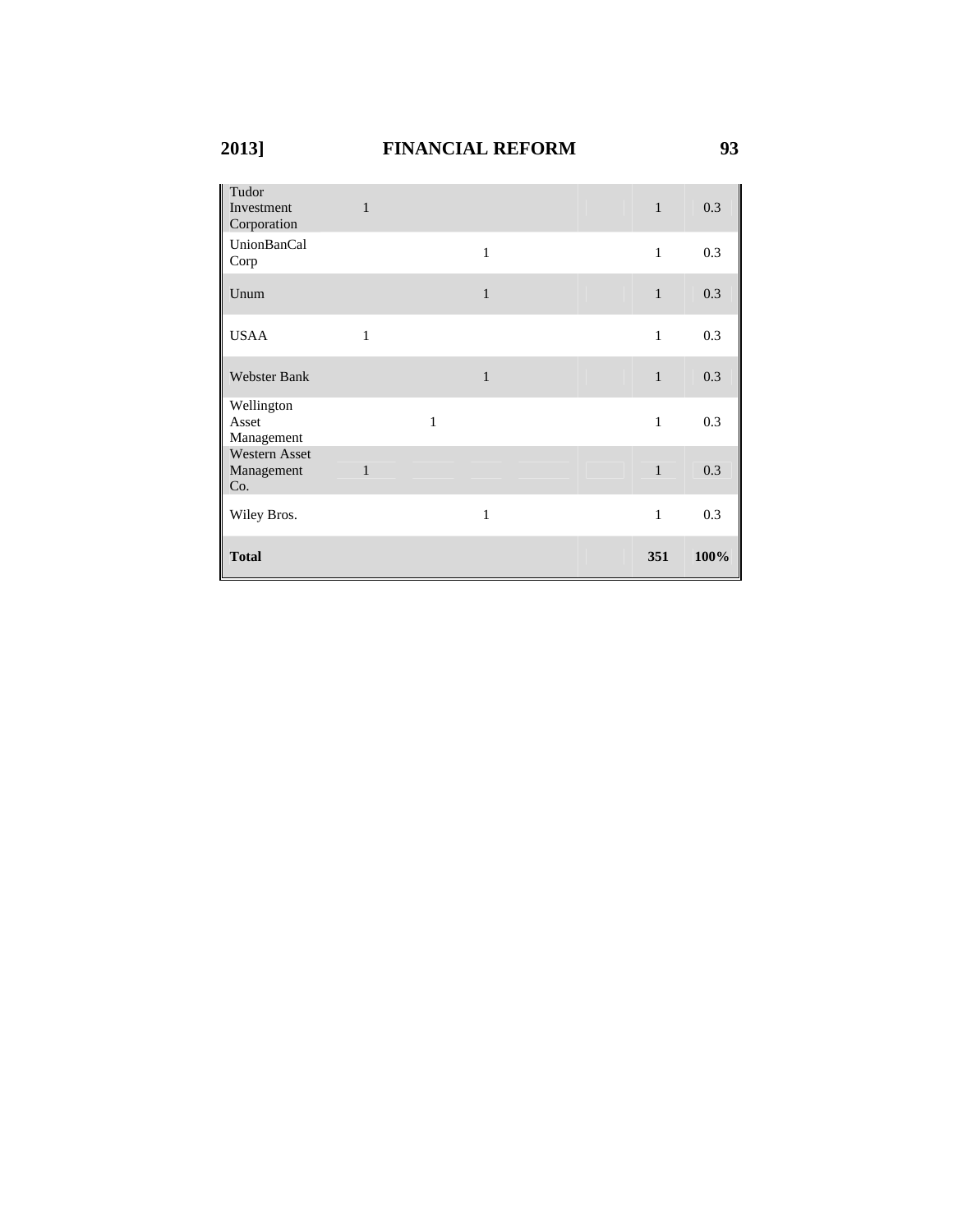| Table 4: Federal Agency Meetings with Law Firms to Discuss<br>the Volcker Rule, July 26, 2010 to October 11, 2011 |                 |                |                |                           |              |                |               |  |
|-------------------------------------------------------------------------------------------------------------------|-----------------|----------------|----------------|---------------------------|--------------|----------------|---------------|--|
| Organization                                                                                                      | <b>Treasury</b> | <b>CFTC</b>    | <b>SEC</b>     | Federal<br><b>Reserve</b> | <b>FDIC</b>  | <b>Total</b>   | $\frac{0}{0}$ |  |
| Sullivan &<br>Cromwell                                                                                            | $\overline{2}$  | $\overline{c}$ | $\overline{c}$ | 4                         | $\mathbf{1}$ | 11             | 31.4          |  |
| Davis Polk                                                                                                        |                 | 3              | 3              | 3                         |              | 9              | 25.7          |  |
| Debevoise $\&$<br>Plimpton                                                                                        | 3               |                | 2              | 3                         |              | 8              | 22.9          |  |
| WilmerHale                                                                                                        | $\mathbf{1}$    |                |                | 1                         |              | $\overline{2}$ | 5.7           |  |
| Barnett, Sivon<br>& Natter                                                                                        |                 |                | 1              |                           |              | 1              | 2.9           |  |
| <b>Cleary Gottlieb</b><br>Steen &<br>Hamilton                                                                     |                 |                |                | 1                         |              | $\mathbf{1}$   | 2.9           |  |
| Haynes &<br>Boone, LLP                                                                                            |                 |                |                | 1                         |              | 1              | 2.9           |  |
| <b>Schiff Hardin</b>                                                                                              |                 |                | $\mathbf{1}$   |                           |              | $\mathbf{1}$   | 2.9           |  |
| Skadden Arps                                                                                                      |                 |                |                | 1                         |              | 1              | 2.9           |  |
| <b>Total</b>                                                                                                      |                 |                |                |                           |              | 35             | 100%          |  |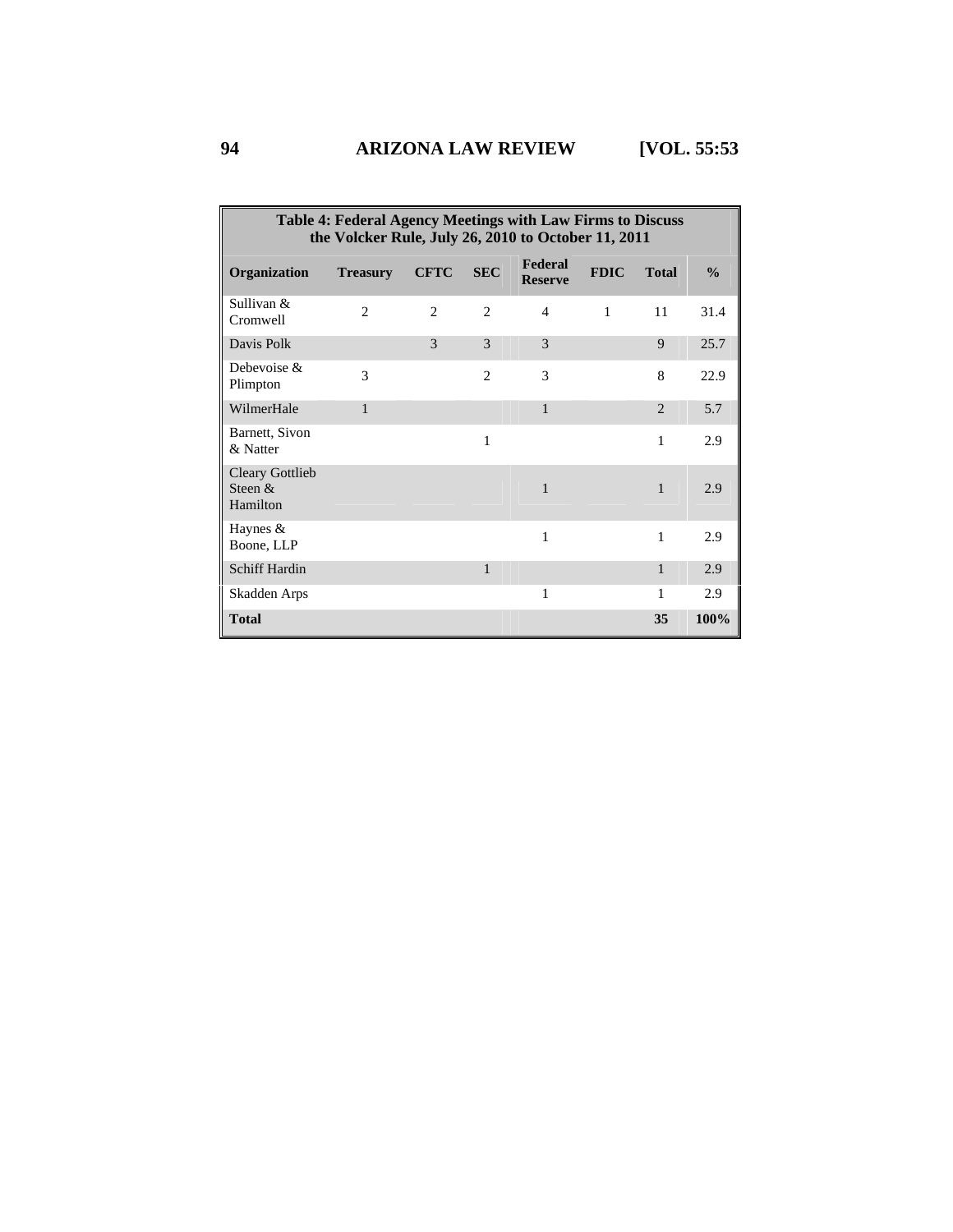| Table 5: Federal Agency Meetings with Trade Associations,<br>Lobbyists, or Policy Advisors to Discuss the Volcker Rule,<br>July 26, 2010 to October 11, 2011 |                 |              |                |                           |                |                |               |  |  |  |
|--------------------------------------------------------------------------------------------------------------------------------------------------------------|-----------------|--------------|----------------|---------------------------|----------------|----------------|---------------|--|--|--|
| Organization                                                                                                                                                 | <b>Treasury</b> | <b>CFTC</b>  | <b>SEC</b>     | Federal<br><b>Reserve</b> | <b>FDIC</b>    | <b>Total</b>   | $\frac{0}{0}$ |  |  |  |
| <b>SIFMA</b>                                                                                                                                                 |                 | 4            | 3              | 1                         |                | 8              | 24.2          |  |  |  |
| Financial<br>Services<br>Roundtable                                                                                                                          |                 |              | $\overline{2}$ | $\overline{2}$            | $\mathbf{1}$   | 5              | 15.2          |  |  |  |
| American<br>Council of Life<br>Insurers                                                                                                                      | $\mathbf{1}$    |              | $\mathbf{1}$   | $\mathbf{1}$              |                | 3              | 9.1           |  |  |  |
| <b>ABA</b> Securities<br>Association                                                                                                                         | $\mathbf{1}$    |              |                | $\mathbf{1}$              |                | $\overline{2}$ | 6.1           |  |  |  |
| <b>AIMA</b><br>(Alternative<br>Investment<br>Management<br>Association)                                                                                      | $\mathbf{1}$    |              | $\mathbf{1}$   |                           |                | $\overline{c}$ | 6.1           |  |  |  |
| Clearinghouse<br>Association                                                                                                                                 | $\mathbf{1}$    |              |                | $\mathbf{1}$              |                | $\overline{2}$ | 6.1           |  |  |  |
| Institute of<br>International<br><b>Bankers</b>                                                                                                              |                 |              |                | $\overline{c}$            |                | $\overline{c}$ | 6.1           |  |  |  |
| <b>Managed Funds</b><br>Association                                                                                                                          |                 |              |                |                           | $\overline{2}$ | $\overline{2}$ | 6.1           |  |  |  |
| Foreign<br>Exchange<br>Committee<br><b>Chief Dealers</b><br><b>Working Group</b>                                                                             |                 |              |                | $\mathbf{1}$              |                | $\mathbf{1}$   | 3.0           |  |  |  |
| Greg Wilson<br>Consulting                                                                                                                                    |                 |              | $\mathbf{1}$   |                           |                | $\mathbf{1}$   | 3.0           |  |  |  |
| <b>ISDA</b>                                                                                                                                                  |                 | 1            |                |                           |                | 1              | 3.0           |  |  |  |
| Private Equity<br>Growth Capital<br>Council                                                                                                                  | $\mathbf{1}$    |              |                |                           |                | $\mathbf{1}$   | 3.0           |  |  |  |
| The Financial<br>Services Forum                                                                                                                              |                 |              | $\mathbf{1}$   |                           |                | $\mathbf{1}$   | 3.0           |  |  |  |
| Washington<br>Analysis                                                                                                                                       |                 | $\mathbf{1}$ |                |                           |                | $\mathbf{1}$   | 3.0           |  |  |  |
| Woodbine<br>Associates                                                                                                                                       |                 |              | $\mathbf{1}$   |                           |                | $\mathbf{1}$   | 3.0           |  |  |  |
| <b>Total</b>                                                                                                                                                 |                 |              |                |                           |                | 33             | 100%          |  |  |  |

 $\overline{\mathbf{u}}$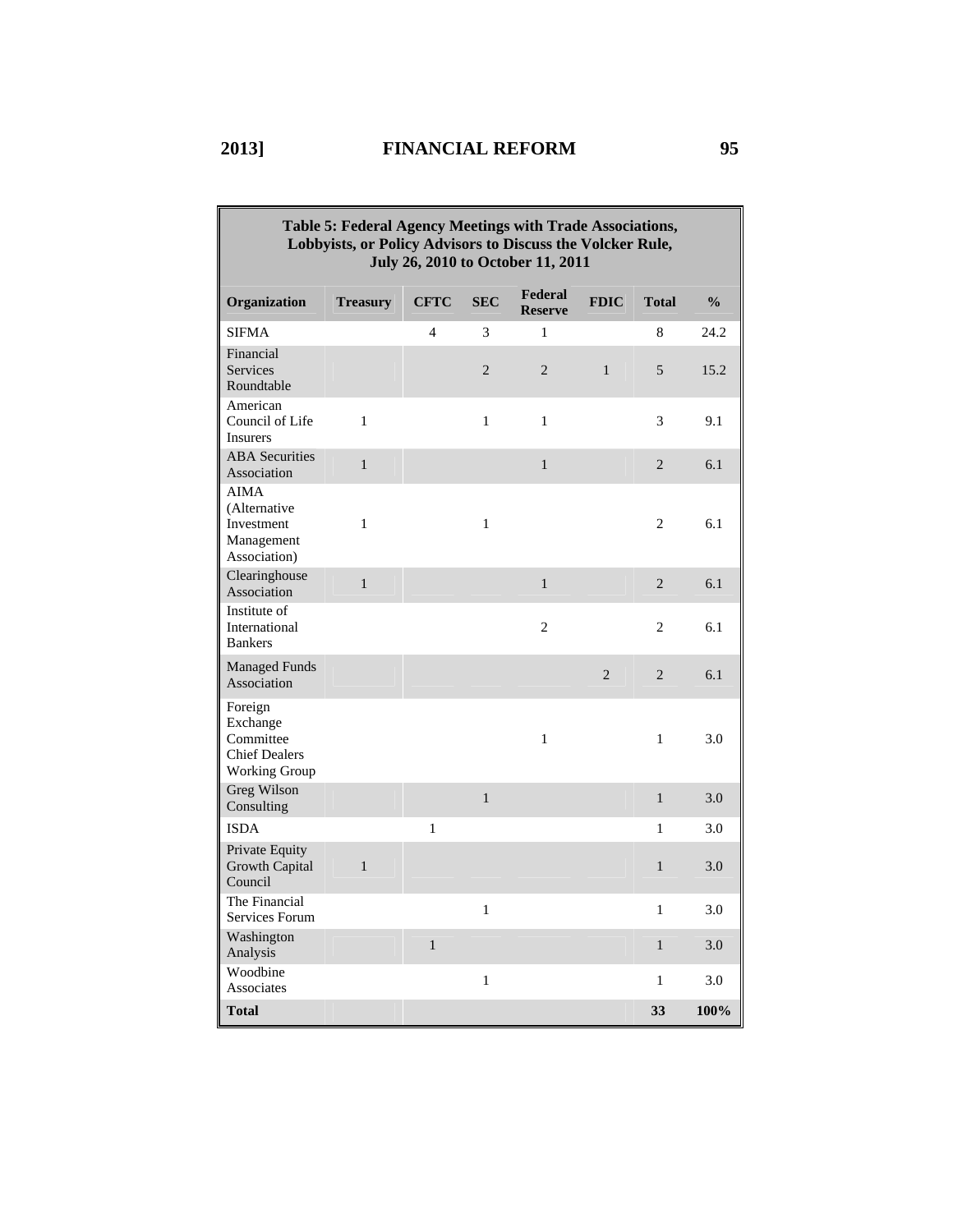| Table 6: Federal Agency Meetings with Public Interest, Labor,<br>Research, and Advocacy Groups to Discuss the Volcker Rule,<br>July 26, 2010 to October 11, 2011 |                 |              |              |                           |             |                |               |
|------------------------------------------------------------------------------------------------------------------------------------------------------------------|-----------------|--------------|--------------|---------------------------|-------------|----------------|---------------|
| Organization                                                                                                                                                     | <b>Treasury</b> | <b>CFTC</b>  | <b>SEC</b>   | Federal<br><b>Reserve</b> | <b>FDIC</b> | <b>Total</b>   | $\frac{0}{0}$ |
| <b>Americans For</b><br>Financial<br>Reform                                                                                                                      | $\overline{c}$  | 1            | 1            | 1                         |             | 5              | 26.3          |
| AFL-CIO                                                                                                                                                          | $\mathbf{1}$    | $\mathbf{1}$ | 1            |                           |             | 3              | 15.8          |
| <b>AFSCME</b>                                                                                                                                                    | 1               |              | 1            |                           |             | 2              | 10.5          |
| Demos                                                                                                                                                            | $\mathbf{1}$    | $\mathbf{1}$ |              |                           |             | $\overline{2}$ | 10.5          |
| Public Citizen                                                                                                                                                   | 1               | 1            |              |                           |             | $\overline{c}$ | 10.5          |
| <b>Better Markets</b>                                                                                                                                            | 1               |              |              |                           |             | $\mathbf{1}$   | 5.3           |
| Laborer's<br>International<br>Union of<br>America                                                                                                                |                 |              | 1            |                           |             | 1              | 5.3           |
| <b>SEIU</b>                                                                                                                                                      |                 |              | $\mathbf{1}$ |                           |             | $\mathbf{1}$   | 5.3           |
| Third Way<br><b>Capital Markets</b><br>Initiative<br>Advisory<br>Group<br>(TWCMIG)                                                                               | 1               |              |              |                           |             | 1              | 5.3           |
| University of<br>Massachusetts                                                                                                                                   | $\mathbf{1}$    |              |              |                           |             | $\mathbf{1}$   | 5.3           |
| <b>Total</b>                                                                                                                                                     |                 |              |              |                           |             | 19             | 100%          |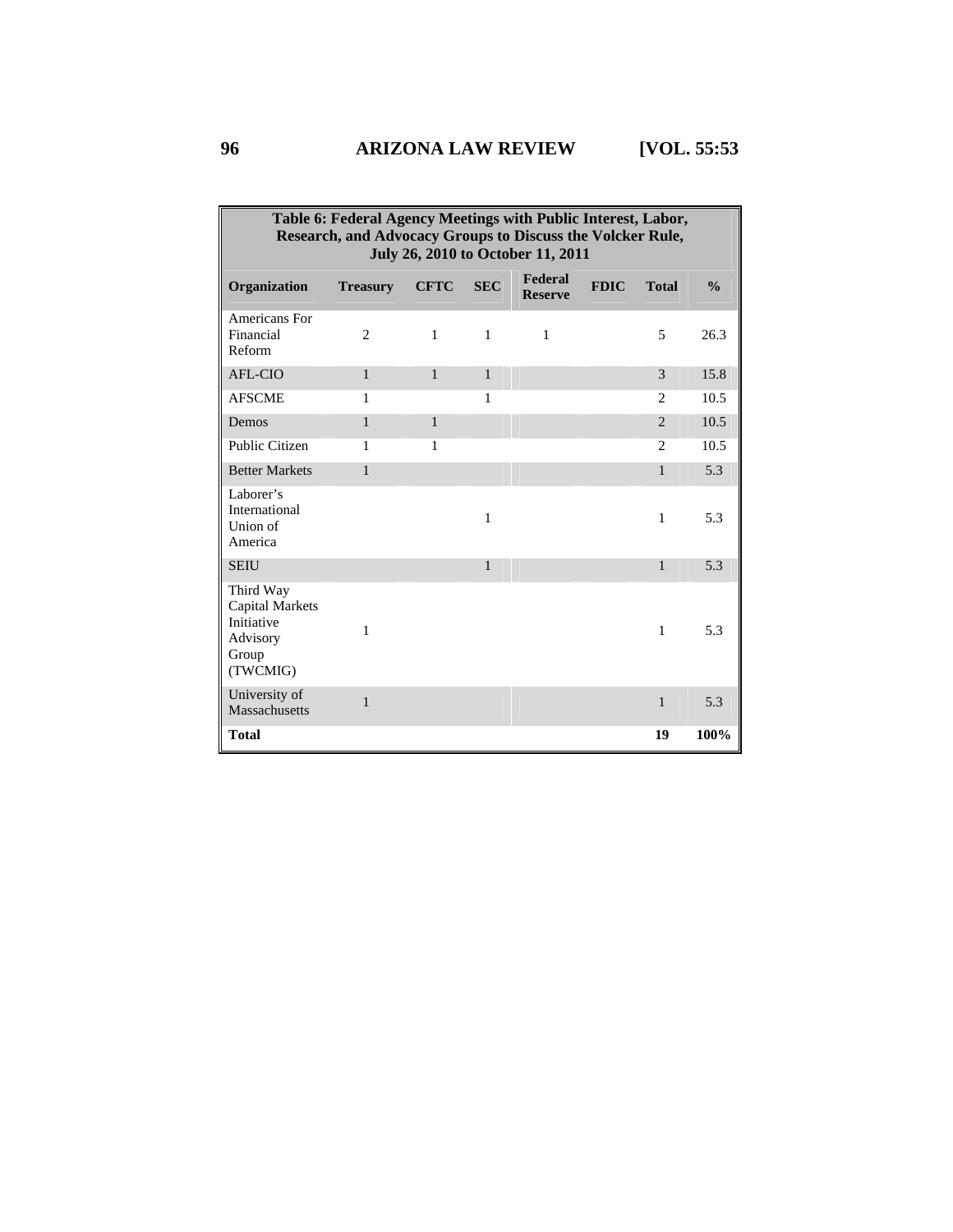| Table 7: Federal Agency Meetings with Other Persons and Organizations<br>to Discuss the Volcker Rule, July 26, 2010 to October 11, 2011 |                 |             |               |                           |             |                             |               |  |
|-----------------------------------------------------------------------------------------------------------------------------------------|-----------------|-------------|---------------|---------------------------|-------------|-----------------------------|---------------|--|
| <b>Organization</b>                                                                                                                     | <b>Treasury</b> | <b>CFTC</b> | <b>SEC</b>    | Federal<br><b>Reserve</b> | <b>FDIC</b> | <b>Total</b>                | $\frac{0}{0}$ |  |
| Senator Carl<br>Levin and/or<br><b>Staff</b>                                                                                            |                 |             | 3             |                           |             | 5                           | 41.7          |  |
| Senator Jeff<br>Merkley and/or<br><b>Staff</b>                                                                                          |                 |             | $\mathcal{R}$ |                           |             | $\overline{\phantom{0}}$    | 41.7          |  |
| Paul Volcker<br>and/or Staff                                                                                                            |                 |             |               |                           |             | $\mathcal{D}_{\mathcal{A}}$ | 16.7          |  |
| <b>Total</b>                                                                                                                            |                 |             |               |                           |             | 12                          | 100%          |  |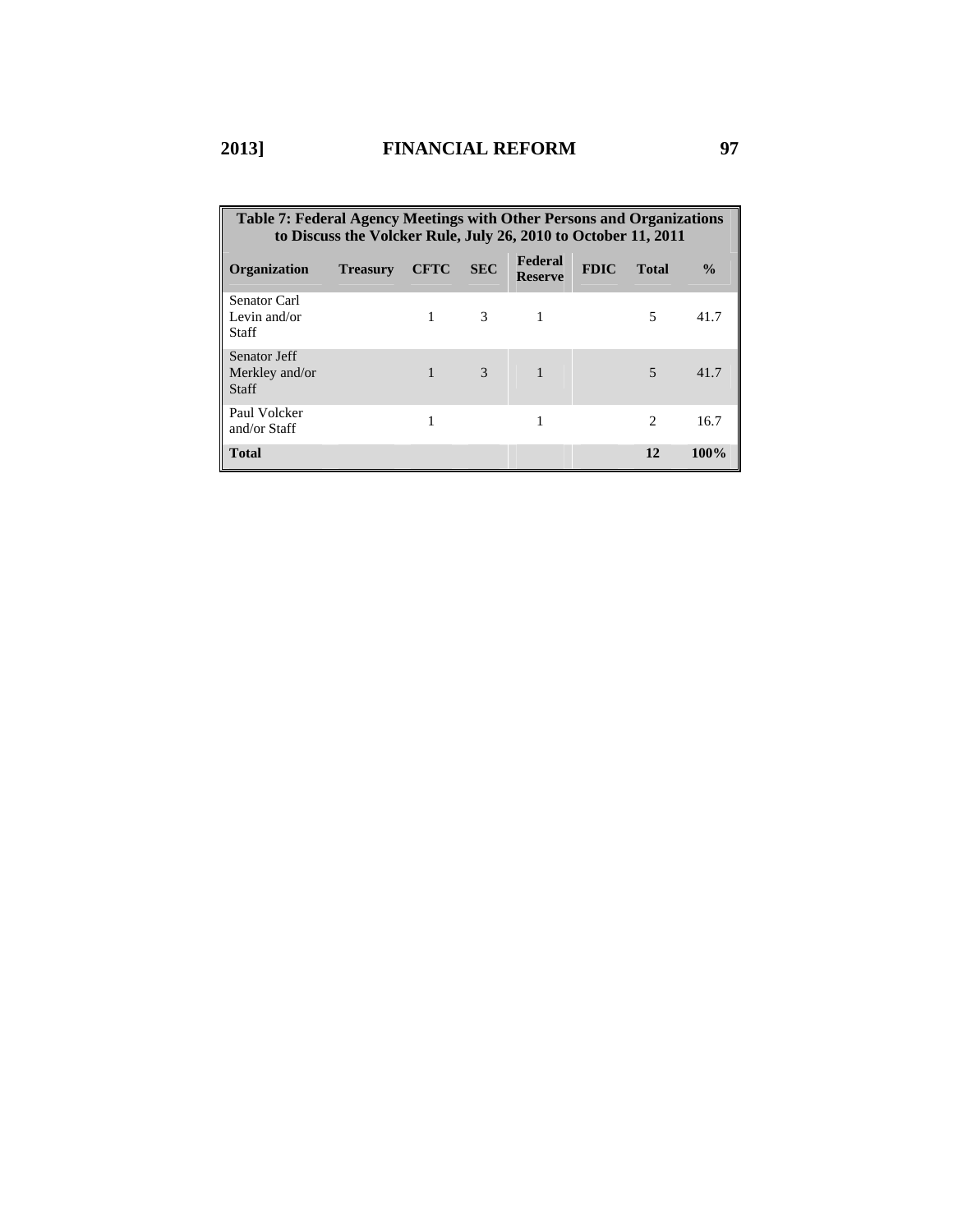| Table 8: Federal Agency Meetings to Discuss the Volcker Rule:<br>July 26, 2010 to October 11, 2011 |     |                                                                                    |                |                                                                                                           |                |                                                                              |                |                                                     |                |
|----------------------------------------------------------------------------------------------------|-----|------------------------------------------------------------------------------------|----------------|-----------------------------------------------------------------------------------------------------------|----------------|------------------------------------------------------------------------------|----------------|-----------------------------------------------------|----------------|
| <b>Financial</b><br><b>Institutions</b>                                                            |     | <b>Law Firms</b><br><b>Representing</b><br><b>Financial</b><br><b>Institutions</b> |                | <b>Financial Industry</b><br><b>Trade Associations,</b><br><b>Lobbyists, or Policy</b><br><b>Advisors</b> |                | <b>Public Interest,</b><br>Research,<br>Advocacy, and<br><b>Labor Groups</b> |                | <b>Other Persons</b><br>and<br><b>Organizations</b> |                |
| J.P. Morgan<br>Chase                                                                               | 27  | Sullivan &<br>Cromwell                                                             | 11             | <b>SIFMA</b>                                                                                              | 8              | Americans For<br>Financial<br>Reform                                         | 5              | Senator<br>Carl Levin<br>and/or Staff               | 5              |
| Goldman<br>Sachs                                                                                   | 22  | Davis Polk                                                                         | 9              | Financial<br>Services<br>Roundtable                                                                       | 5              | AFL-CIO                                                                      | 3              | Senator Jeff<br>Merkley<br>and/or Staff             | 5              |
| Morgan<br>Stanley                                                                                  | 19  | Debevoise &<br>Plimpton                                                            | 8              | American<br>Council of Life<br><b>Insurers</b>                                                            | 3              | <b>AFSCME</b>                                                                | $\overline{2}$ | Paul<br>Volcker<br>and/or Staff                     | $\overline{c}$ |
| Bank of<br>America                                                                                 | 15  | WilmerHale                                                                         | $\overline{2}$ | <b>ABA</b> Securities<br>Association                                                                      | $\overline{2}$ | Demos                                                                        | $\overline{2}$ |                                                     |                |
| <b>Barclays</b>                                                                                    | 14  | Barnett, Sivon 1<br>& Natter                                                       |                | Alternative<br>Investment<br>Management<br>Association                                                    | $\overline{c}$ | Public Citizen                                                               | $\overline{2}$ |                                                     |                |
| Credit<br>Suisse                                                                                   | 14  | Cleary<br>Gottlieb Steen 1<br>& Hamilton                                           |                | Clearinghouse<br>Association                                                                              | 2              | <b>Better Markets</b>                                                        | $\mathbf{1}$   |                                                     |                |
| Citigroup                                                                                          | 13  | Haynes $&$<br>Boones, LLP                                                          | $\mathbf{1}$   | Institute of<br>International<br><b>Bankers</b>                                                           | 2              | Laborer's<br>International<br>Union of<br>America                            | $\mathbf{1}$   |                                                     |                |
| <b>BNY</b><br>Mellon                                                                               | 11  | Schiff Hardin                                                                      | $\overline{1}$ | <b>Managed Funds</b><br>Association                                                                       | $\overline{2}$ | <b>SEIU</b>                                                                  | $\mathbf{1}$   |                                                     |                |
| <b>RBC</b>                                                                                         | 11  | Skadden Arps 1                                                                     |                | Foreign<br>Exchange<br>Committee Chief<br>Dealers Working<br>Group                                        | -1             | Third Way<br><b>Capital Markets</b><br>Initiative<br><b>Advisory Group</b>   | $\mathbf{1}$   |                                                     |                |
| <b>State Street</b>                                                                                | 11  |                                                                                    |                | Greg Wilson<br>Consulting                                                                                 | $\mathbf{1}$   | University of<br>Massachusetts                                               | $\mathbf{1}$   |                                                     |                |
| Deutsche<br>Bank                                                                                   | 9   |                                                                                    |                | <b>ISDA</b>                                                                                               | $\mathbf{1}$   |                                                                              |                |                                                     |                |
| <b>GE</b> Capital                                                                                  | 9   |                                                                                    |                | Private Equity<br>Growth Capital<br>Council                                                               | 1              |                                                                              |                |                                                     |                |
| <b>BlackRock</b>                                                                                   | 8   |                                                                                    |                | The Financial<br>Services Forum                                                                           | 1              |                                                                              |                |                                                     |                |
| Wells Fargo                                                                                        | 7   |                                                                                    |                | Washington<br>Analysis                                                                                    | $\mathbf{1}$   |                                                                              |                |                                                     |                |
| BB&T                                                                                               | 6   |                                                                                    |                | Woodbine<br>Associates                                                                                    | $\mathbf{1}$   |                                                                              |                |                                                     |                |
| Other<br>Financial<br>Institutions                                                                 | 155 |                                                                                    |                |                                                                                                           |                |                                                                              |                |                                                     |                |
| Total 351<br>$\frac{0}{0}$                                                                         | 78  |                                                                                    | 35<br>7.8      |                                                                                                           | 33<br>7.3      |                                                                              | 19<br>4.2      |                                                     | 12<br>2.7      |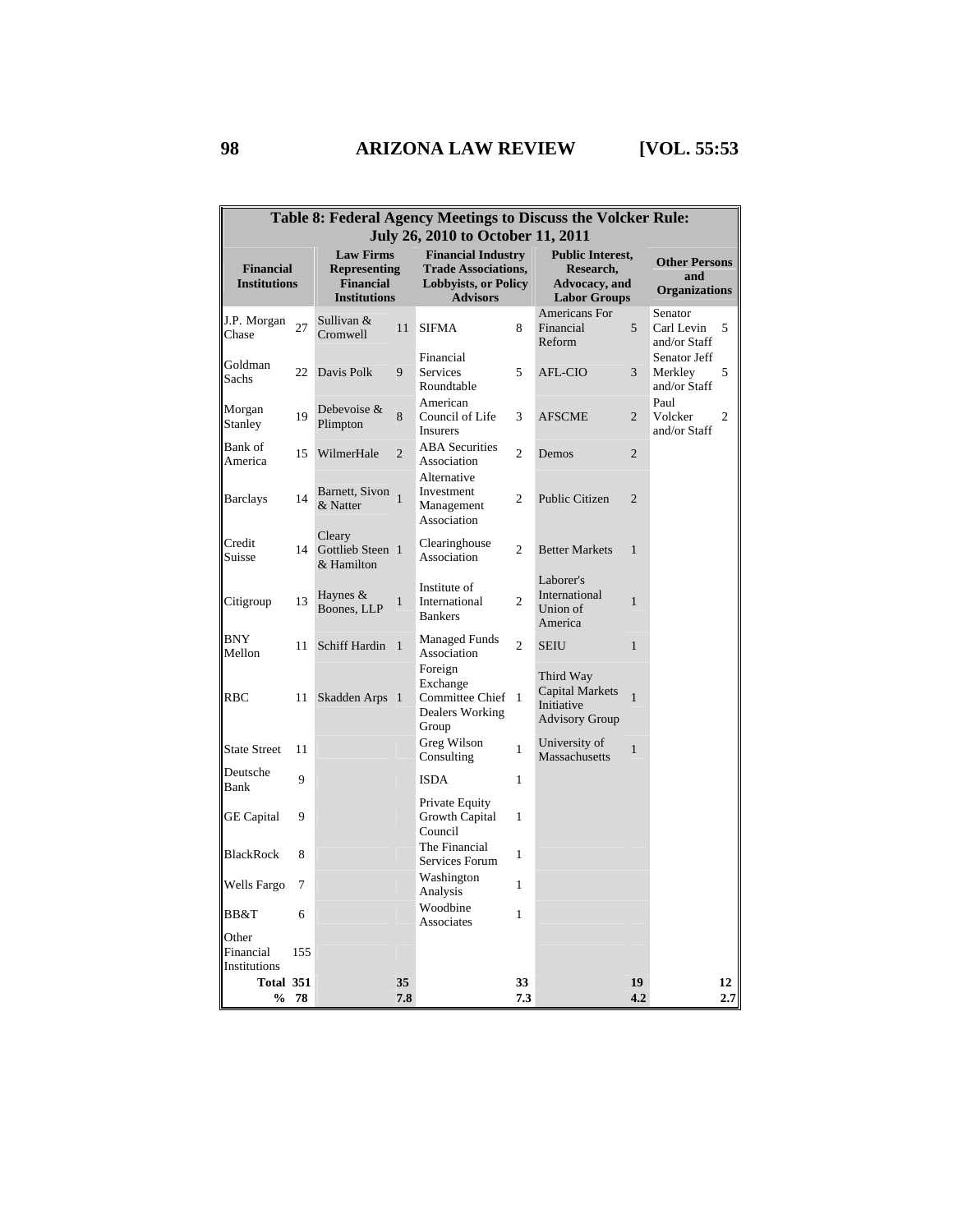

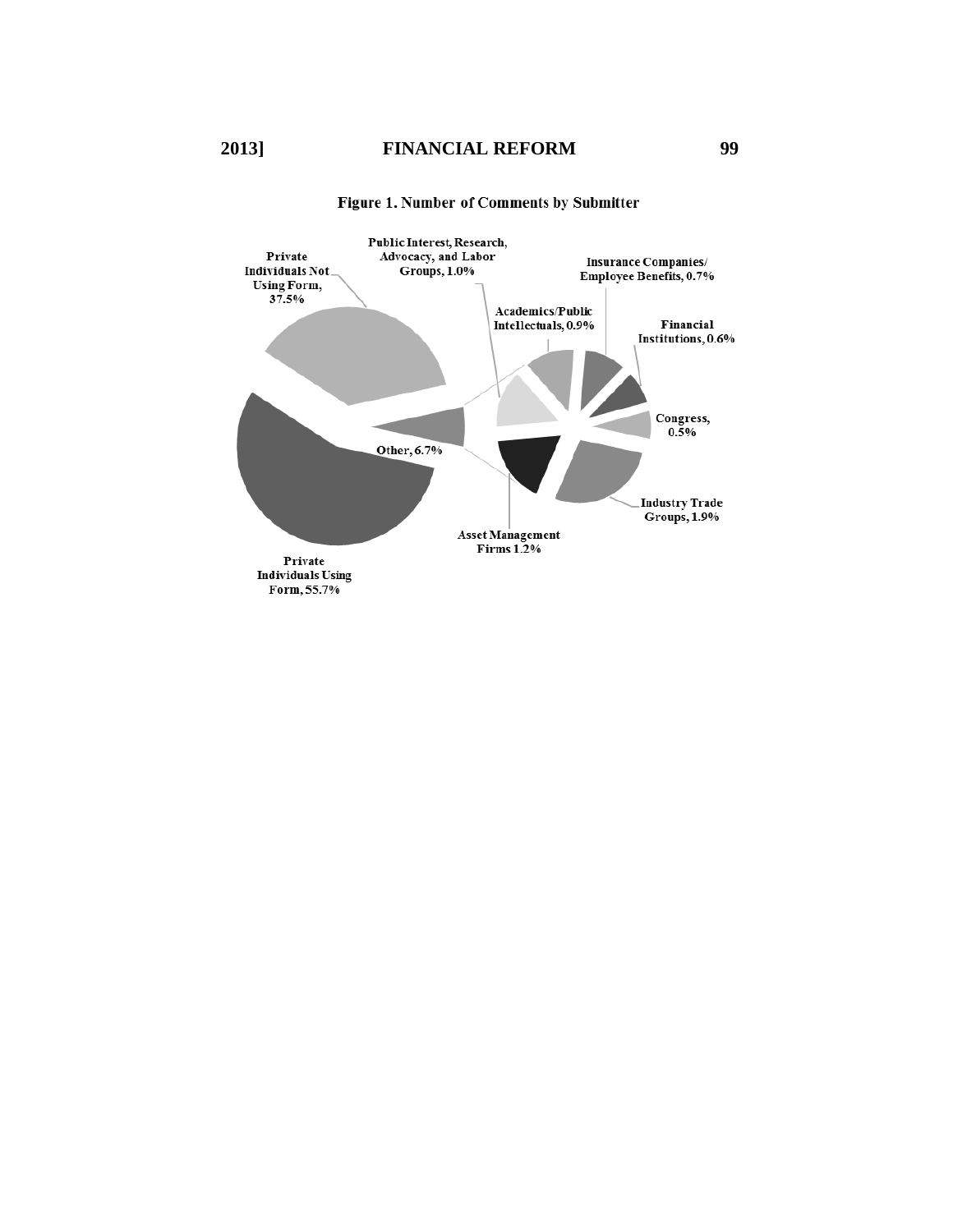

Figure 2. Word Counts By Submitter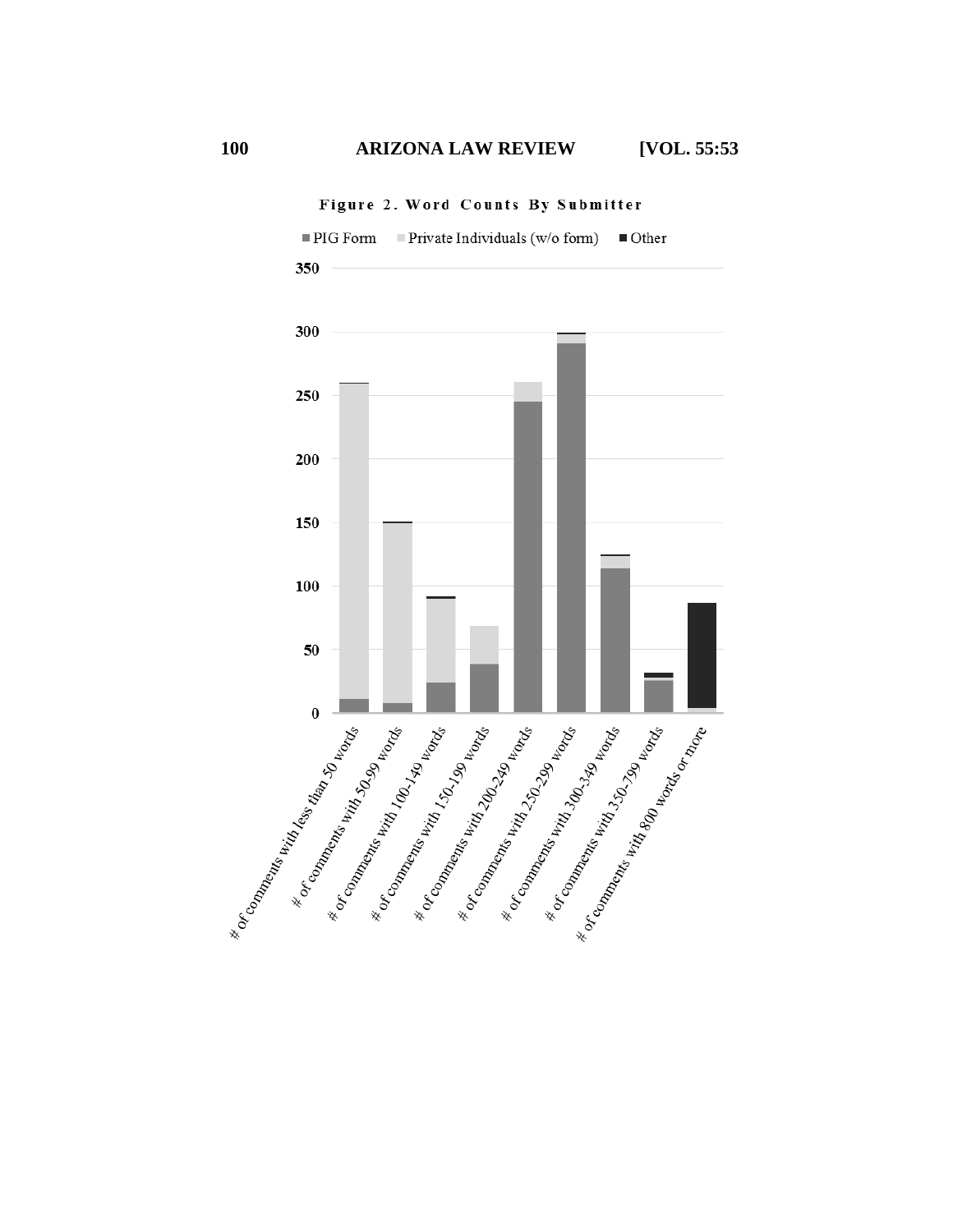# Figure 3. Federal Agency Meetings To Discuss The Volcker<br>Rule: July 26, 2010–October 11, 2011

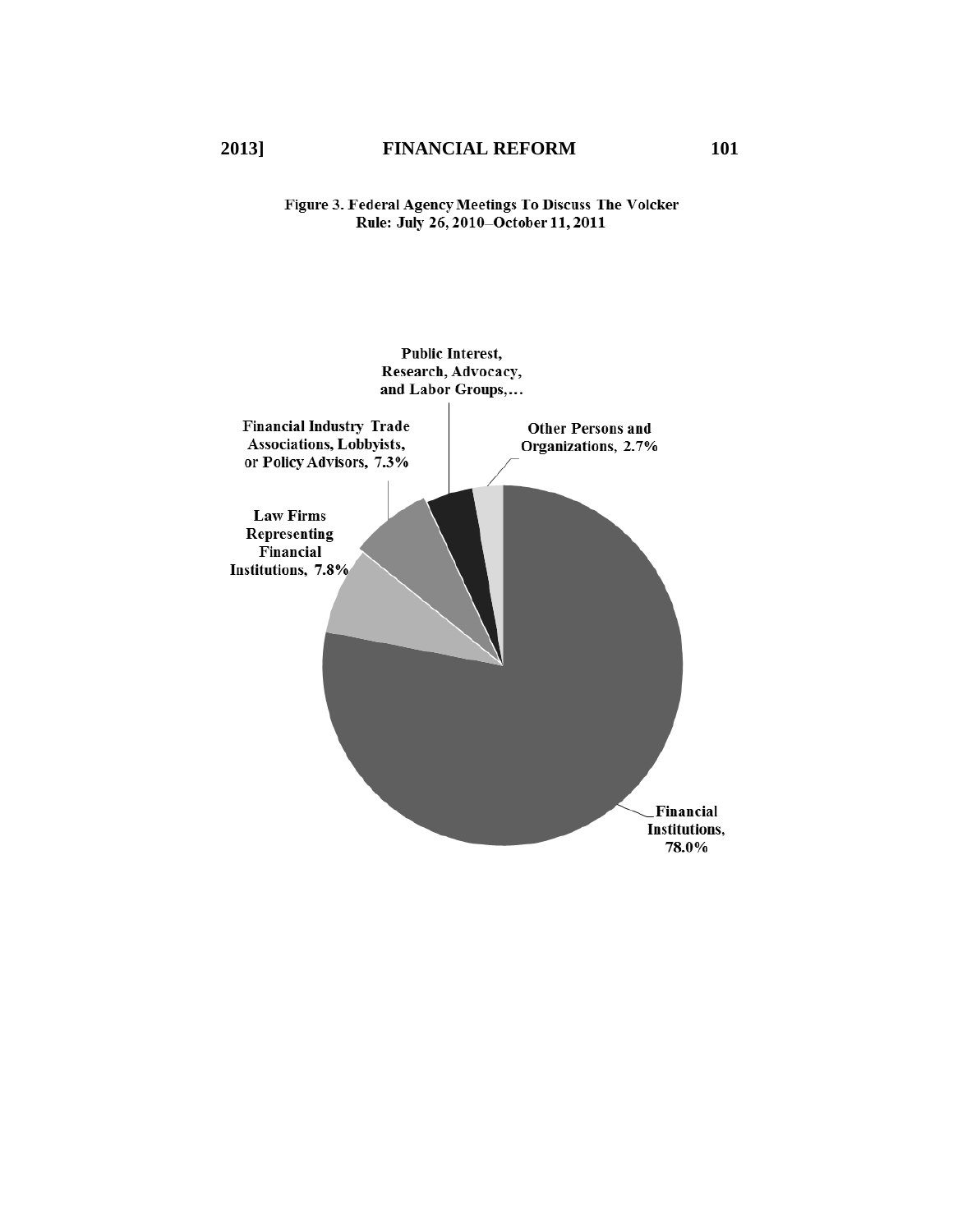#### **102 ARIZONA LAW REVIEW [VOL. 55:53**

#### **Appendix: Public Interest Group Form Letter**

Just two years after the Wall Street banks were bailed out and just three months after we passed a tough new law to rein them in, the Wall Street bankers want weak regulations so they can keep making risky bets with your money.

Because of the upcoming election, the banks thought nobody would notice that they redeployed their army of more than 1,500 lobbyists to try to weaken the new rules as they're being written.

They were wrong. We noticed. And we need your help to fight back.

Regulators are accepting public comments on the new law's important "Volcker rule." The rule is named for a vocal White House official who called on Congress to stop banks from making risky bets for their own profit while relying on taxpayer bailouts if the bets go bad.

Here's how you can help:

1. Follow this link, and you'll get to the page where you can submit a comment about the Volcker rule.

2. Next, cut and paste the SAMPLE COMMENT that follows this message into the comment box. Fill out all the required information.

3. In the required field that asks for your "Organization Name" write "PUBLIC CITIZEN MEMBER."

4. Click "Submit."

The banks have already submitted their regulatory comments. Now it's our turn!

The Volcker rule will prevent banks from trying to make a quick buck by betting—and possibly losing—trillions of dollars and leaving you with the tab.

It's your money that the regulators should be protecting, not the big banks' risky practices.

Follow this link to submit your comment.

Please copy and paste the SAMPLE COMMENT below. Feel free to edit it and add your perspective on the economic crisis:

RE: Docket ID: FSOC-2010-0002—Public Input for the Study Regarding the Implementation of the Prohibition on Proprietary Trading and Certain Relationships With Hedge Funds and Private Equity Funds.

Dear Members of the Financial Stability Oversight Council:

I am writing as a concerned citizen affected by the financial meltdown and bailouts caused by Wall Street banks' high-risk trading. I am submitting this comment pursuant to the Financial Stability Oversight Council's (FSOC) request for comment on Sections 619–621 of the Wall Street Reform and Consumer Protection Act.

Banks should be in the business of lending to America's small businesses and families, not using our money to run a private casino where the House always wins. We never again want to be left on the hook for bad bets by Wall Street.